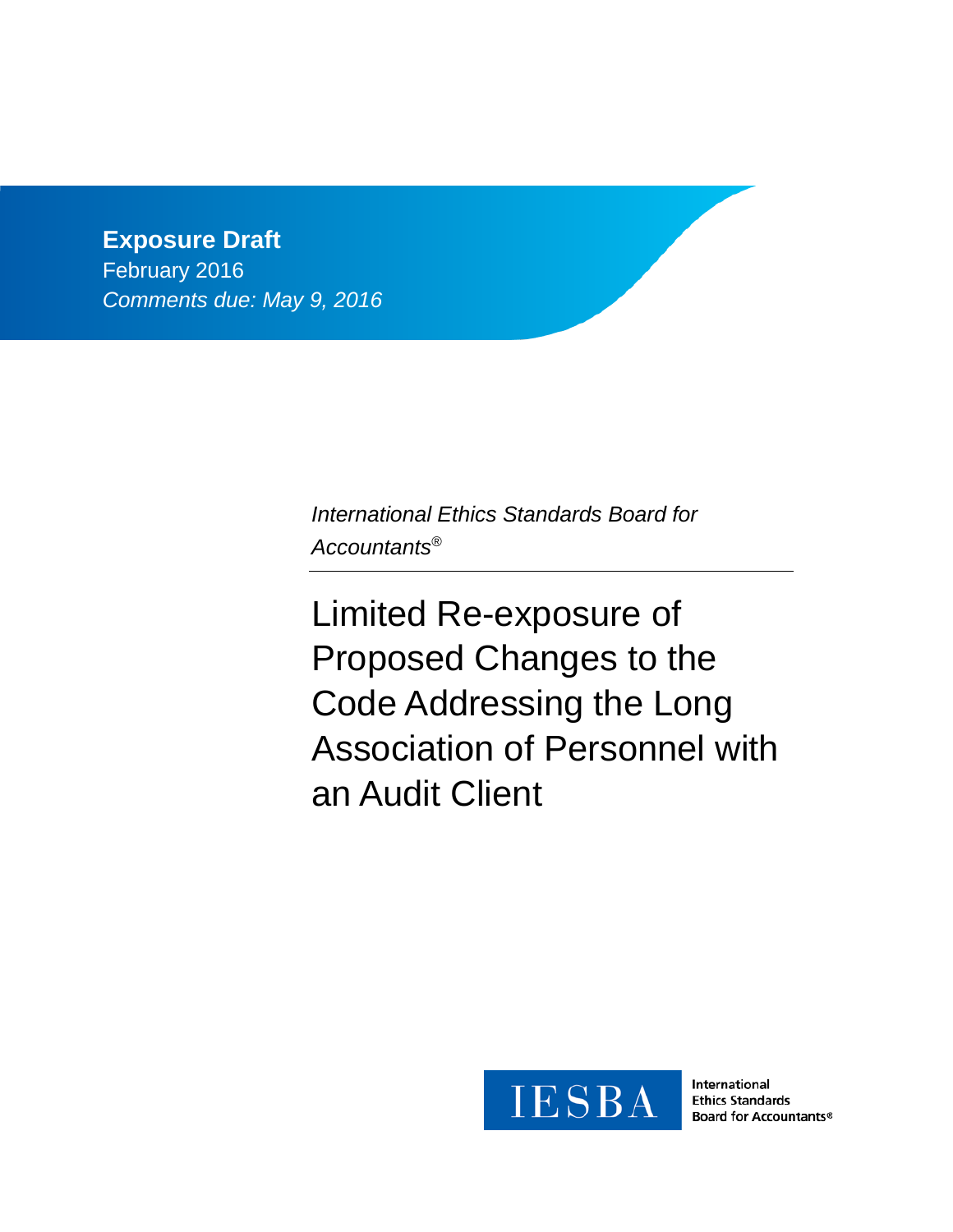

International **Ethics Standards** Board for Accountants®

This Exposure Draft was developed and approved by the [International Ethics Standards Board](http://www.ifac.org/ethics) for [Accountants®](http://www.ifac.org/ethics) (IESBA®).

The IESBA is an independent standard-setting Board that develops and issues high-quality ethical standards and other pronouncements for professional accountants worldwide. Through its activities, the IESBA develops the *Code of Ethics for Professional Accountants™*, which establishes ethical requirements for professional accountants.

The objective of the IESBA is to serve the public interest by setting high-quality ethical standards for professional accountants and by facilitating the convergence of international and national ethical standards, including auditor independence requirements, through the development of a robust, internationally appropriate code of ethics.

The structures and processes that support the operations of the IESBA are facilitated by the International Federation of Accountants® (IFAC®).

Copyright © February 2016 by the International Federation of Accountants (IFAC). For copyright, trademark, and permissions information, please see [page 43.](#page-42-0)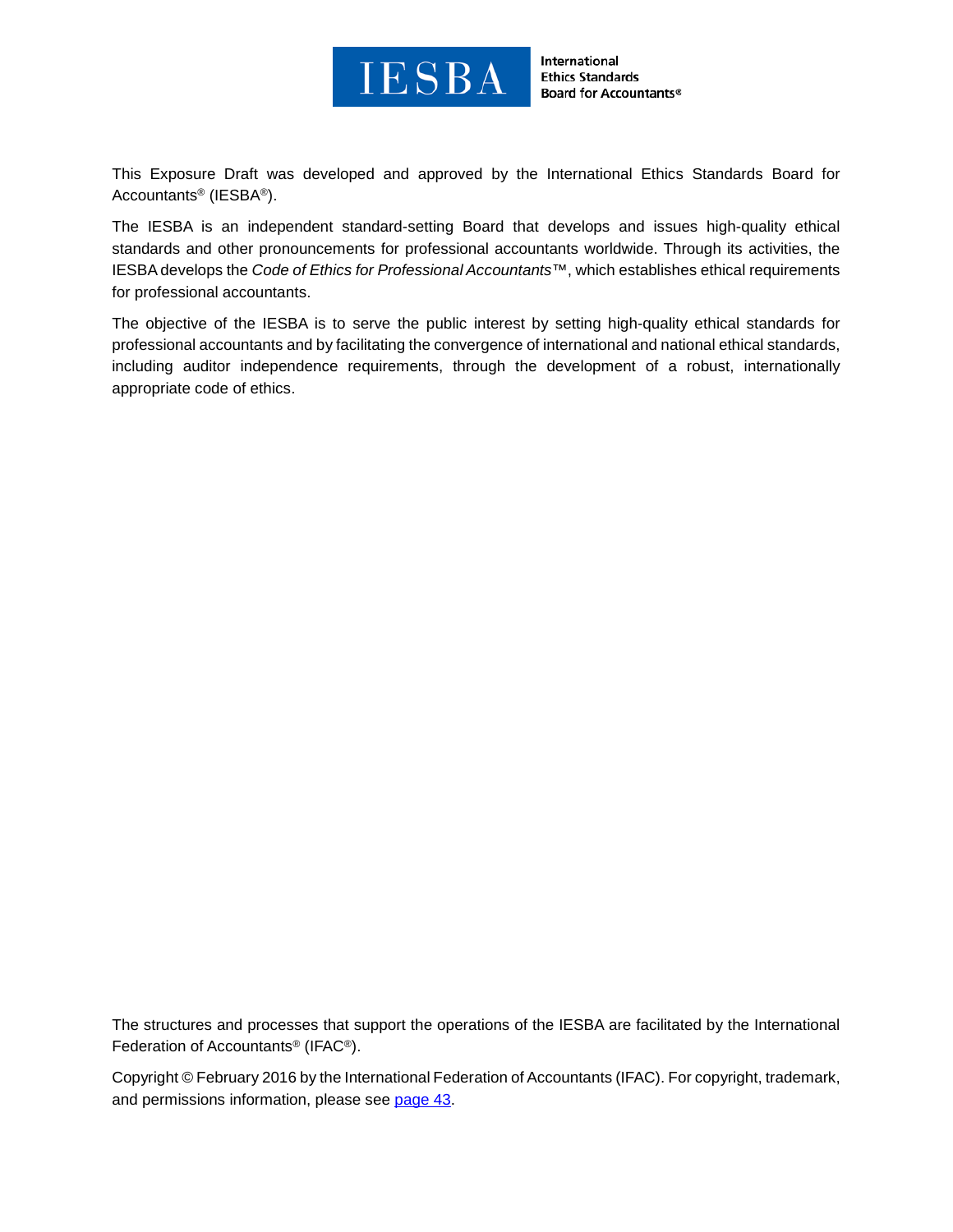# **REQUEST FOR COMMENTS**

This Exposure Draft, *Limited Re-exposure of Proposed Changes to the Code Addressing the Long Association with Personnel with an Audit Client*, was developed and approved by the International Ethics Standards IESBA for Accountants® (IESBA®).

The proposals in this Exposure Draft may be modified in light of comments received before being issued in final form. **Comments are requested by May 9, 2016.**

Respondents are asked to submit their comments electronically through the IESBA website, using the ["Submit a Comment"](http://www.ifac.org/publications-resources/limited-re-exposure-proposed-changes-code-addressing-long-association) link. Please submit comments in both PDF and Word files. Also, please note that firsttime users must register to use this feature. All comments will be considered a matter of public record and will ultimately be posted on the website. Although IESBA prefers that comments are submitted via its website, comments can also be sent to Ken Siong, IESBA Technical Director, at [kensiong@ethicsboard.org.](mailto:kensiong@ethicsboard.org)

This publication may be downloaded from the IESBA website: [www.ethicsboard.org.](http://www.ethicsboard.org/) The approved text is published in the English language.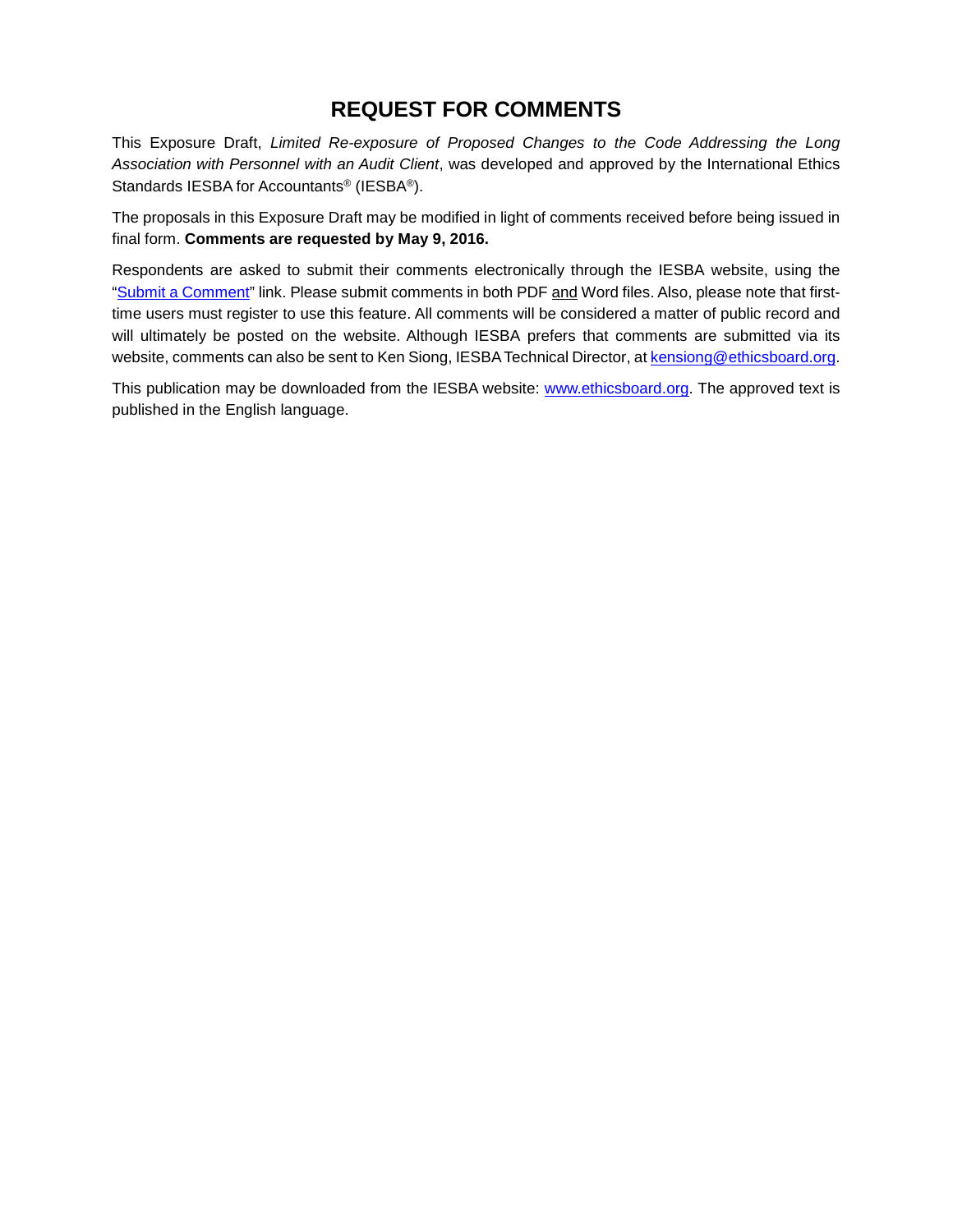# **LIMITED RE-EXPOSURE OF PROPOSED CHANGES TO THE CODE ADDRESSING THE LONG ASSOCIATION OF PERSONNEL WITH AN AUDIT CLIENT**

#### **CONTENTS**

|     |                                                                    | Page |  |  |  |
|-----|--------------------------------------------------------------------|------|--|--|--|
|     |                                                                    |      |  |  |  |
| L.  |                                                                    | 5    |  |  |  |
| Ш.  |                                                                    | 5    |  |  |  |
| Ш.  | Basis for Conclusions Regarding Matters not Subject to Re-exposure | 6    |  |  |  |
| IV. |                                                                    | 15   |  |  |  |
| V.  |                                                                    | 18   |  |  |  |
| VI. |                                                                    | 19   |  |  |  |
|     |                                                                    | 19   |  |  |  |
|     |                                                                    | 19   |  |  |  |
|     | Appendix                                                           |      |  |  |  |
|     | Proposed Changes to Section 290 (Mark-Up)                          |      |  |  |  |
|     | Changes to Section 291 (Mark-Up)                                   |      |  |  |  |
|     | Proposed Changes to Section 290 (Clean)                            |      |  |  |  |
|     | Changes to Section 291 (Clean)                                     |      |  |  |  |
|     |                                                                    |      |  |  |  |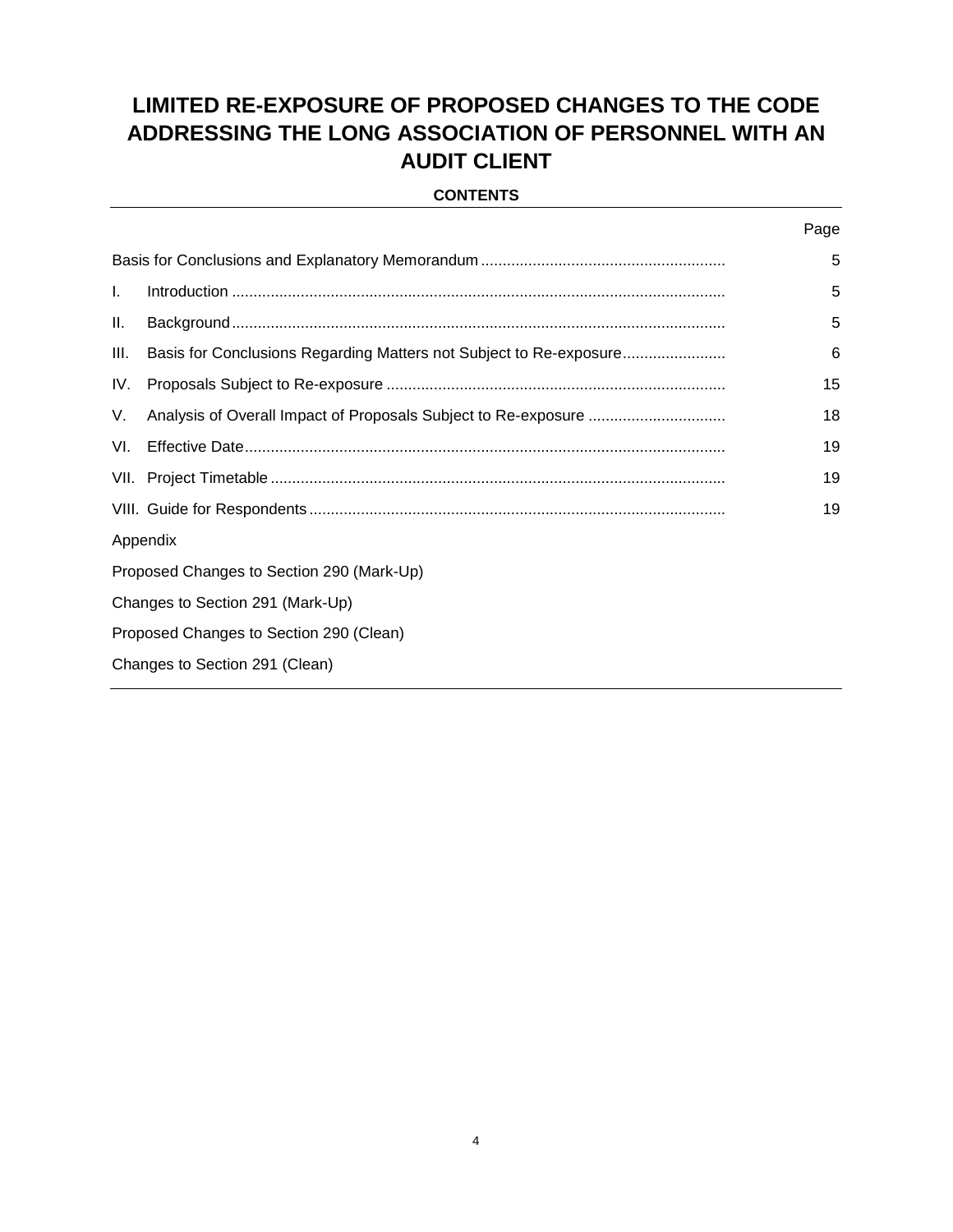## <span id="page-4-0"></span>**Basis for Conclusions and Explanatory Memorandum**

## <span id="page-4-1"></span>I**. Introduction**

- 1. This Exposure Draft incorporates:
	- (a) A basis for conclusions regarding proposals that were exposed as part of the August 2014 Exposure Draft, *[Proposed Changes to the Code of Ethics for Professional Accountants Related](http://www.ifac.org/publications-resources/proposed-changes-certain-provisions-code-addressing-long-association-personne)  [to Provisions Addressing the Long Association of Personnel with an Audit or Assurance Client](http://www.ifac.org/publications-resources/proposed-changes-certain-provisions-code-addressing-long-association-personne)* (the ED), and which the IESBA has now closed; and
	- (b) A memorandum providing the background to, and an explanation of, the limited re-exposure of proposed changes to the Code of Ethics for Professional Accountants (the Code) addressing the long association of personnel with an audit client.
- 2. Also, to assist respondents in better understanding how the provisions in this exposure draft (both those that have been finalized and those that are subject to re-exposure) are intended to be applied, the IESBA has included a proposed IESBA Staff Questions & Answers (Q&A) publication in the Appendix. This proposed Staff publication is expected to be issued with the final pronouncement to facilitate implementation of the provisions.
- <span id="page-4-2"></span>3. The IESBA approved this re-exposure draft in December 2015.

## II**. Background**

- 4. In the case of both audit and assurance engagements, it is in the public interest and required by the Code that members of audit and assurance teams and firms be independent, both of mind and in appearance, of their audit and assurance clients.<sup>[1](#page-4-3)</sup>
- 5. Long association of personnel on an audit engagement with an audit client can adversely impact objectivity and professional skepticism, which in turn are important contributors to audit quality. The independent auditor constitutes the principal external check on the integrity of financial statements. Hence, the length of an individual's relationship with the audit client becomes a visible factor when evaluating the auditor's independence of mind and in appearance.
- 6. The IESBA acknowledged that a perception issue exists with respect to the current long association provisions in the Code. This is particularly so as the length of time that an individual may currently serve an audit client that is a public interest entity (PIE) in a key audit partner (KAP) role may be 14 out of a total of 16 consecutive years. It is therefore important, and in the public interest, for the IESBA to consider whether the provisions remain appropriate for addressing the threats to independence created by long association.
- 7. The issues involved are complex and interwoven. The factors that give rise to threats to independence may also be factors that contribute to audit quality. These could include knowledge of the audit client and knowledge of the audit client's operations and continuity of personnel. In addition, while some stakeholders have called for strengthening the requirements addressing long association

<span id="page-4-3"></span>Independence of mind is the state of mind that permits the expression of a conclusion without being affected by influences that compromise professional judgment, thereby allowing an individual to act with integrity and exercise objectivity and professional skepticism.

**Independence in appearance** is the avoidance of facts and circumstances that are so significant that a reasonable and informed third party would be likely to conclude, weighing all the specific facts and circumstances, that a firm's, or a member of the audit team's, integrity, objectivity or professional skepticism has been compromised.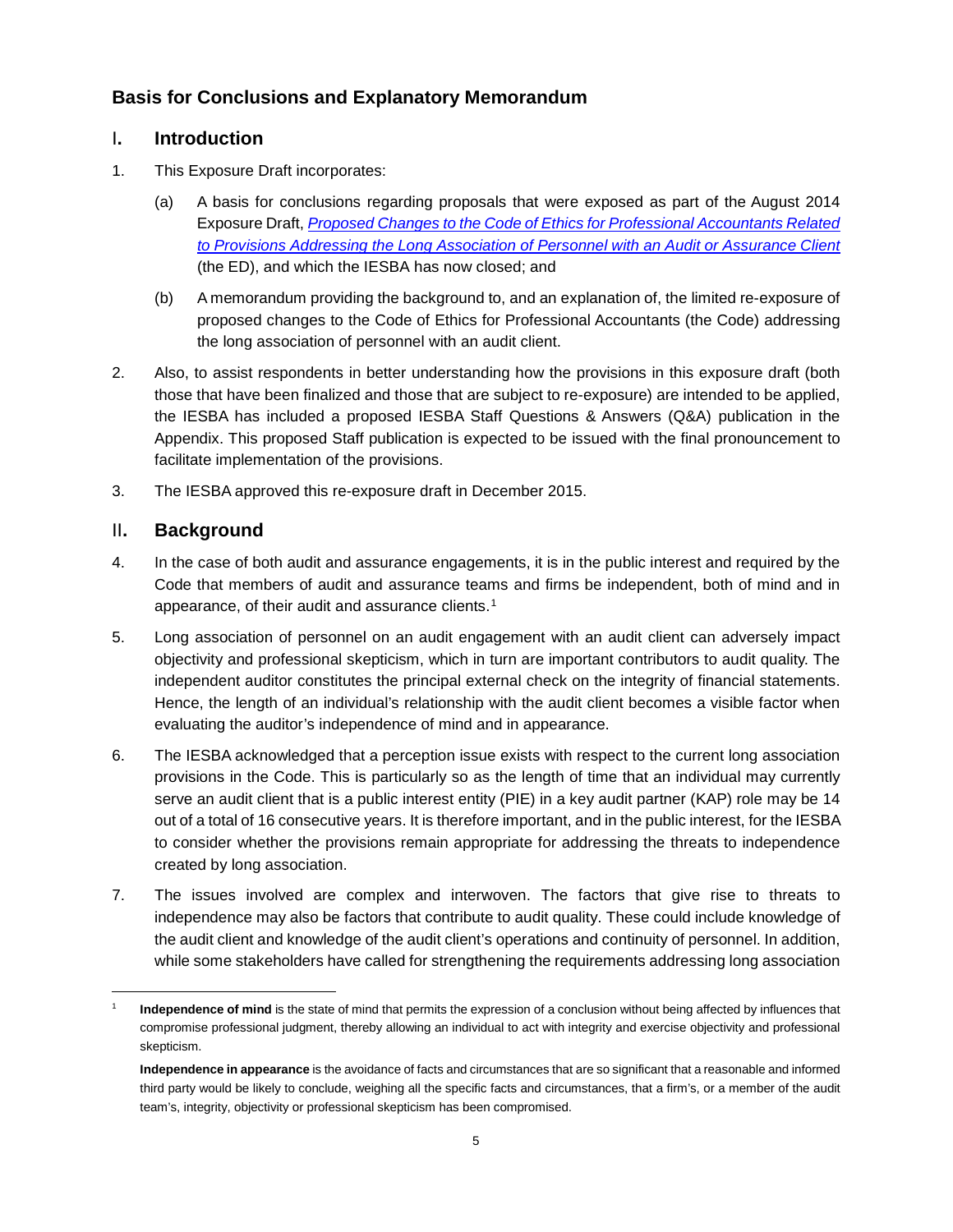in the Code, it is also recognized that arbitrary requirements can create unintended hardship on entities when rotations are forced to occur at times of change or transition.

- 8. In August 2014, the IESBA published its proposals in the ED noted above. Seventy-seven comment letters were received from various respondents, including regulators and audit oversight bodies, national standard setters, IFAC member bodies, other professional bodies, and firms.
- 9. Overall, there was broad support for the proposed enhancements to the general provisions addressing long association in the Code. There was also broad support for the time-on period for KAPs on audits of PIEs remaining at seven years. There was generally less agreement on the other proposals concerning the rotation of KAPs on PIEs. Support for and opposition to the proposals for limited consultation by the engagement partner (EP) with the audit team during the cooling-off period were more evenly balanced. Support for and opposition to the proposal for additional restrictions on activities that can be performed during the cooling-off period were similarly balanced. There was generally broad support for the proposed corresponding changes to Section [2](#page-5-1)91.<sup>2</sup>
- 10. In the light of respondents' comments on the ED and the IESBA's discussions with its Consultative Advisory Group (CAG) and other stakeholders, the IESBA concluded on many aspects of its revised proposals but determined there was a need to issue for re-exposure new or revised proposals concerning (a) the length of the cooling-off period for the engagement quality control reviewer (EQCR) on an audit of a PIE; (b) circumstances where jurisdictions have established different legislative or regulatory safeguards addressing long association; and (c) circumstances where an individual has served either as an EP or as an EQCR, or in a combination of those roles, for part of the seven-year time-on period. These proposals are discussed in Section IV.
- <span id="page-5-0"></span>11. The IESBA has discussed this project with its CAG on seven separate occasions.

## III**. Basis for Conclusions Regarding Matters not Subject to Re-exposure**

## A. **The Rotation Requirements for KAPs on the Audits of PIEs**

#### *Length of Time-on Period for All KAPs*

12. The ED proposed no change to the existing seven-year time-on period for KAPs with respect to the audit of a PIE. Most respondents supported retaining this provision. Some respondents, however, suggested that the time-on period should be reduced to five years.

#### IESBA Decision

-

13. The IESBA determined to retain the seven-year time-on period. The IESBA believes that this provides an appropriate balance between addressing the familiarity and self-interest threats to independence created by long association, and the need to maintain relevant knowledge and experience to support audit quality. The IESBA noted that having a maximum time-on period of seven years did not preclude individual jurisdictions from establishing a shorter time-on period.

## *Length of Cooling-off Period for the EP*

14. The ED proposed an increase in the mandatory cooling-off period for the EP on the audit of a PIE from two years to five years. Many respondents supported this proposal to a greater or lesser extent on the premise that a two year cooling-off period is not long enough either for the outgoing EP to

<span id="page-5-1"></span><sup>2</sup> Section 291, *Independence – Other Assurance Engagements*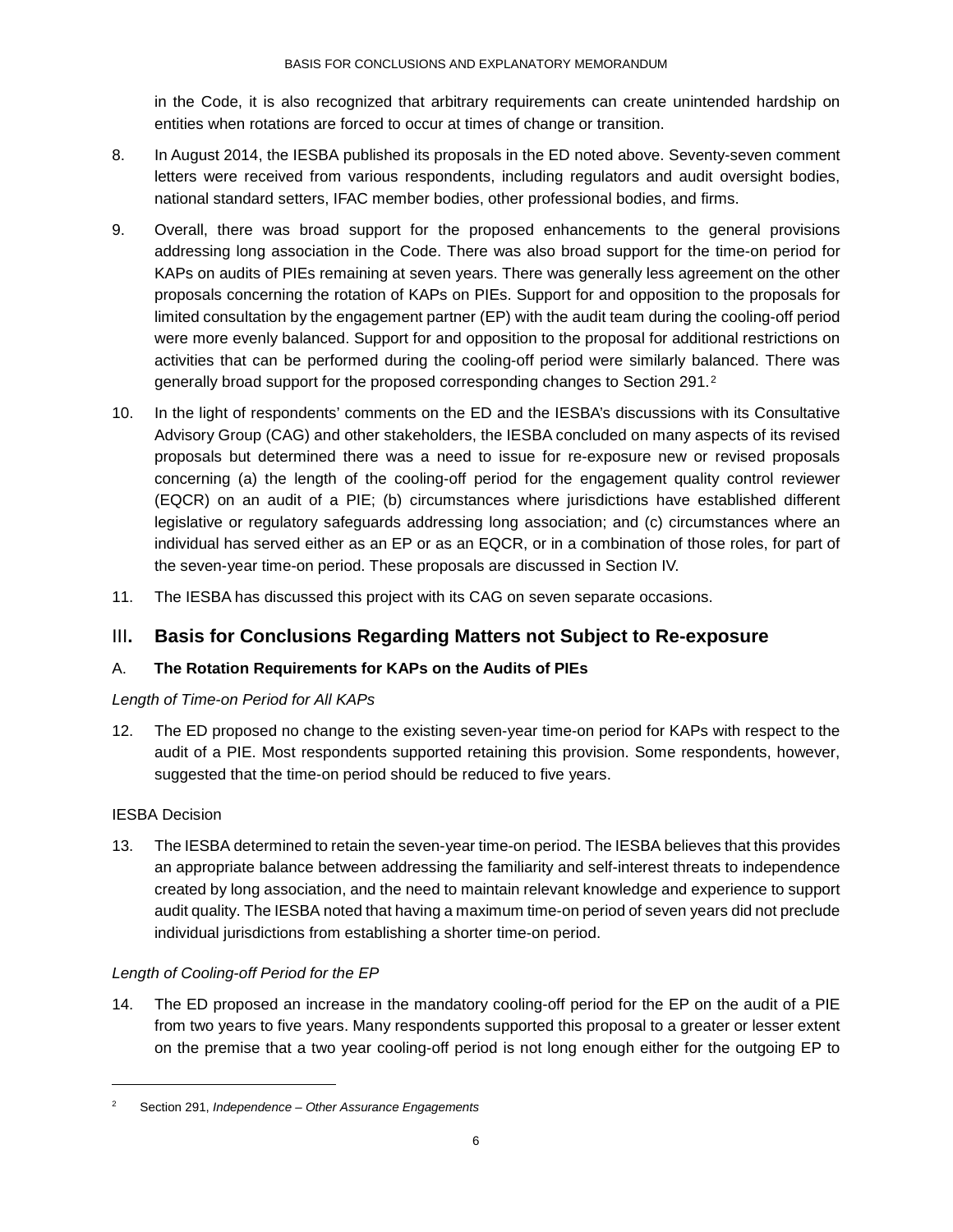reduce his or her familiarity with the client, or to enable a "fresh look" by the incoming EP. It was noted in particular that this proposal could strengthen the provisions addressing the familiarity threat by decreasing the potential for the EP to serve 14 out of 16 years on the audit.

- 15. Many other respondents, however, did not support extending the cooling-off period for the EP to five years. Their reasons included: a lack of empirical evidence for five years being the correct time-off period for an EP; that perceptions regarding familiarity and self-interest threats to independence were not supported by any evidence of there being audit deficiencies as a result of the existing two-year cooling-off period; that the proposal would be challenging for small and large firms alike to implement from a resource perspective, and therefore could adversely impact audit quality; that it would be complex to overlay the proposal with local provisions; and that it could lead to a reduction in competition in the market and, accordingly, a reduced choice of auditors for PIEs.
- 16. Respondents who did not support the proposal had varying views as to what might be an appropriate approach to the cooling-off period for the EP. Many in particular suggested that the cooling-off period be increased to three years only. There was also a concern that the proposal might cause particular difficulty in the EU where there have been recent changes in audit legislation as a result of which the cooling-off period for all KAPs<sup>[3](#page-6-0)</sup> on audits of PIEs would be three years.

## IESBA Decision

17. The IESBA carefully considered respondents' diverse comments on this particular proposal, including respondents' suggestions for alternative approaches. After lengthy deliberation, the IESBA determined that the overriding objective in the public interest is to ensure an effective fresh look on the audit engagement. The IESBA therefore reaffirmed that the cooling-off period for the EP on an audit of a PIE should be five years.

## *Applicability of Longer Cooling-Off Period for the EP to Audits of Listed Entities or All PIEs*

- 18. The ED proposed that the five-year cooling-off period for the EP should apply to the audits of all PIEs. A substantial body of respondents supported this proposal. They commented that all PIEs are, by their nature, entities of public interest; that there was no previous distinction between listed and nonlisted PIEs; and that applying the change in the provision to all PIEs would provide clarity, consistency and stability.
- 19. Some respondents did not support applying the five-year cooling-off period for the EP on audits of all PIEs. They noted that the definition of a PIE differs across jurisdictions and, in some jurisdictions, PIEs may only be small entities. They argued that scoping in the EP on smaller PIEs would adversely affect SMPs, given their more limited resources. A few of them suggested that the longer cooling-off period should only apply to EPs who audit listed entities given their significance to the investing public.

## IESBA Decision

20. In the light of the substantial support from respondents, the IESBA reaffirmed its view that it is in the public interest that the five-year cooling-off period should apply to the EP on the audits of all PIEs as the EP is the individual with the most influence over the outcome of the audit.

<span id="page-6-0"></span>In the EU, the term "key audit partner" does not include an EQCR.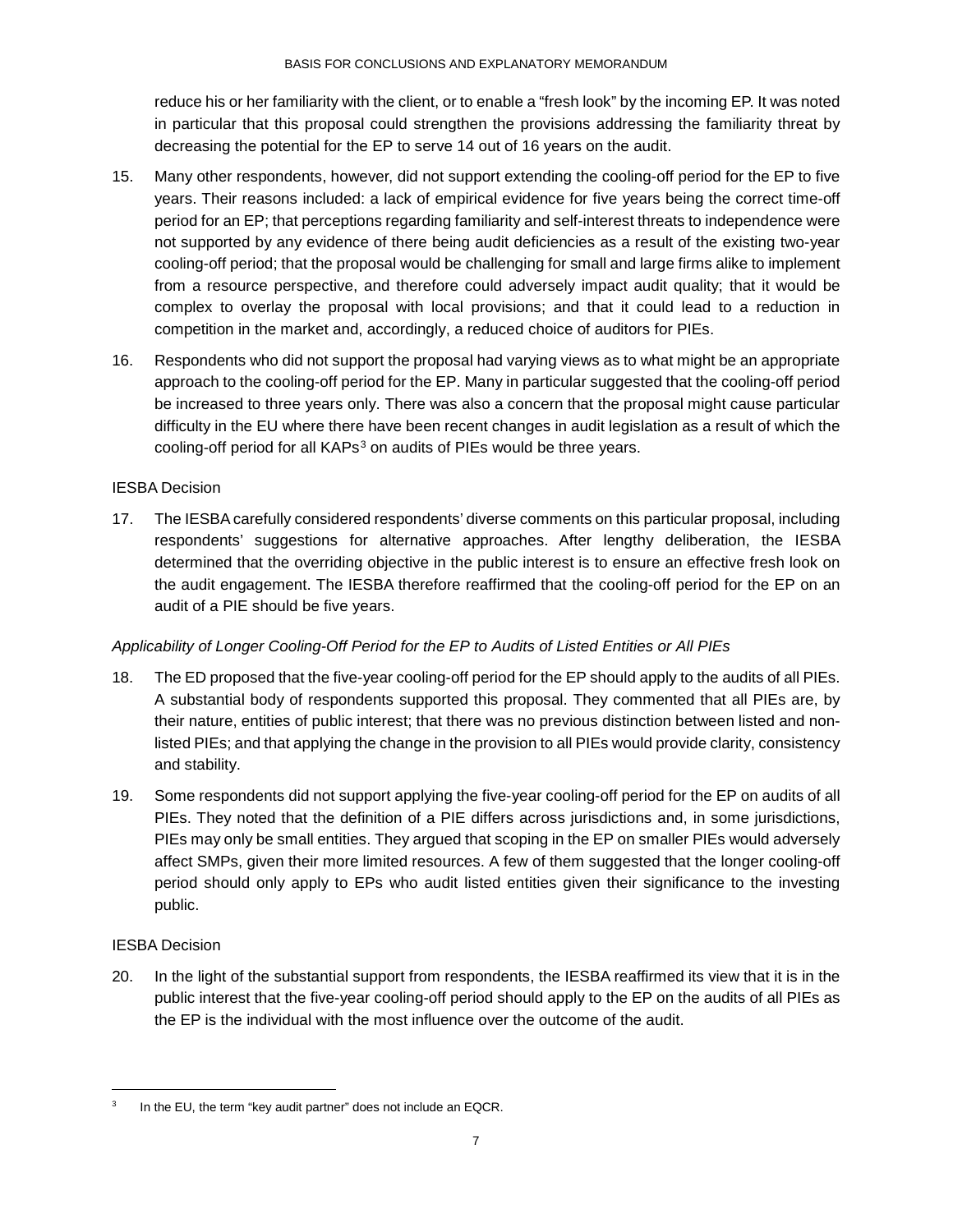#### *Length of Cooling-off Period for Other KAPs*

21. The ED proposed that the cooling-off period remain at two years for other KAPs (including the EQCR). Most respondents supported this proposal. A few respondents, however, were of the view that the EQCR should cool off for a longer period on the grounds that this role had more significance than what had been outlined in the ED and justified a longer cooling-off period.

## IESBA Decision

- 22. Given the broad support from respondents for retaining the two-year cooling-off period for all other KAPs except the EQCR, the IESBA determined to make no change to this provision in the Code.
- 23. The IESBA has, however, reconsidered the approach to the cooling-off period for the EQCR. This matter is discussed under the Section *Proposals for Re-exposure* below.

#### *Application of the "Seven-Year" Time-on Period*

- 24. The ED proposed a new paragraph 290.150C which indicated that it may not always be appropriate for an individual who is a KAP to continue in that role, even if the individual has not completed seven years on the audit engagement as a KAP. The proposal was intended to address a concern that the structure of the extant Code may imply that it is always acceptable for a KAP to serve the maximum seven-year time-on period without reference to any other factors or safeguards.
- 25. Most respondents supported this proposal. They indicated, among other things, that the proposal provided a sound reminder that the general provisions should always be applied and that it is essential in demonstrating that the code is principles-based. Respondents who did not support the proposal generally felt that the provision was unnecessary as it should be sufficiently clear that all individuals are subject to the general provisions.

#### IESBA Decision

26. Given the broad support from respondents, the IESBA determined that no change should be made the provision (see paragraph 290.150F).

## *KAP Moving Directly into an EQCR Role*

27. A respondent questioned whether a KAP (who has not yet served seven years) should be able move into an EQCR role without any cooling-off. The respondent was of the view that if this were to occur, the effectiveness of the EQCR role would be significantly diminished as the individual would be reviewing his or her prior work. The respondent noted that this matter was not addressed in the ED.

#### IESBA Decision

28. The IESBA determined that if a cooling-off period is to be served before a KAP could become the EQCR, this matter would be better addressed under ISQC1.[4](#page-7-0) The IESBA noted that ISQC 1 already establishes requirements for the independence and objectivity of the EQCR. The IESBA has therefore agreed with the IAASB for this matter to be considered as part of the IAASB's current initiative to review ISQC 1.

<span id="page-7-0"></span> <sup>4</sup> International Standard on Quality Control (ISQC) 1, *Quality Control for Firms that Perform Audits and Reviews of Financial Statements, and Other Assurance and Related Services Engagements*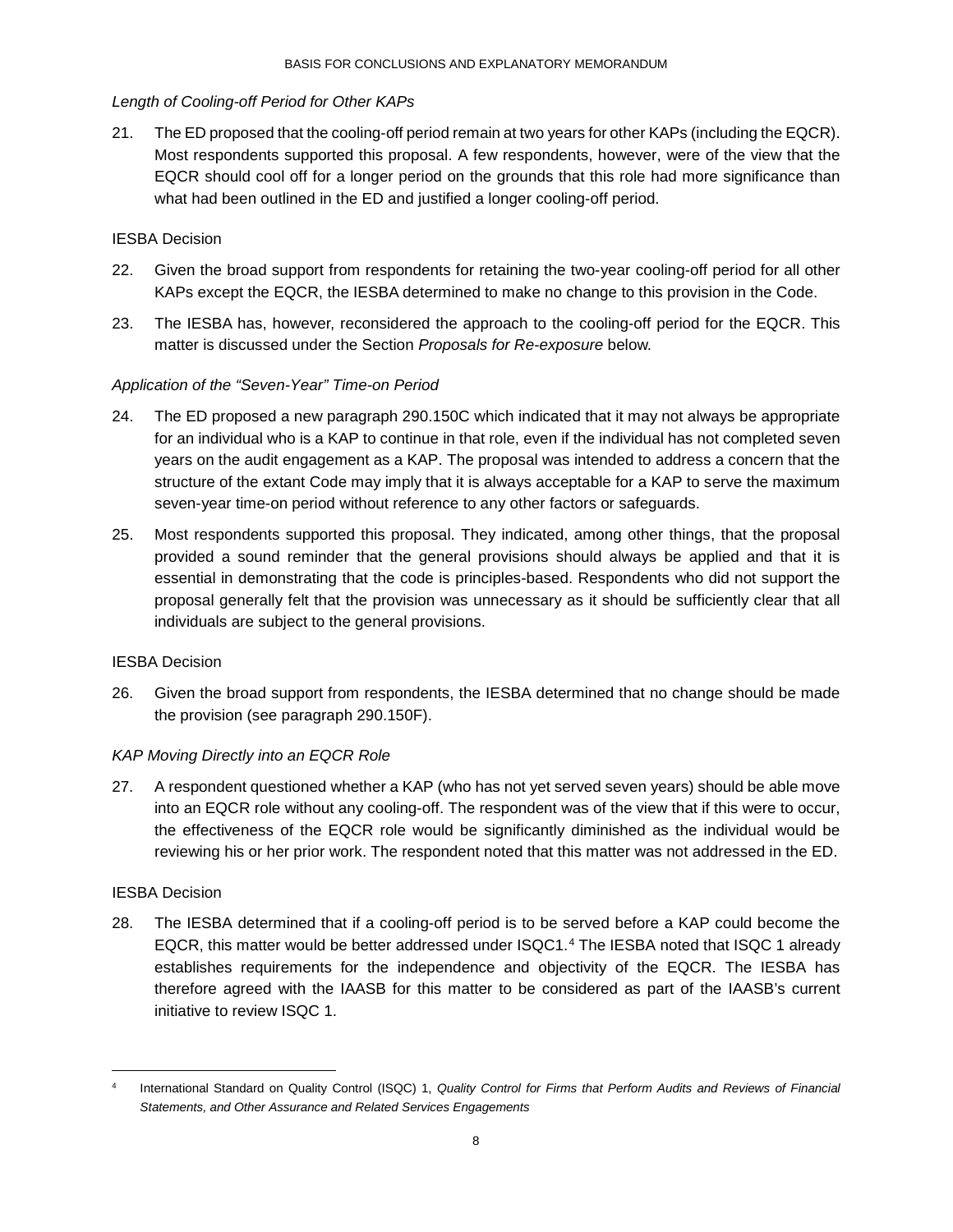#### B. **Restrictions on Activities during the Cooling-Off Period**

#### *Allowance for Limited Consultation on Technical Issues after Two Years*

- 29. The ED proposed that an EP who has rotated off could, after two of the five years has elapsed, provide consultation to the engagement team or client if that partner is, or becomes, an individual whose responsibility it is to be consulted within the firm on a technical or industry-specific issue. This was on the condition that the consultation would be in respect of issues, transactions or events not previously considered by the individual while acting as the EP. Most respondents supported the proposal.
- 30. A respondent was of the view that it is important for the engagement team to have access to technical experts. The respondent, however, suggested that the IESBA should first promote consultation with experts who are not serving a cooling-off period for the related audit engagement. Other respondents did not support the proposal, or aspects of the proposal, for various reasons, including: that the proposal ran counter to the need to have a cooling-off period in the first instance, and contradicted the argument for the cooling-off period to be increased from two to five years for the EP; that cooling off should mean just that; and that to address fully concerns of threats to objectivity, there should be no involvement at all with the audit during the cooling-off period, other than responding to queries concerning previously completed audits in which the partner was involved. Some respondents felt that there might be some consultation with the audit team, but not with the audited entity.

#### IESBA Decisions

- 31. The IESBA noted the support from most respondents for the proposal. It reaffirmed that the proposal is aimed at ensuring that the right technical experts are available to the audit team to promote audit quality. However, in response to the comments received, the IESBA agreed to make the following refinements to the provision (see paragraph 290.150E):
	- To promote consultation with other experts first if available, adding a further condition that there be no other partner within the firm expressing the audit opinion with the expertise to provide the advice.
	- To emphasize that the provision is intended to be used in limited circumstances, changing the words "issues" and "transactions" to the singular rather than the plural.
	- To emphasize that such consultation should only be with the engagement team and not involve contact with the client.
- 32. In the light of the proposal to extend the cooling-off period for the EQCR (see Section IV below), the IESBA has also extended the scope of the provision to cover the EQCR.

#### *Additional Restrictions on Activities that can be Performed During the Cooling-off Period*

- 33. The ED proposed that during the cooling-off period, the rotated partner should not:
	- Be responsible for leading or coordinating the firm's professional services to the audit client or overseeing the firm's relationship with the audit client (sometimes referred to as the "relationship partner"); or
	- Undertake any other role or activity, including the provision of non-assurance services, that would result in the individual:
		- Having significant or frequent interaction with senior management or TCWG; or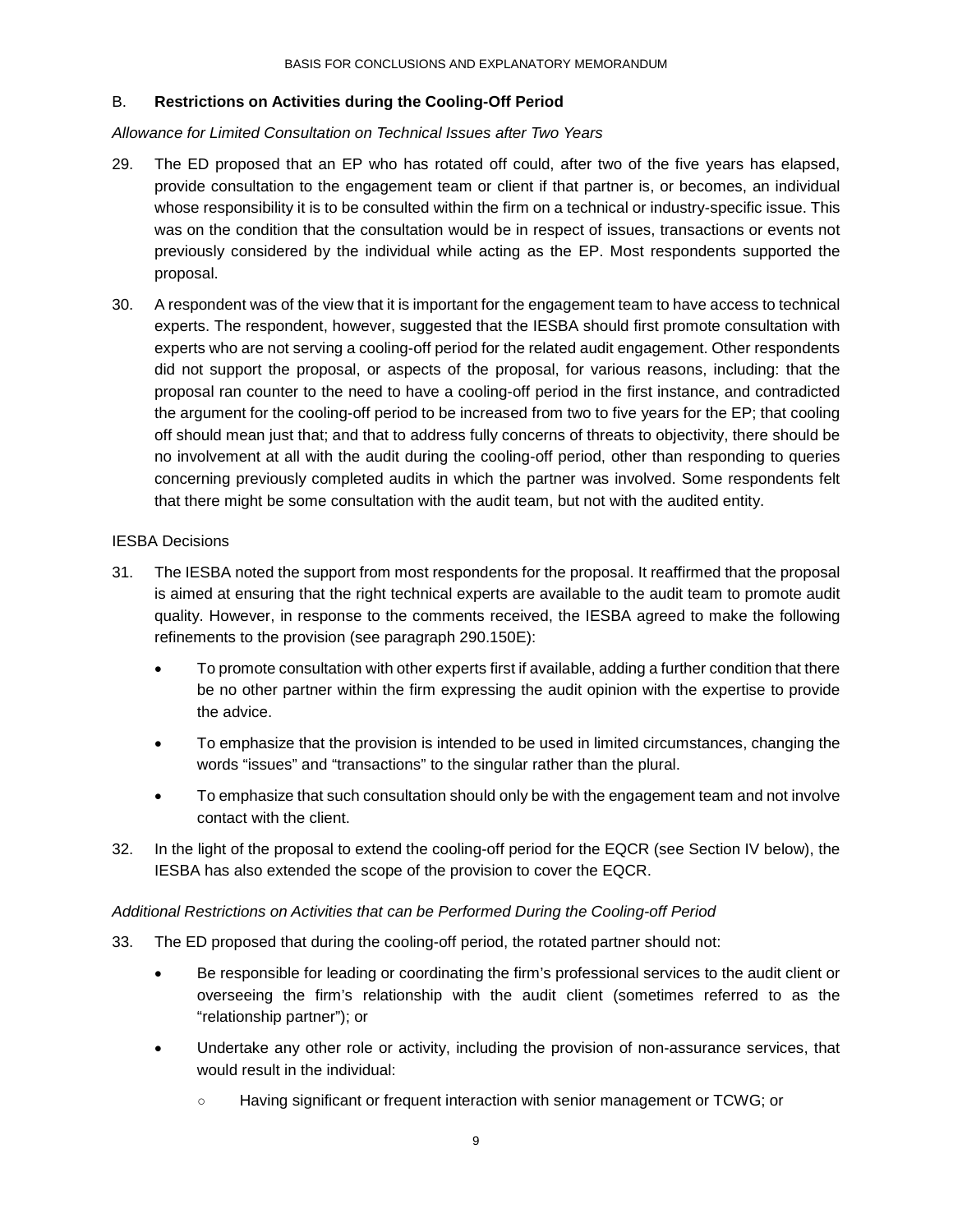- Exerting direct influence on the outcome of the audit engagement.
- 34. There were almost as many respondents in favor of the proposal as there were against it. Those in favor commented that the proposal was reasonable and balanced and that, in the absence of these restrictions, the KAP could perform roles that would render rotation an ineffective safeguard. A view was also expressed that any contact with the audit team and client should be minimal so there can be a fresh look in conducting the audit.
- 35. Those who did not support the proposal expressed a variety of views for their lack of support, both for its being too restrictive and not sufficiently restrictive. These views included the following:
	- "Cooling-off" should mean just that and there should be no allowance for any permissible activities during cooling-off.
	- A risk-based approach might be preferable, which would allow firms to exercise appropriate judgment.
	- The proposed restriction in relation to non-audit services is unduly restrictive if such services would have no material effect on the financial statements. Also, the proposed restriction on contact with senior management is overly restrictive if the non-assurance service would not result in the individual exerting direct influence on the outcome of the audit engagement.
	- The additional restrictions introduced unnecessary complexity and might be too time consuming and difficult to manage, which could lead firms to impose their own stricter requirements, thereby potentially penalizing clients.

#### IESBA Decisions

- 36. The IESBA reaffirmed its rationale for the proposal which was based on concerns of many stakeholders that contact between the rotated individual and the audit client during the cooling-off period should be very limited; and that the rotated individual should not be in a position where he or she would be, or be perceived to be, able to directly influence the outcome of the audit. The IESBA considered the views of respondents who expressed that there should be no allowance for contact with the audit client during the cooling-off period. However, the IESBA agreed that it was neither necessary nor practical that there be no contact at all.
- 37. The IESBA determined, based on the balance of comments from respondents and the rationale for the proposal, that the proposal is not overly restrictive and there was no significant justification for change. Accordingly, no change has been made.

## C. **Long Association of Audit Team Members other than KAPs**

- 38. The ED proposed to require in paragraph 290.150D that consideration be given to threats created by the long association of a member of the audit team other than a KAP. The proposal was intended as a reminder that the principles in the general framework should be taken into account in addition to the specific requirements for KAPs on the audit of PIEs.
- 39. Most respondents supported the proposal as they felt that it was a useful reminder that the general provisions should be applied. Those who did not support it suggested either that the provision should only apply to senior personnel, or did not consider that the provision was necessary as it was repetitive of the general provisions and could introduce confusion.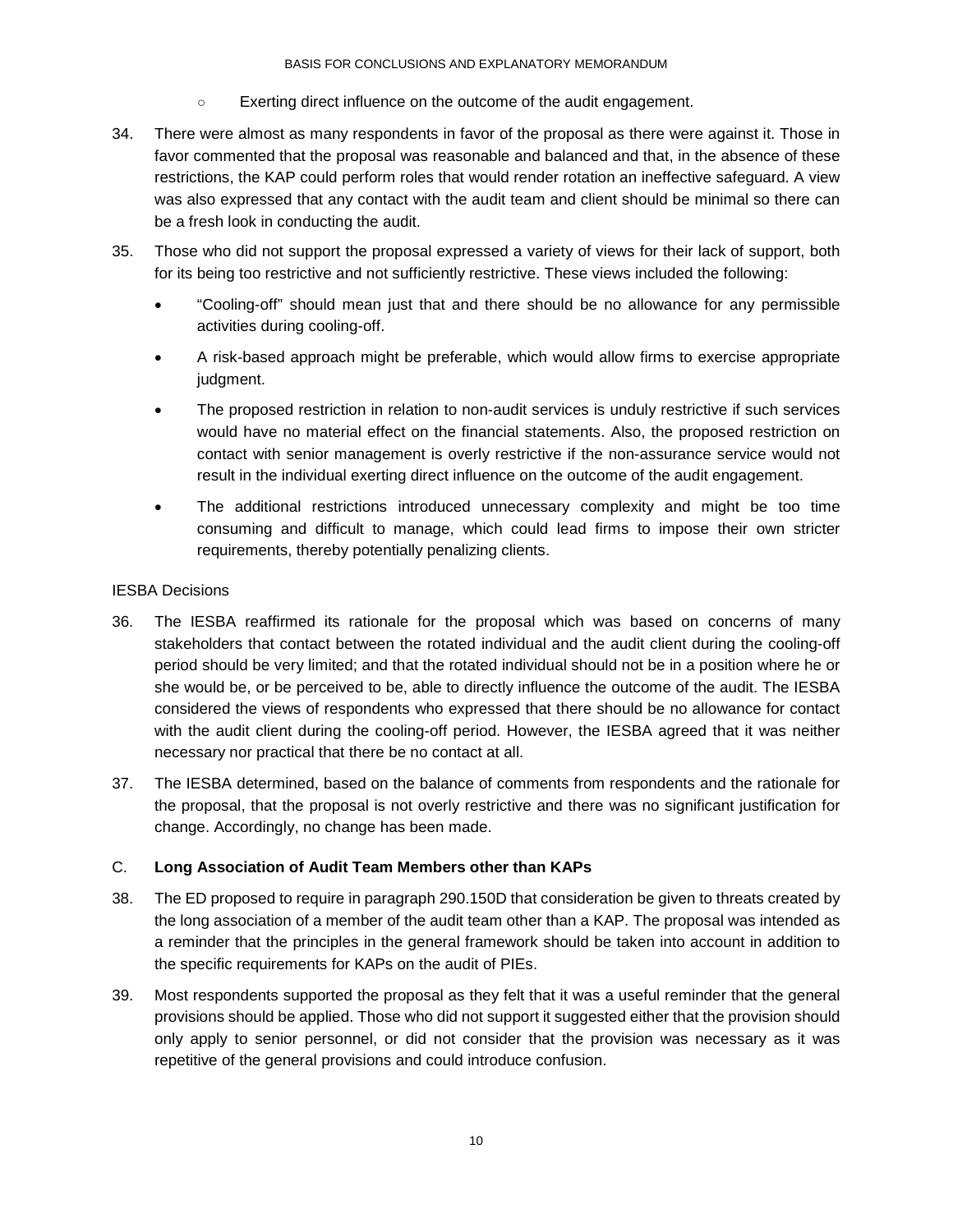40. A respondent expressed the view that the familiarity threat should not be narrowly focused on partners and that the provisions should address the familiarity threat of non-partner engagement team members who "grew up" on an engagement. The respondent suggested that the proposals should be significantly strengthened to appropriately address the threat relating to such non-partner engagement team members.

#### *IESBA Decisions*

- 41. On reflection in the light of respondents' comments, the IESBA determined that although the provision was a useful reminder, it was repetitive of the general provisions and might create confusion. Accordingly, the IESBA agreed to delete it.
- 42. With respect to the matter of non-partner engagement team members "growing up" on an engagement, the IESBA noted that it had previously considered the matter and concluded that the principles-based approach contained in the general provisions addressed this concern.

## D. **Obtaining the Concurrence of TCWG**

- 43. Extant paragraph 290.150 (renumbered 290.151 in the ED) provides that in rare cases due to unforeseen circumstances outside the firm's control, a KAP whose continuity is especially important to audit quality may be permitted an additional year on the audit team beyond the seven-year timeon period, as long as the threat to independence can be eliminated or reduced to an acceptable level by applying safeguards. The ED proposed to strengthen this provision by allowing the individual to serve the additional year as a KAP provided that those charged with governance (TCWG) concur. In this regard, the ED proposed requiring the firm to discuss with TCWG the reasons why the planned rotation cannot take place and the need for any safeguards to reduce any threat created.
- 44. Extant paragraph 290.152 provides that if an individual has served an audit client as a KAP for six or more years when the client becomes a PIE, the partner may continue to serve in that capacity for a maximum of two additional years before rotating off the engagement. The ED also proposed to strengthen this provision by allowing the maximum two additional years only with the concurrence of TCWG.
- 45. Most respondents supported the proposed changes. A respondent, however, expressed the view that the proposed change to extant paragraph 290.152 did not go far enough and the ability to serve an additional two years when an audit client becomes a PIE should be removed, on the grounds that the familiarity threat is the same whether a partner is serving an audit client that is not a PIE or one that is a PIE. Several respondents did not support use of the term "concurrence," preferring terms which do not amount to obtaining agreement, such as "informing" or "communicating."

## *IESBA Decisions*

46. In view of the broad support from respondents for the proposals, the IESBA determined that they should be finalized as presented in the ED. With respect to paragraph 290.152, the IESBA believes that continuity is especially important for audit quality in the initial transition years of an entity becoming a PIE when it may face significant changes, including in relation to financial reporting requirements. Accordingly, the IESBA determined to retain the limited allowance for a KAP who has already served six or more years on the audit to serve in that capacity for a maximum of two additional years when the audit client becomes a PIE, but on the new condition that the concurrence of TCWG be obtained.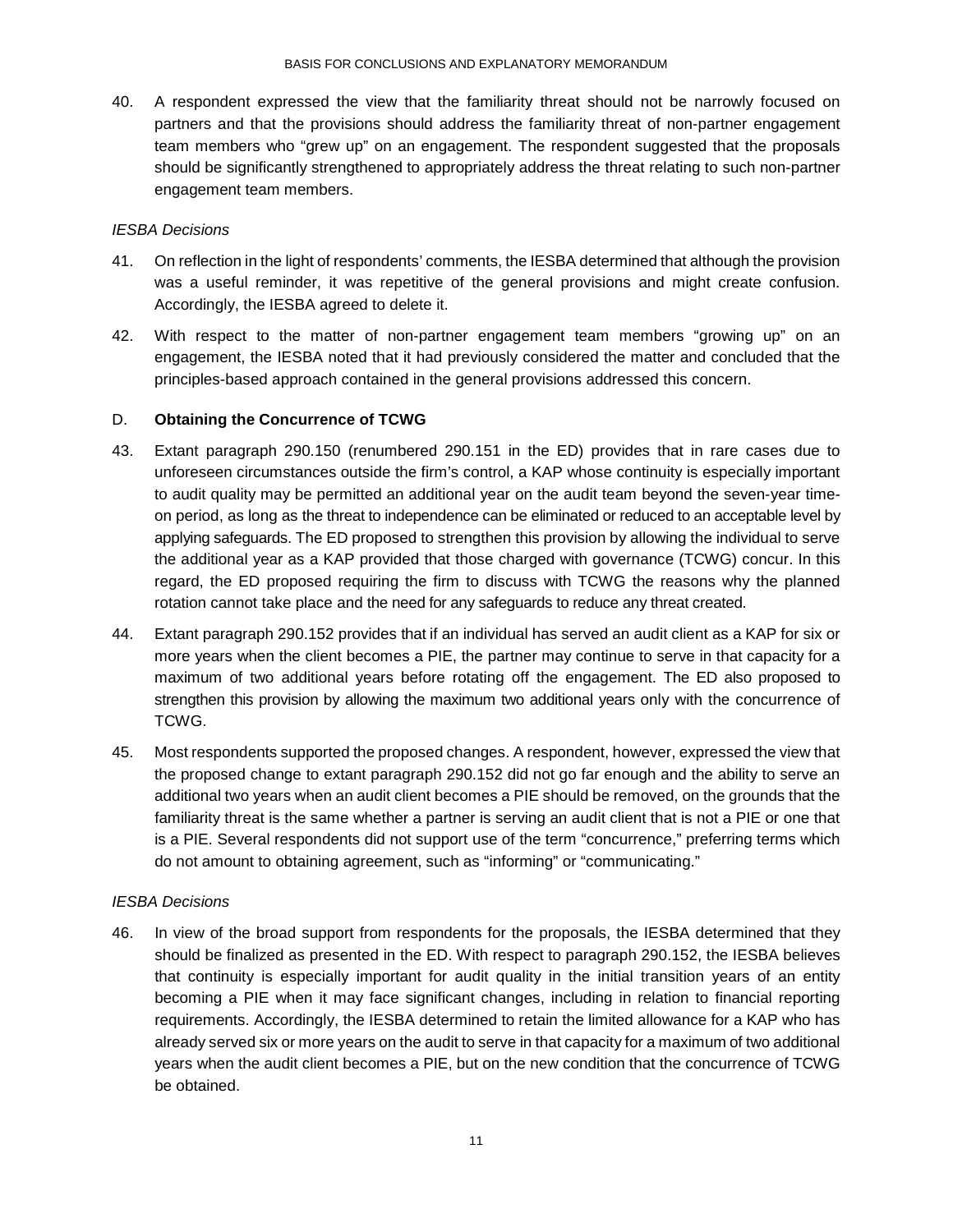47. The IESBA did not accept the suggestions to use terms such as "informing" or "communicating" in place of "concurrence" as these terms would not be consistent with its intention to strengthen the provisions.

#### E. **Strengthening the General Provisions**

- 48. The ED proposed to enhance the general provisions in extant paragraph 290.148 so as to establish a more robust framework applicable to all audit clients. The enhancements were also intended to provide more useful guidance for identifying and evaluating threats to independence created by long association and applying appropriate safeguards. The proposed changes, as reflected in paragraphs 290.148A to 290.148C in the ED, included:
	- Providing more guidance regarding the threats which may be created by long association, including:
		- Recognizing that familiarity and self-interest threats to independence may impact an individual's objectivity and professional skepticism;
		- Recognizing that an understanding of the audit client and its environment is fundamental to audit quality;
		- Explaining separately how familiarity and self-interest threats may be created;
		- Providing additional factors that should be considered, individually or in combination, when evaluating the significance of the potential threat, and which may relate to the individual or the audit client.
		- Recognizing that the combination of two or more factors may increase or reduce the significance of the threats created.
	- Providing an additional safeguard in terms of considering changing the individual's role on the audit, for example, if the familiarity threat relates to association with management.
	- Establishing a requirement that, if a firm decides rotation of an individual on the audit team is a necessary safeguard, the firm determine an appropriate period during which the individual should not participate in the audit engagement or exert direct influence on its outcome.

## *Enhancements to the General Provisions in Proposed Paragraph 290.148A*

- 49. Most respondents supported the proposed enhancements to the general provisions. Many respondents commented on points of detail and made editorial suggestions which the IESBA considered. Of the respondents who did not support the proposal, a few commented that the revisions were too detailed and that this could cause complications in its application.
- 50. A respondent noted that the extant general provisions state that familiarity and self-interest threats *are created* by using the same senior personnel on an audit engagement over a long period of time. The respondent noted that in contrast, the ED proposal indicated that "familiarity and self-interest threats, which *may impact* an individual's independence, objectivity and professional skepticism, *may be created* by using the same personnel on an audit engagement over a long period of time" (emphasis added). The respondent was of the view that the proposed change sent the wrong message to auditors and at the same time would diminish the effectiveness of the Code.
- 51. A few respondents noted that familiarity threats increase over time and suggested that this be reflected in the provisions.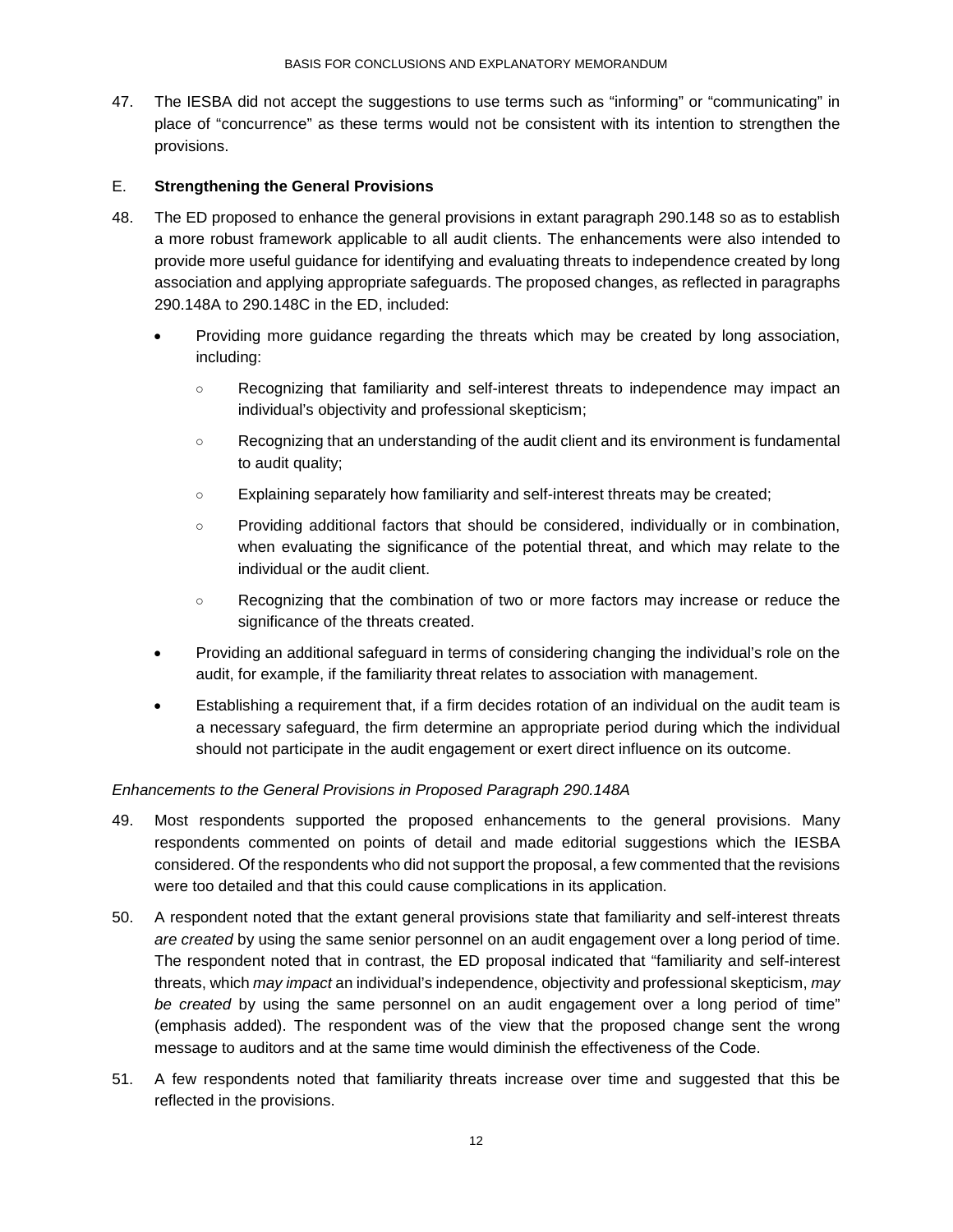- 52. With respect to the statement in the ED that a familiarity threat may be created as a result of an individual's long association with the financial statements on which the firm will express an opinion or the financial information which forms the basis of the financial statements, a few respondents wondered how an individual's long association or familiarity with financial statements would be defined or measured. They were of the view that familiarity with the financial statements is not compatible with the definition of the familiarity threat in the Code.<sup>[5](#page-12-0)</sup>
- 53. A few respondents suggested that the addition of a reference to losing a longstanding client be removed on the grounds that the provision should focus on the self-interest that may arise out of close personal relationships.
- 54. A respondent suggested that the IESBA should include an additional example of a self-interest threat related to an individual's hesitancy to overturn a decision previously reached, so as not to call into question the prior judgment.

## IESBA Decisions

- 55. The IESBA noted that the scope of the provisions had been expanded to apply to all members of the audit team, not just senior personnel. The IESBA had previously determined it appropriate to change "are created" to "may be created" as there may be no threat created by the long association of a junior member of the engagement team. The IESBA therefore determined that the wording in the ED was appropriate.
- 56. The IESBA considered that despite the current definition of a familiarity threat in the Code, it was reasonable to conclude that a familiarity threat may also be created as a result of an individual's long association with the financial information which forms the basis of the financial statements. The individual may become too accepting of information he or she has seen before, which may potentially cause the individual to become less skeptical than he or she would have been otherwise. The IESBA will separately consider whether there is a need to clarify the definition of a familiarity threat.
- 57. The IESBA, however, determined to make the following further enhancements to paragraph 290.148A in response to the various other comments and suggestions noted above:
	- Adding in the first subparagraph that the threats "may increase in significance," to make clear that the examples of familiarity and self-interest threats may be exacerbated as a result of long association with a client;
	- Adding the words "as a member of the audit team" to the second subparagraph to indicate that an individual's familiarity with the financial statements is linked to the individual's role as a member of the audit team;
	- Deleting the words "of the firm" after "longstanding client" in the final subparagraph to address the concern that this was suggestive of an institutional rather than personal self-interest threat that gives rise for concern; and
	- Adding the words "and which may inappropriately influence the individual's judgment" (in the last subparagraph) to clarify how a self-interest threat created by long association can affect an individual's judgment.

<span id="page-12-0"></span>Extant paragraph 100.12(d) describes the familiarity threat as the threat that due to a long or close relationship with a client or employer, a professional accountant will be too sympathetic to their interests or too accepting of their work.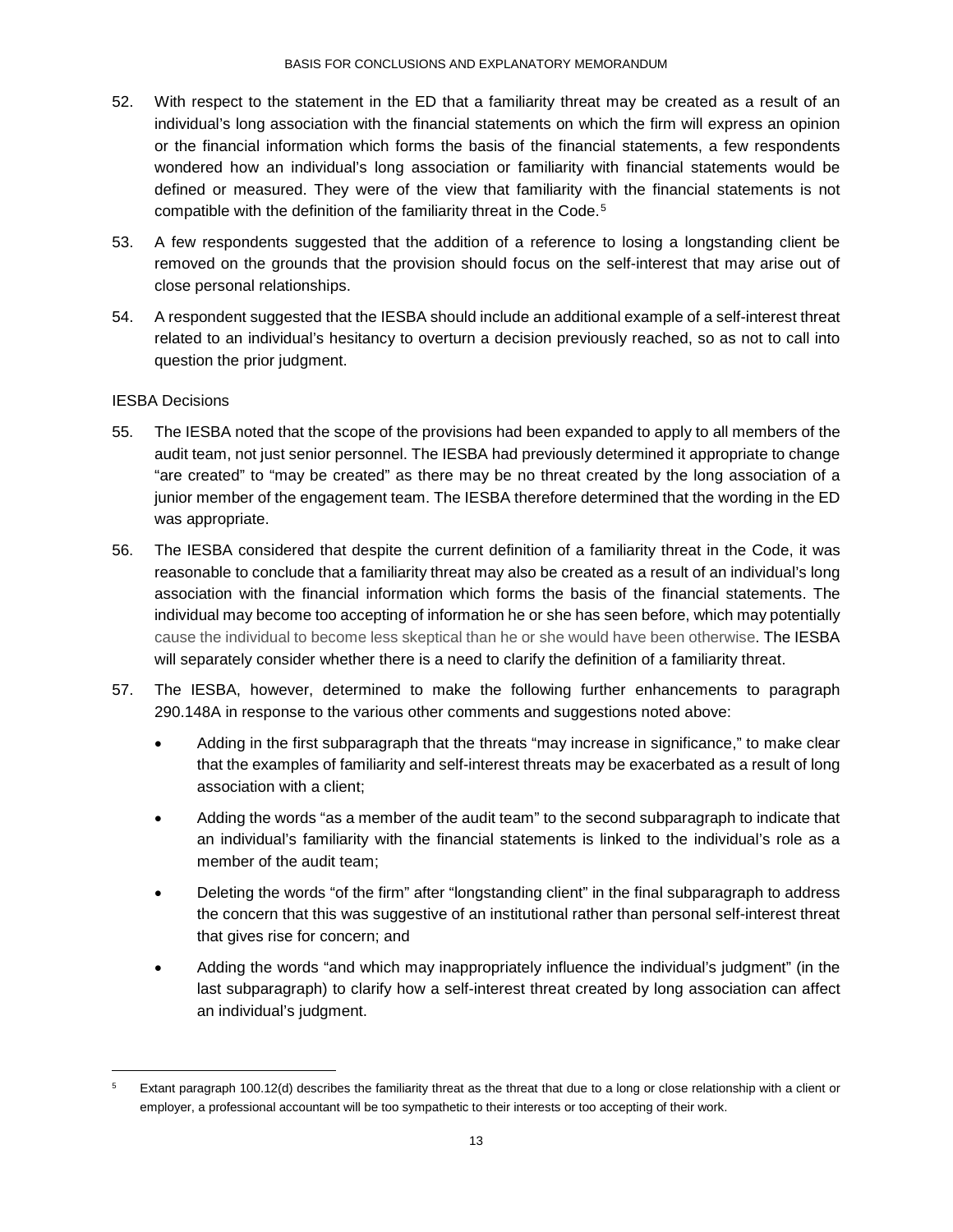#### *Application of General Provisions to All Individuals on the Audit Team*

- 58. The ED proposed that the general provisions should apply to evaluating the potential threats created with respect to all individuals on the audit team, not just senior personnel. The ED therefore proposed replacing references to "senior personnel" with "personnel." A substantial body of respondents expressed support for the proposal.
- 59. Respondents who were not in favor of the provisions applying to all individuals on the audit team indicated that junior personnel are not key decision makers and so do not pose the same risk as senior personnel. A few respondents also commented that extending the provisions to junior personnel was unnecessary, and would require firms to devote time and resources to the matter, which might include documenting the issues considered.

#### IESBA Decision

60. The IESBA noted the broad support from respondents for the proposal. However, to address concerns that the provisions may not adequately recognize that threats created by the long association with the client of junior personnel may be less significant, the IESBA agreed to include additional factors in paragraph 290.148B(a). These factors relate to the seniority of the individual on the audit team; the extent to which the individual's work is directed, reviewed and supervised by more senior personnel; and the individual's ability to direct the work of other members of the engagement team.

#### *Determination of the Rotation Period for an Individual on the Audit Team by the Firm*

- 61. The ED proposed that if a firm decides rotation of an individual on the audit team is a necessary safeguard, the firm be required to determine an appropriate period during which the individual should not participate in the audit engagement or exert direct influence on the outcome of the audit engagement.
- 62. Most respondents supported the proposal. Several respondents, however, were of the view that the IESBA should prescribe a minimum time-off period to ensure consistency. Nevertheless, there was some variation on what these respondents felt that time period should be. Some suggested a twoyear period, and a respondent suggested a period of two to five years.

#### IESBA Decision

63. The IESBA noted that it had originally considered whether to establish a minimum cooling-off period in the general provisions but determined not to prescribe a specific period. The IESBA reaffirmed that firms should exercise appropriate judgment on this matter, taking into account the various factors set out in paragraph 290.148B that affect the significance of the threats and the appropriate safeguard.

#### *Enhancements to Other Paragraphs in the General Provisions*

- 64. A respondent commented that the provisions were silent with respect to when an audit partner switches firms and the new audit firm is also then responsible for auditing the audit client. The respondent was of the view that the audit partner's prior service with the previous firm should count in the determination of the partner rotation requirement.
- 65. In relation to the proposed safeguards in paragraph 290.149A, a few respondents commented that clarification was needed regarding the impact of "changing the role of the individual on the audit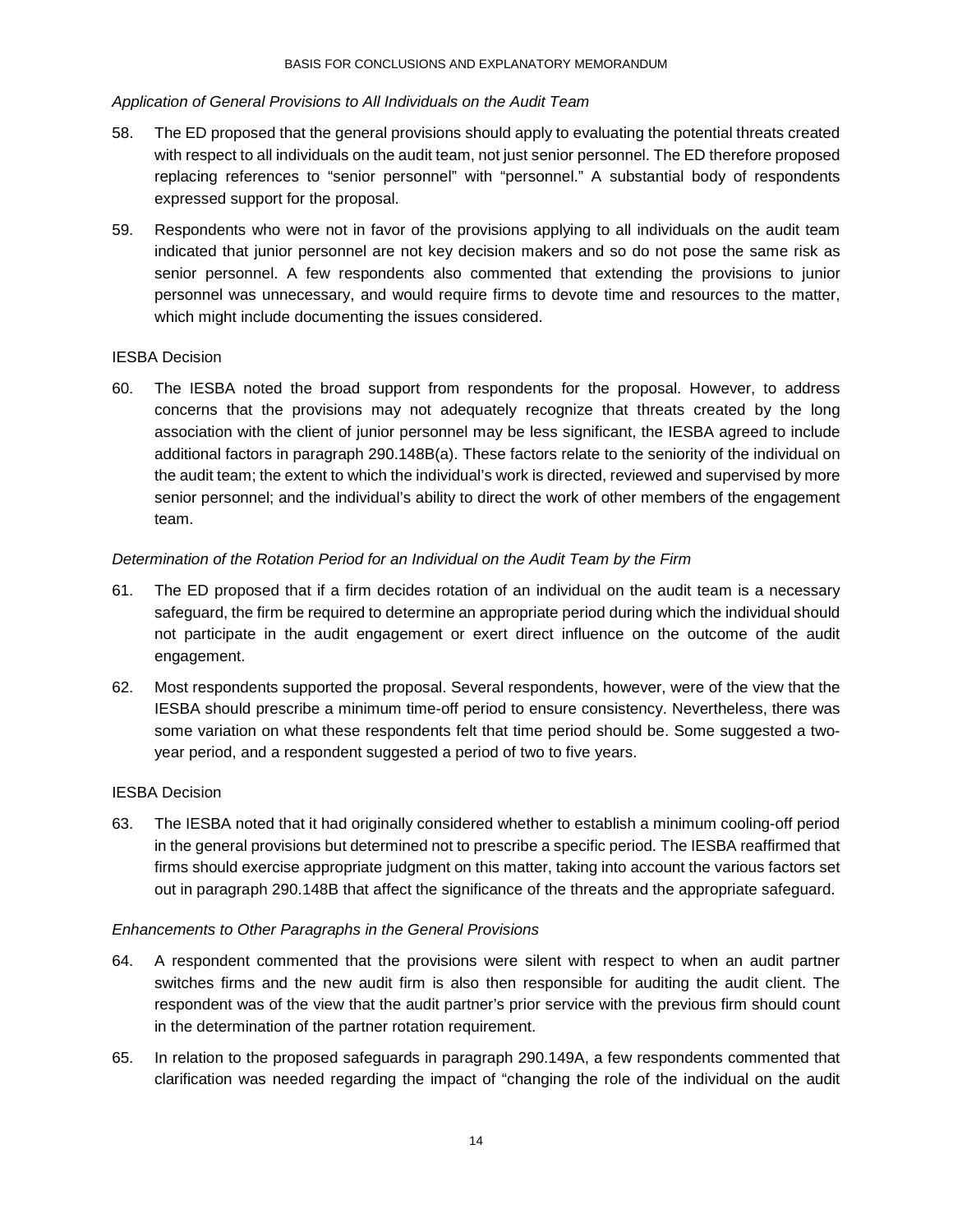team." A respondent also commented that this safeguard might not be effective given that the level of familiarity with the client would not change as a result of the application of the safeguard.

#### IESBA Decisions

- 66. The IESBA accepted that the provisions should recognize a KAP's prior service on the audit of the same audit client with a previous audit firm. Accordingly, the IESBA determined to make this clear in the first bullet point of paragraph 290.148B and in paragraph 290.150C.
- 67. With respect to paragraph 290.149A, the IESBA noted that "changing the role of the individual" is a safeguard in the extant Code. The IESBA, however, determined to clarify the provisions by adding the words "or the nature and extent of the tasks the individual performs" to the description of this particular safeguard.

#### F. **Corresponding Changes to Section 291**

- 68. Aside from corresponding changes to Section 291, the ED proposed that the provisions in that section should be limited to assurance engagements of a recurring nature.
- 69. Most respondents generally supported the corresponding changes to Section 291. A few respondents suggested that the IESBA provide guidance on the type of engagement that would be recurring. A respondent questioned the relevance of the limitation to assurance engagements of a recurring nature, because as soon as a service is provided over a long period for the same client a familiarity threat will arise. Another respondent felt that the inclusion of the phrase "of a recurring nature" was unnecessary as the ED already referred to the engagement occurring "over a long period of time."

#### *IESBA Decision*

70. As respondents broadly supported the proposed changes to Section 291, the IESBA determined to retain them. The IESBA also determined to retain phrase "of a recurring nature" as respondents had not raised fundamental concerns about its inclusion. The IESBA agreed a number of further corresponding changes to this section based on the changes to Section 290 post-exposure.

## <span id="page-14-0"></span>IV**. Proposals Subject to Re-exposure**[6](#page-14-1)

#### **Length of the Cooling-off Period for the EQCR**

- 71. The ED proposed that the cooling-off period remain at two years for the EQCR on the audit of PIEs. A substantial body of respondents supported this proposal. Many cited no evidence of a need for change. They also argued that the EQCR does not have the same influence on the audit as the EP; that the EQCR is not usually known to the client and does not usually participate in the engagement or make final decisions; and that the familiarity threat with respect to the EQCR is less than with respect to the EP. There was also a view that extending the cooling-off period for the EQCR to five years would be a significant burden for firms and put further strain on specialist resources, thus harming audit quality.
- 72. Some respondents, however, were of the view that the EQCR should cool off for a longer period than two years. They provided a variety of suggested time periods and reasons. In particular, it was noted that the EQCR is responsible for evaluating the significant judgments the engagement team made

<span id="page-14-1"></span>This section of the memorandum addresses those issues on which the IESBA determined that there was a need to issue for reexposure new or revised proposals. See paragraph 10.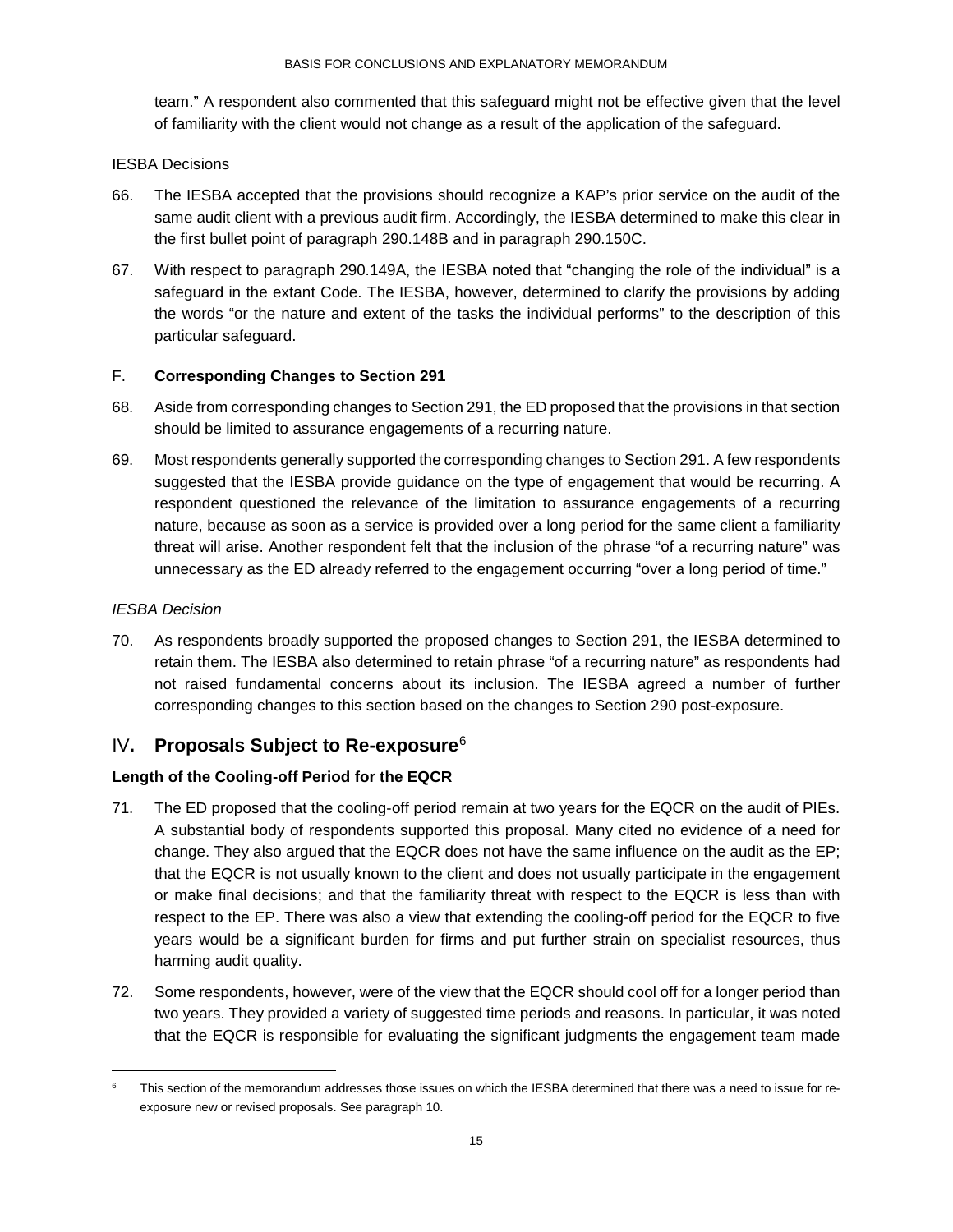#### BASIS FOR CONCLUSIONS AND EXPLANATORY MEMORANDUM

and the conclusions it reached in determining the opinion expressed in the report. Given the significance of this role, it was therefore suggested that the EQCR should be subject to similar cooling-off requirements as the EP to safeguard objectivity. It was also argued that both the EP and the EQCR are key decision makers on the audit engagement. Accordingly, it was felt that it would be in the public interest for them to be subject to the same rotation requirements.

- 73. In its consultations with the IESBA CAG, the IESBA noted that a large part of the CAG was unconvinced by arguments supporting the cooling-off period for the EQCR remaining at two years. There was strong support within the CAG for the EQCR to be subject to the same five-year coolingoff period as the EP. Views among other CAG Representatives were mixed, with: some supporting the view that the EQCR plays a different role and should not be subject to the same rotation requirements as the EP; some not supporting the five-year cooling-off for either role; and others suggesting other measures be considered, such as applying the cooling-off requirements only to audits of listed entities. Additionally, during the IESBA's deliberations, there was a comment from the Public Interest Oversight Board (PIOB) observer that there is a need to ensure a "fresh look" given the EQCR's familiarity with the issues on the audit engagement.
- 74. The IESBA recognizes that a "fresh look" will only be effective if the rotating EP has sufficient time away from the engagement to allow the incoming EP to have a fresh look. In this respect, there may be a perception that an effective fresh look cannot occur without there being a longer cooling off for the EQCR given that the EQCR may be closely involved in debating issues on the audit engagement with the EP and therefore develop a familiarity with the issues.
- 75. The IESBA also considered, however, that from an audit quality perspective the EQCR needs to have sufficient and appropriate experience and authority to objectively evaluate the significant judgments the engagement team makes, and the conclusions it reaches in drafting the audit report. Owing to the seniority and experience that are required for an individual to perform the EQCR role, the availability of individuals suitably qualified to act in an EQCR role is generally more limited. Their skills are necessary to engagements, and a longer cooling-off period might lead to a reduction in the availability of people to perform this role, with a potential adverse consequence for audit quality.
- 76. After lengthy deliberation, the IESBA agreed to propose that the cooling-off period for the EQCR be increased to five years with respect to listed PIEs, and to three years with respect to non-listed PIEs. See paragraphs 290.150A and 290.150B (these paragraphs include an overlay of the provisions addressing an individual serving as EP or EQCR for only part of the seven-year time-on period – see discussion at the end of this section). All other KAPs on the audits of PIEs that are not the EP or EQCR would be required to cool off for two years. The IESBA considered that a two-year cooling-off period was insufficient for the EQCR, bearing in mind the higher perception concerns regarding audits of listed- and non-listed PIEs.

|                   | <b>Listed PIE</b> | <b>Non-Listed PIE</b> |
|-------------------|-------------------|-----------------------|
| EP                | 7/5               | 7/5                   |
| <b>EQCR</b>       | 7/5               | 7/3                   |
| <b>Other KAPs</b> | 7/2               | 7/2                   |

## **Table Illustrating this Proposal**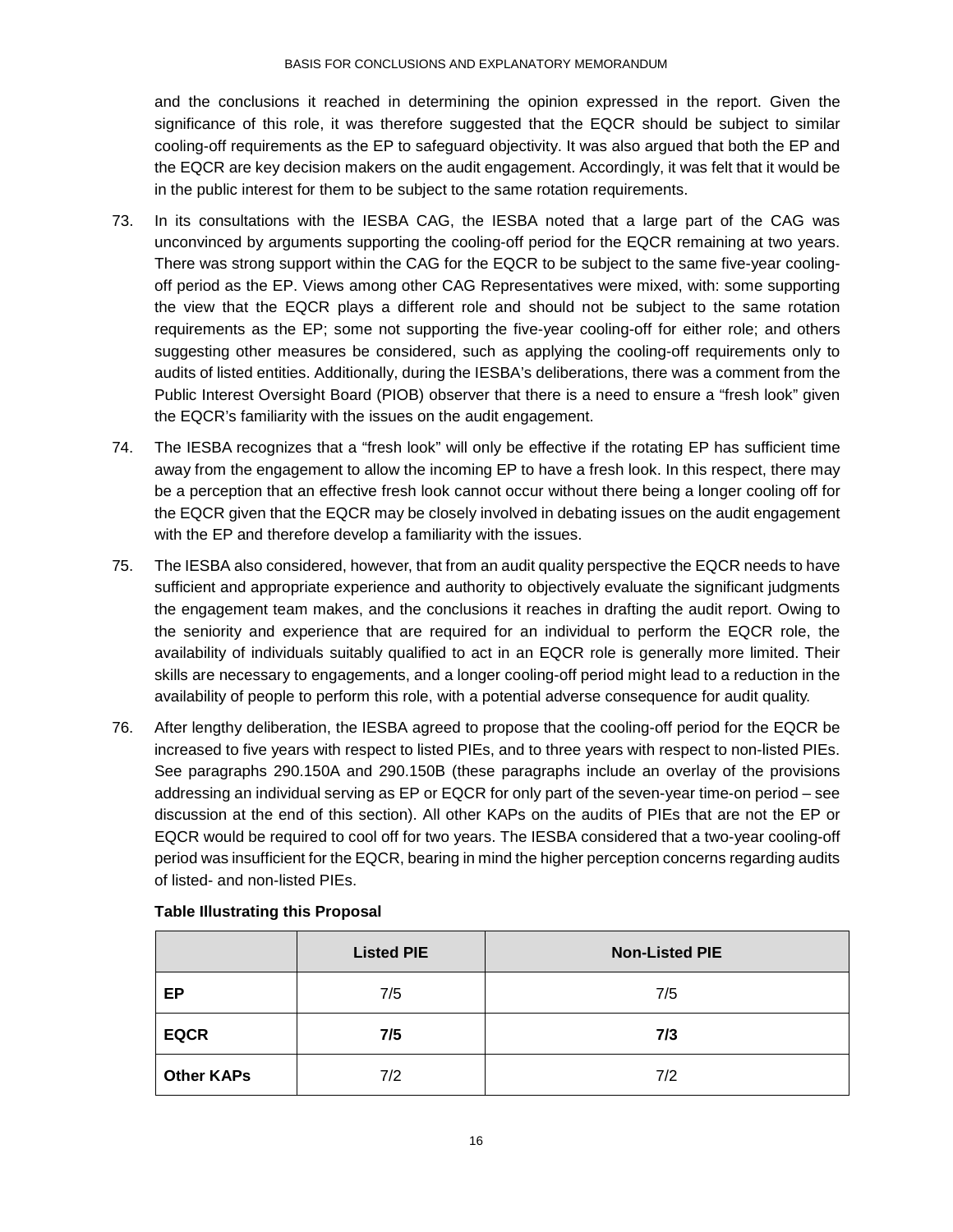77. In reaching this position, the IESBA took into account the greater stakeholder interest, public interest, and regulatory oversight associated with listed entities. At the same time, recognizing that many national definitions of PIEs encompass small non-listed entities which many smaller firms audit, the IESBA felt it important not to disregard the practical challenges a five-year cooling-off period for the EQCR would create for smaller firms, given the more limited availability of individuals able to perform an EQCR role. The IESBA believes that this proposal, although adding some complexity to an already complex area, appropriately balances in the public interest the imperative to address stakeholder concerns regarding the need for a fresh look against considerations of global operability.

## **Length of Cooling-off Periods – Recognizing Different Jurisdictional Legislative or Regulatory Requirements ("Jurisdictional Safeguards")**

- 78. Some respondents to the ED raised concerns regarding the interaction of the proposals with local requirements, particularly in jurisdictions that have also implemented mandatory firm rotation, or have a shorter time-on period for KAPs. The IESBA acknowledged that in some cases, overlaying the ED proposals over regulatory requirements might have the unintended consequence of making the requirements applicable in that jurisdiction stricter than those proposed by the Code, or make it too complicated to interpret and apply the overlay of requirements. The IESBA felt that both these outcomes might actually detract from its goal of promoting widespread adoption and implementation of the Code. The IESBA did not believe that trying to deal with "equivalence" between the PIE rotation requirements in the Code and different jurisdictional requirements to address the threats created by long association would be possible.
- 79. The IESBA therefore considered whether the existence of regulatory safeguards, or a package of safeguards, set at the jurisdictional level to address threats created by long association might provide an alternative to elements of the PIE rotation requirements in the Code. The IESBA agreed that if a jurisdiction, after following appropriate due process, has reached a robust, but different approach to that in the Code, it would be reasonable and in the public interest for the Code to recognize an alternative, while maintaining a minimum set of requirements.
- 80. Accordingly, the IESBA is proposing that where an independent standard setter, regulator or legislative body has implemented an independent regulatory inspection regime and (a) established requirements for a time-on period shorter than seven years, or (b) implemented mandatory firm rotation or mandatory retendering at least every ten years, the cooling-off periods of five consecutive years specified for the EP and EQCR (as would apply in the latter case to audits of listed entities) may be reduced to three consecutive years (see paragraph 290.150D). All other PIE rotation requirements in the Code would continue to be applicable to all PIE audit engagements, regardless of any specific jurisdictional requirements.
- 81. The IESBA does not believe that finding a way to recognize a robust jurisdictional alternative approach to address threats created by long association would set an expectation that future pronouncements of the Board would also be open to the same approach. The IESBA believes that this proposal appropriately acknowledges the existing jurisdictional diversity in approaches in this specific area, while using the enhanced provisions to seek to raise ethical standards in jurisdictions that have not implemented regulatory safeguards.
- 82. The IESBA considered whether the scope of this alternative to the Code's requirements should also include joint audits. For example, under the EU's recent audit reforms, PIEs are required to rotate their audit firm after 10 years unless the relevant EU Member State allows the period of service to be extended once up to maximum (a) 10 years if a tender is undertaken, or (b) 14 years if a joint audit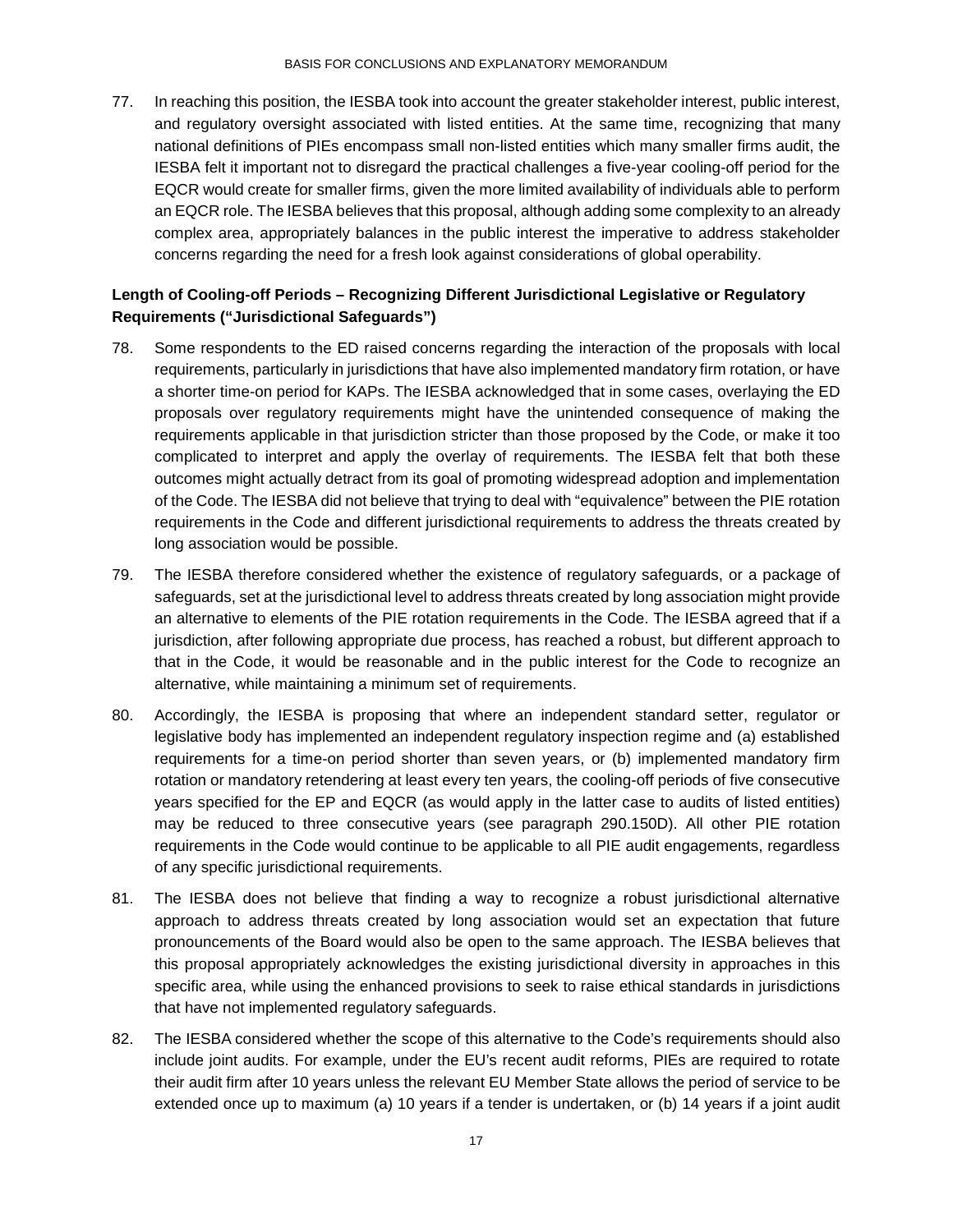is adopted. After deliberation, the IESBA determined not to include joint audits in the proposal. While omitting joint audits could lead to inconsistency in application of the alternative provision in the EU, the IESBA agreed that including it would add unnecessary complexity.

#### **EP or EQCR for Part of the Seven-Year Time-on Period**

- 83. The ED proposed that a KAP who has served as an EP at any time during the seven-year time-on period be required to cool off for a period of five years.
- 84. Respondents generally disagreed with this proposal as being too restrictive and inappropriate. They also observed that the proposal did not take into account practical circumstances that may lead a KAP to serve as the EP for only a year or two, such as to cover maternity/paternity leave, long term sick leave, sabbaticals, secondments and transfers for personal reasons. A respondent requested clarification of the provision so as to better articulate when the time-off period commences for an individual who has acted as the EP at any time during the seven-year period.
- 85. Respondents suggested a number of alternative approaches, including using a formulaic calculation with a "trigger point" such as having served more than three years out of seven (i.e., a majority).
- 86. The IESBA considered how to reformulate the proposal so that the five-year cooling-off period would apply to a KAP who has served as EP for sufficient time to warrant the longer cooling-off period, such as having served a majority of the seven-year period of service as the EP. The IESBA also considered that a KAP serving as EP in the last few years (of the maximum seven years of service) should be subject to the five-year cooling-off period as the closer association with the client would be more recent. The IESBA agreed that this proposal should also cover EQCRs, given the proposed increased cooling-off periods for these individuals as discussed above.
- 87. The IESBA therefore proposes that with respect to the audit of a listed entity, an individual who has acted as an EP or EQCR, in either capacity or a combination of these roles, for either four or more years, or for at least two of the last three years, during the seven-year time-on period be required to cool off for five years (see paragraph 290.150A). With respect to the audit of a non-listed PIE, the IESBA proposes a similar provision but bifurcated to take into account that the EQCR and EP would be subject to different cooling-off periods in respect of such audit (see paragraph 290.150B).

## <span id="page-17-0"></span>V**. Analysis of Overall Impact of Proposals Subject to Re-exposure**

## **Length of the Cooling-off Period for the EQCR**

88. The IESBA considers that increasing the cooling-off periods for the EQCR with respect to audits of listed entities and audits of PIEs other than listed entities will enhance audit quality as it will reduce the familiarity and self-interest threats for EQCRs and address perception concerns regarding their objectivity and independence. The proposal may, however, create practical challenges for firms, particularly smaller firms that have fewer partners able to serve in an EQCR role. There will also be an added degree of complexity in applying the provisions given the different cooling-off periods applicable to different KAPs on the audits of listed entities and PIEs that are not listed entities.

#### **Jurisdictional Safeguards**

89. The IESBA considers that this proposal will lessen the impact of the revised KAP rotation provisions for PIE audits in those jurisdictions that have implemented different but robust safeguards to address threats created by long association.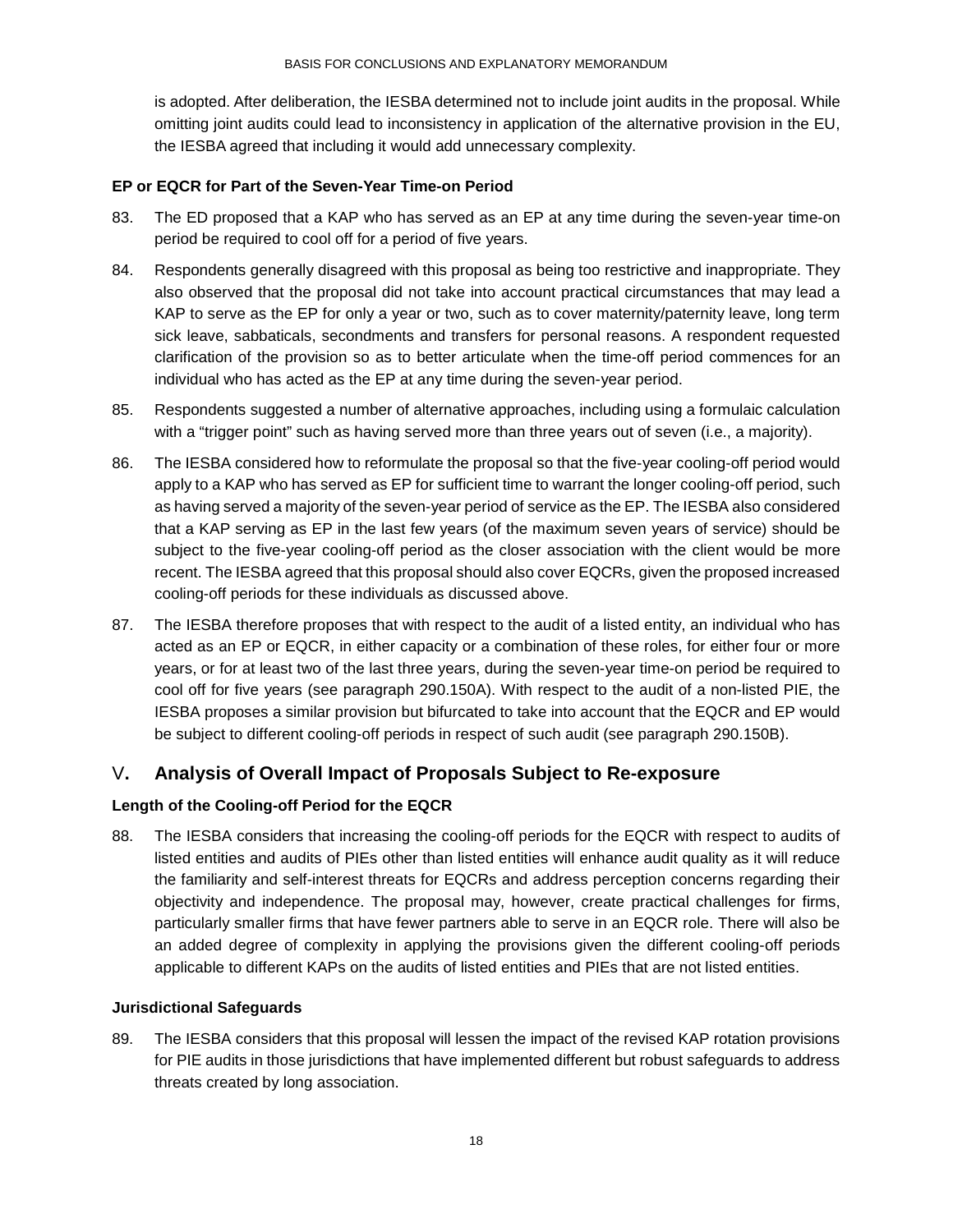## **EP or EQCR for Part of the Seven-Year Time-on Period**

90. The IESBA considers that the revised proposal will have less of an impact than the previous proposal and is a more proportional response as it would not require a KAP to be subject to a longer coolingoff period just because the KAP had stepped into an EP or EQCR role for one year. The impact on EQCRs is also not expected to be excessive.

## <span id="page-18-0"></span>VI**. Effective Date**

91. The IESBA will consider and seek respondents' feedback on the effective date for the final provisions concerning the long association of personnel with an audit or assurance client after it has redrafted these provisions under the proposed new structure and drafting conventions of the Code (see Section VII below). The IESBA will consider this matter in conjunction with its consideration of the effective date of the restructured Code.

## <span id="page-18-1"></span>VII**. Project Timetable**

92. Subject to comments received on the re-exposure draft, the IESBA intends to close off the revised provisions under the current structure and drafting conventions of the Code in the second half of 2016. The IESBA will then restructure the revised provisions under the proposed new structure and drafting conventions of the Code. See the December 2015 IESBA Update, *[Restructuring the Code](http://ifac.us7.list-manage1.com/track/click?u=9e7d9671563ff754a328b2833&id=0c26c17898&e=349c92b6b4)  [of Ethics for Professional Accountants](http://ifac.us7.list-manage1.com/track/click?u=9e7d9671563ff754a328b2833&id=0c26c17898&e=349c92b6b4)* for more information about the anticipated forward timeline for this project.

## <span id="page-18-2"></span>VIII**. Guide for Respondents**

- 93. The IESBA welcomes comments on the proposals subject to re-exposure, but especially the matters identified in the *Request for Specific Comments* below. As the IESBA has carefully considered the responses to the August 2014 ED, it is not seeking repetition of comments previously made regarding the matters addressed by these new proposals.
- 94. Comments are most helpful when they refer to specific paragraphs, include the reasons for the comments, and, where appropriate, make specific suggestions for any proposed changes to wording. When a respondent agrees with the proposals subject to re-exposure, it will be helpful for the IESBA to be made aware of this view.

## **Request for Specific Comments**

95. The IESBA would welcome views on the following specific questions:

*Cooling-Off Period for the EQCR on the Audit of a PIE*

- 1. Do respondents agree that the IESBA's proposal in paragraphs 290.150A and 290.150B regarding the cooling-off period for the EQCR for audits of PIEs (i.e., five years with respect to listed entities and three years with respect to PIEs other than listed entities) reflects an appropriate balance in the public interest between:
	- (a) Addressing the need for a robust safeguard to ensure a "fresh look" given the important role of the EQCR on the audit engagement and the EQCR's familiarity with the audit issues; and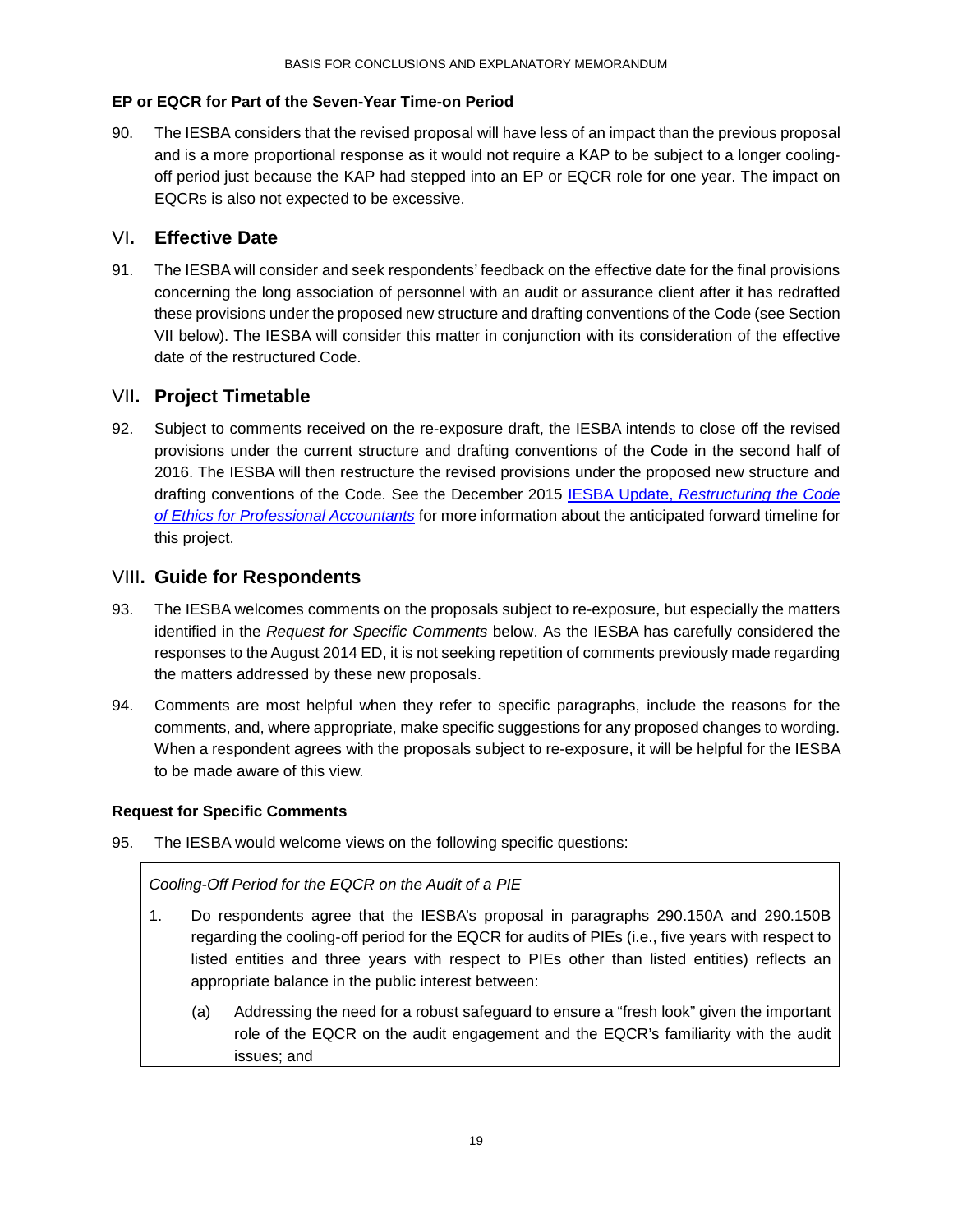(b) Having regard to the practical consequences of implementation given the large numbers of small entities defined as PIEs around the world and the generally more limited availability of individuals able to serve in an EQCR role?

If not, what alternative proposal might better address the need for this balance?

#### *Jurisdictional Safeguards*

- 2. Do respondents support the proposal to allow for a reduction in the cooling-off period for EPs and EQCRs on audits of PIEs to three years under the conditions specified in paragraph 290.150D?
- 3. If so, do Respondents agree with the conditions specified in subparagraphs 290.150D(a) and (b)? If not, why not, and what other conditions, if any, should be specified?

#### *Service in a Combination of Roles during the Seven-year Time-on Period*

4. Do respondents agree with the proposed principle "for either (a) four or more years or (b) at least two out of the last three years" to be used in determining whether the longer cooling-off period applies when a partner has served in a combination of roles, including that of EP or EQCR, during the seven-year time-on period (paragraphs 290.150A and 290.150B)?

#### **Request for General Comments**

- 96. In addition to the request for specific comments above, the IESBA is also seeking comments on the matters set out below:
	- (a) *Small and Medium Practices (SMPs) –* The IESBA invites comments regarding the impact of the proposals subject to re-exposure for SMPs.
	- (b) *Preparers (including SMEs) and users (including Those Charged with Governance and Regulators) –* The IESBA invites comments on the proposals subject to re-exposure from preparers, particularly with respect to the practical impact of those proposals, and users.
	- (c) *Developing Nations –* Recognizing that many developing nations have adopted or are in the process of adopting the Code, the IESBA invites respondents from these nations to comment on the proposals subject to re-exposure, and in particular on any foreseeable difficulties in applying them in their environment.
	- (d) *Translations –* Recognizing that many respondents may intend to translate the final changes for adoption in their own environments, the IESBA welcomes comment on potential translation issues respondents may note in reviewing the proposals subject to re-exposure.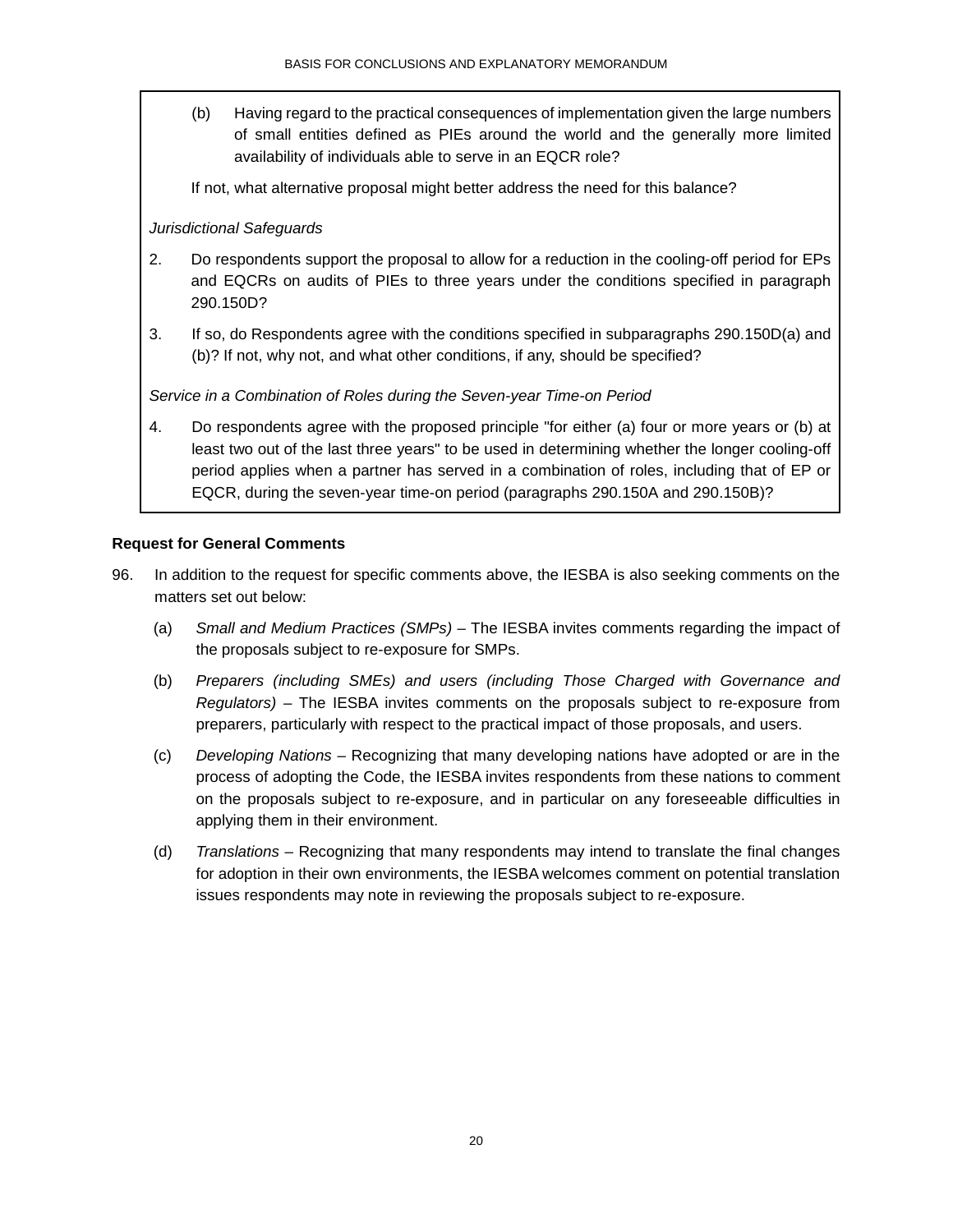**Appendix**

## <span id="page-20-0"></span>**Proposed IESBA Staff Questions and Answers─ Long Association of Personnel with an Audit Client**

## **[Date]**

This Questions and Answers (Q&A) publication is issued by the Staff of the International Ethics Standards Board for Accountants (IESBA) to assist national standards setters, firms, IFAC member bodies and others as they adopt and implement the revised long association provisions in the *Code of Ethics for Professional Accountants* (the Code) issued by the IESBA in [Month, Year].

This publication does not amend or override the Code, the text of which alone is authoritative. Reading this Q&A is not a substitute for reading the Code. This Q&A is not meant to be exhaustive and reference to the Code itself should always be made. This publication does not constitute an authoritative or official pronouncement of the IESBA.

#### **General – Audit Partner Rotation Provisions**

*What are the audit partner rotation provisions for public interest entities?*

**Q1:** In respect of an audit of a public interest entity, are key audit partners subject to the same time-on and cooling-off periods?

**A**: No, different time-on and cooling-off periods apply depending on the role of the key audit partner and the type of public interest entity, as summarized below:

|                                                                                 | <b>Listed Public Interest Entity</b><br>("Listed PIE")     | Non-Listed Public Interest Entity ("Non-<br>listed PIE")   |
|---------------------------------------------------------------------------------|------------------------------------------------------------|------------------------------------------------------------|
| <b>Engagement Partner</b>                                                       | Maximum 7 year time-on period                              | Maximum 7 year time-on period                              |
| ("EP")                                                                          | 5 year cooling-off period                                  | 5 year cooling-off period                                  |
| Individual responsible for<br>the engagement quality<br>control review ("EQCR") | Maximum 7 year time-on period<br>5 year cooling-off period | Maximum 7 year time-on period<br>3 year cooling-off period |
| <b>Other Key Audit Partners</b>                                                 | Maximum 7 year time-on period                              | Maximum 7 year time-on period                              |
| ("KAPS")                                                                        | 2 year cooling-off period                                  | 2 year cooling-off period                                  |

Under certain conditions, a cooling-off period of five consecutive years may be reduced to three consecutive years (refer to Q9).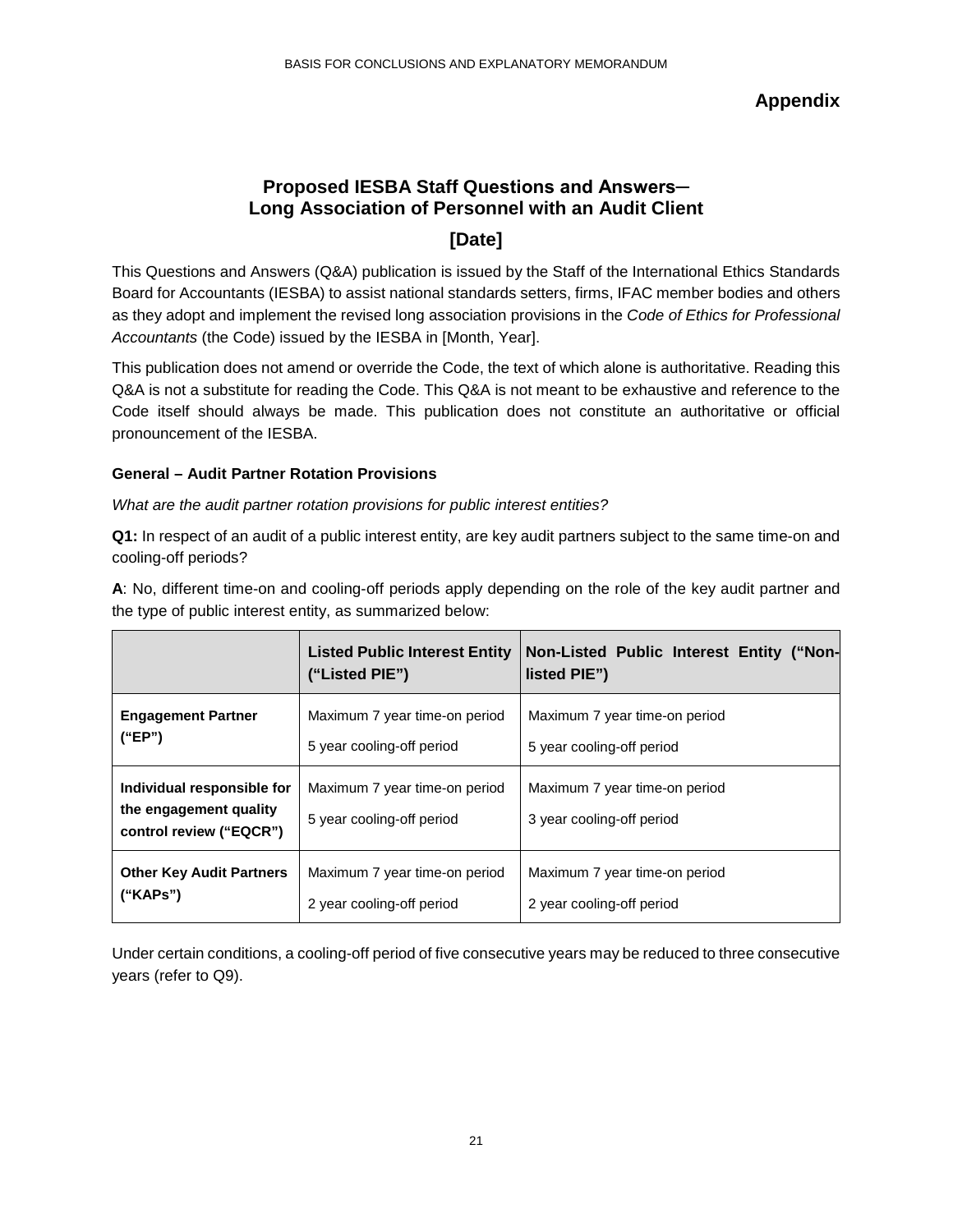#### *Which engagement partner is subject to the longer cooling-off period?*

**Q2:** One individual has served as the engagement partner for the audit of a public interest entity for seven years and another individual has served as the engagement partner on the audit of a subsidiary of the public interest entity for seven years. Are both engagement partners subject to a five year cooling-off period after serving seven years?

**A:** No. The cooling-off period of five years applies only to the engagement partner responsible for the report that is issued on behalf of the firm for the audit of the public interest entity. This engagement partner is sometimes referred to as the "lead audit engagement partner" in a group audit. An individual who has acted as the engagement partner at a subsidiary of the public interest entity may be a key audit partner in relation to the group audit, depending on the circumstances and the role of the individual on that audit. If that individual is a key audit partner (but is not the engagement partner or the individual responsible for the engagement quality control review for the public interest entity), he or she is required to rotate off the engagement after a maximum service of seven years and then must cool off for two consecutive years. If the individual is not a KAP in relation to the group audit, the individual will still be subject to rotation requirements, including the longer cooling-off period, if the subsidiary is itself a PIE, and in all cases will be subject to the general provisions.

**Q3:** The Code defines the engagement partner as the partner or other person in the firm who is responsible for the engagement and its performance, and for the report that is issued on behalf of the firm, and who, where required, has the appropriate authority from a professional, legal or regulatory body. In the situation where the partner who signs the audit report (the signing partner) is not the same individual as the engagement partner, which cooling-off provisions apply to that individual?

**A:** The signing partner, if different, would normally also be treated as an engagement partner and be subject to the same requirement as the engagement partner. However, there are jurisdictions in which more than one audit partner is required to sign the audit report. In this case, it may not be reasonable or appropriate to treat all the signing partners as engagement partners, and determining which cooling-off provisions apply would depend on jurisdictional circumstances and the reasons why there are additional signing partner(s). At a minimum, however, the signing partner(s) would be considered KAPs.

## **Applying the provisions when there are breaks in service**

#### *How do breaks in service impact the application of the seven-year time-on period?*

**Q4:** A key audit partner for the audit of a public interest entity has completed five years in the role, followed by one year off the engagement (for example, for maternity leave or illness). Can the partner return to the engagement as a key audit partner the following year, and if so for how long?

**A**: The year the key audit partner was not on the engagement team does not count towards the time-on period. He or she could therefore return to the engagement as a key audit partner for a further two years (completing a total of seven cumulative years of service) before being required to serve a cooling-off period.

#### *How do breaks in service impact the application of the cooling-off period?*

**Q5:** A key audit partner for the audit of a public interest entity has completed seven cumulative years in the role, which includes some breaks in service. Do the years in which the partner was not a key audit partner on the audit count towards the cooling-off period?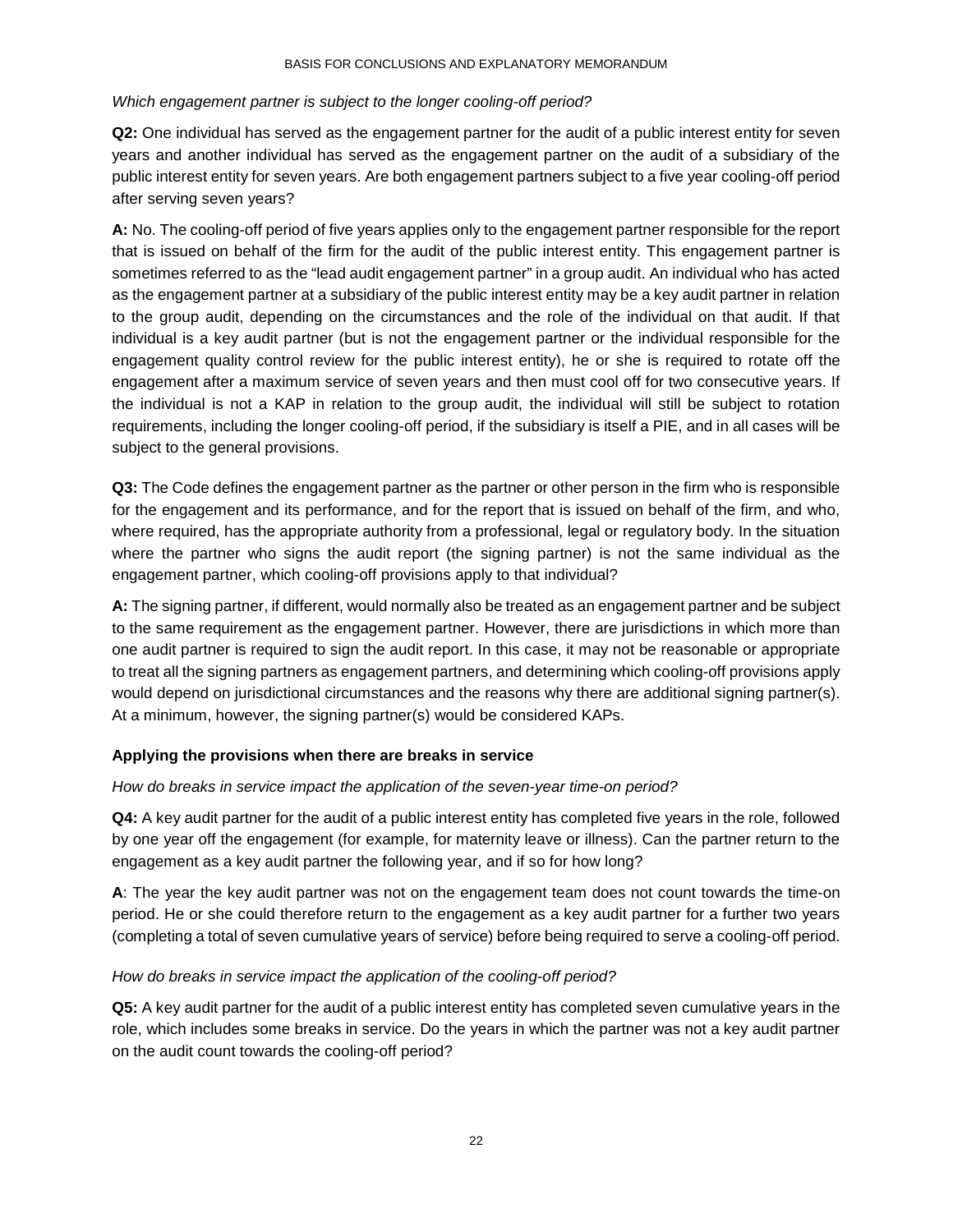**A:** After seven cumulative years of service, a key audit partner is required to serve a cooling-off period of two, three or five *consecutive* years, depending on their role. Years that do not contribute to the consecutive cooling-off period cannot be counted towards cooling-off.

The table below illustrates some examples showing how the cooling-off period would apply for the audit of a listed public interest entity where "X" represents a year in which the individual was not a key audit partner on the audit. For the purposes of this table, "KAP" refers to an individual who was neither the engagement partner nor the individual responsible for the engagement quality control review.

| Yr <sub>1</sub> | Yr <sub>2</sub> | Yr3         | Yr <sub>4</sub> | Yr <sub>5</sub> | Yr <sub>6</sub> | Yr <sub>7</sub> | Yr8         | Yr 9        | <b>Cooling-off period</b>                          |
|-----------------|-----------------|-------------|-----------------|-----------------|-----------------|-----------------|-------------|-------------|----------------------------------------------------|
| EP              | EP              | EP          | EP              | EP              | EP              | X               | EP          |             | 5 consecutive years<br>off at end of year 8        |
| <b>EQCR</b>     | <b>EQCR</b>     | <b>EQCR</b> | <b>EQCR</b>     | X               | $\times$        | <b>EQCR</b>     | <b>EQCR</b> | <b>EQCR</b> | 5 consecutive years<br>off at the end of year<br>9 |
| <b>KAP</b>      | <b>KAP</b>      | <b>KAP</b>  | X               | <b>KAP</b>      | <b>KAP</b>      | X               | <b>KAP</b>  | <b>KAP</b>  | 2 consecutive years<br>off at the end of year<br>9 |

#### **Applying the requirements when an audit partner has served in a combination of roles**

*How should the cooling-off period be determined when the individual has served in a combination of different roles?* 

**Q6:** A KAP has undertaken a combination of roles during the seven-year period. What impact does this have on the required cooling-off period?

**A:** The number of years off will be determined by the roles undertaken and when they were performed. This is illustrated in the tables below, for listed and non-listed public interest entities. Breaks in service are ignored for this purpose. For the purposes of these tables, "KAP" refers to an individual who was neither the engagement partner nor the individual responsible for the engagement quality control review.

*Listed PIE*

| Year 1     | Year <sub>2</sub> | Year <sub>3</sub> | Year 4      | Year 5      | Year <sub>6</sub> | Year <sub>7</sub> | <b>Cooling-off</b><br>period           | <b>NOTE</b> |
|------------|-------------------|-------------------|-------------|-------------|-------------------|-------------------|----------------------------------------|-------------|
| EP         | EP                | EP                | <b>KAP</b>  | <b>KAP</b>  | EP                | <b>KAP</b>        | 5<br>consecutive<br>years              | (1)         |
| <b>KAP</b> | <b>KAP</b>        | <b>KAP</b>        | <b>EQCR</b> | <b>EQCR</b> | <b>EQCR</b>       | <b>EQCR</b>       | 5<br>consecutive<br>years              | (2)         |
| EP         | <b>KAP</b>        | <b>KAP</b>        | EP          | EP          | <b>KAP</b>        | <b>KAP</b>        | $\overline{2}$<br>consecutive<br>years | (3)         |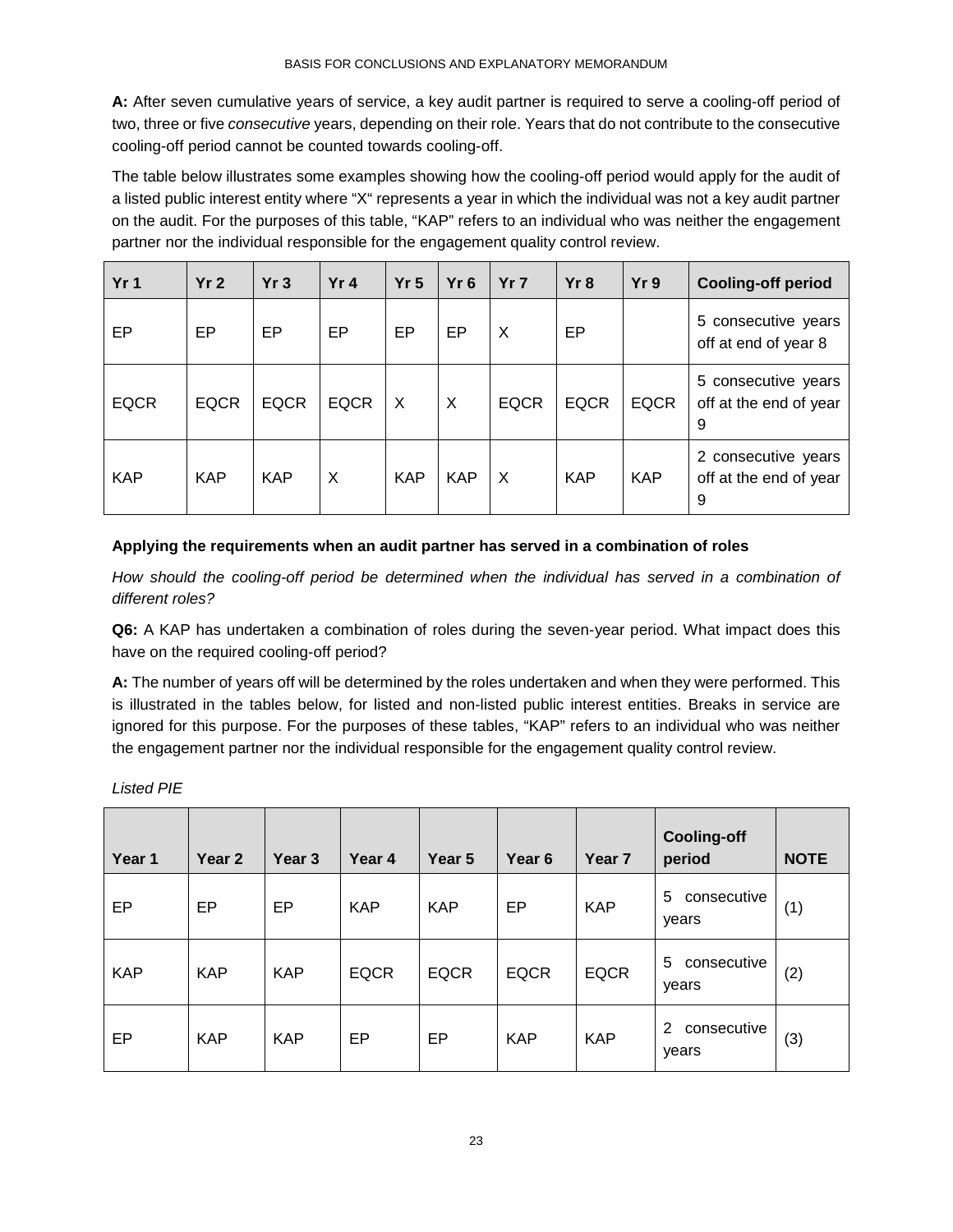#### BASIS FOR CONCLUSIONS AND EXPLANATORY MEMORANDUM

(1) and (2) As the individual has served the client for a total of seven years (does not need to be consecutive) in a combination of roles where he or she was the EP and/or the EQCR for four or more years or at least two out of the last three years, the individual must serve a cooling-off period of five *consecutive* years before he or she can return to the audit engagement.

(3) The individual has served the client for a total of seven years but has not served as the EP and/or the EQCR for four or more years of those seven, nor at least two out of the last three years. The partner has served a period of seven years on the engagement so must serve a cooling-off period of two *consecutive* years before he or she can return to the engagement.

| Year 1      | Year 2      | Year <sub>3</sub> | Year 4      | Year 5      | Year <sub>6</sub> | Year <sub>7</sub> | <b>Cooling-off</b><br>period | <b>NOTE</b> |
|-------------|-------------|-------------------|-------------|-------------|-------------------|-------------------|------------------------------|-------------|
| EP          | EP          | EP                | EP          | <b>EQCR</b> | <b>EQCR</b>       | <b>EQCR</b>       | 5 years                      | (1)         |
| <b>EQCR</b> | <b>EQCR</b> | <b>EQCR</b>       | <b>EQCR</b> | <b>EQCR</b> | EP                | EP                | 5 years                      | (2)         |
| EP          | EP          | EP                | <b>EQCR</b> | <b>EQCR</b> | <b>EQCR</b>       | <b>EQCR</b>       | 3 years                      | (3)         |
| <b>EQCR</b> | <b>EQCR</b> | <b>EQCR</b>       | <b>EQCR</b> | <b>KAP</b>  | <b>KAP</b>        | <b>KAP</b>        | 3 years                      | (4)         |
| <b>KAP</b>  | EP          | EP                | <b>KAP</b>  | <b>KAP</b>  | EP                | <b>KAP</b>        | 2 years                      | (5)         |

#### *Non-listed PIE*

(1) and (2) As the individual has served the client for a total of seven years (does not need to be consecutive) in a combination of roles where he or she was the EP for four or more years or at least two out of the last three years, the individual must serve a cooling-off period of five *consecutive* years before he or she can return to the audit engagement.

(3) and (4) As the individual has served the client for a total of seven years in a combination of roles where he or she was the EQCR for four or more years or at least two out of the last three years, the individual must serve a cooling-off period of three *consecutive* years before he or she can return to the engagement.

(5) The individual has served the client for a total of seven years but has not served as the EP and/or the EQCR for four or more years of those seven, nor at least two out of the last three years. The partner has served a period of seven years on the engagement so must serve a cooling-off period of two *consecutive* years before he or she can return to the engagement.

## **Permitted activities during the cooling-off period**

**Q7:** During the cooling-off period, can an individual become the client "relationship partner" as long as the individual does not participate in the audit?

**A:** No. An individual cannot play such a role during the cooling-off period. Under the Code, the individual cannot be responsible for leading or coordinating the firm's professional services to the audit client or overseeing the firm's relationship with the audit client. Even if the individual is not expected to participate in the audit and is only responsible for overseeing the provision of permissible non-audit services to the client, a "relationship partner" continues to have significant contact with management and those charged with governance, and therefore, the familiarity threat is not reduced. A relationship partner will also have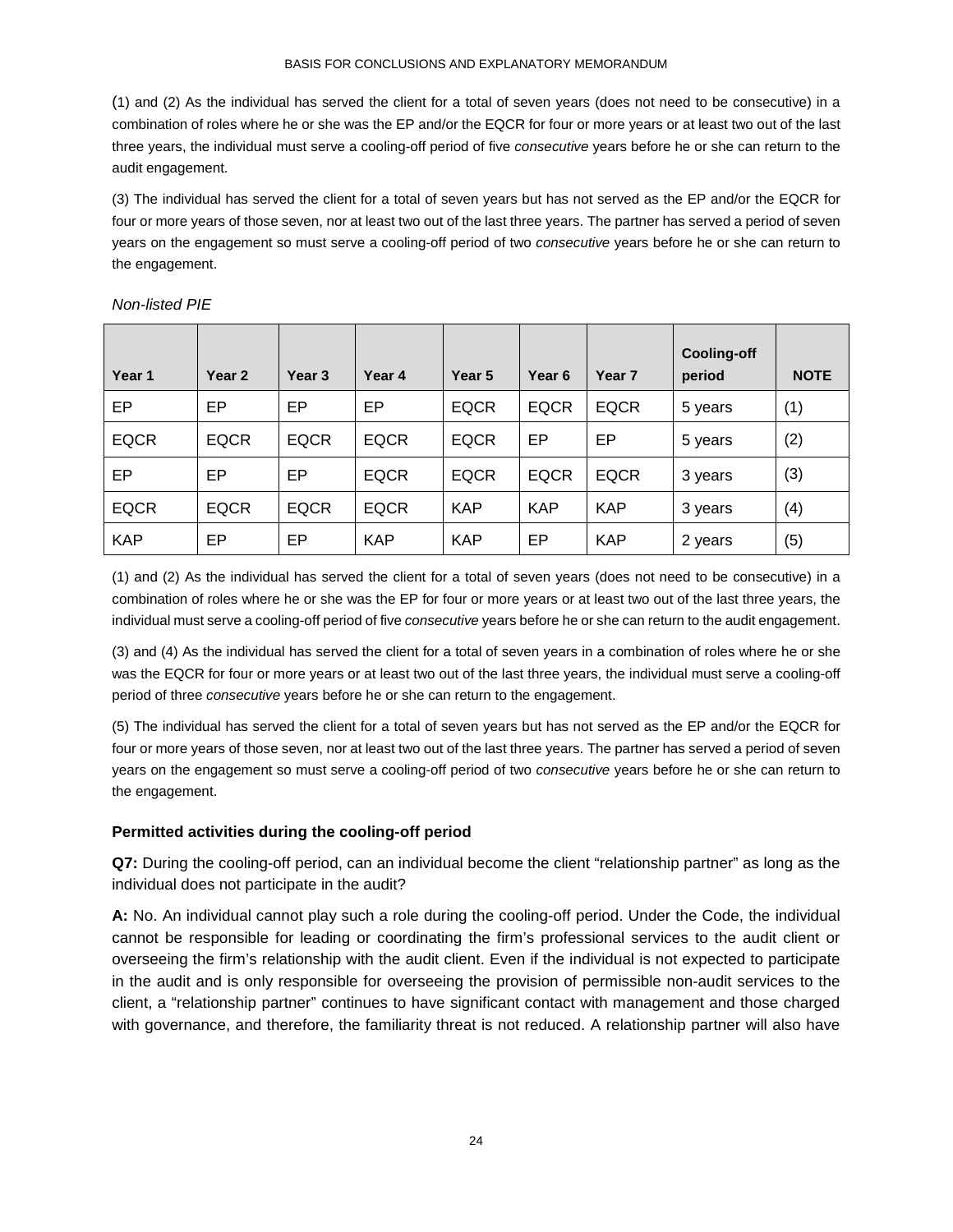significant contact with the audit team and may also influence, or be seen to influence, the outcome of the audit.

**Q8:** In what circumstances might an engagement partner serving a five year cooling-off period be permitted to consult with the engagement team?

**A**: If the partner's primary responsibility is to be consulted within a firm on a technical or industry-specific issue, the individual may provide such consultation to the engagement team after two years has elapsed, provided that such consultation is in respect of issues, transactions or events that were not previously considered by that individual in the course of acting as engagement partner. However, this would only be the case if there was no other partner within the firm expressing the audit opinion who has the expertise to provide the advice. For example, that partner could consult with the engagement team on the implications of a new financial reporting standard on the financial statements of a bank audit client provided there was not another partner in that firm who had the expertise to provide the advice.

## **Applying the provisions where a jurisdiction has implemented either a shorter time-on period for KAPs or mandatory firm rotation or re-tendering requirements**

**Q9:** The Code provides that a key audit partner must rotate off the audit after a time-on period of seven years. If a key audit partner serves a shorter time-on period, can the length of time that the key audit partner is required to cool off also be shortened?

**A:** Yes, in certain circumstances. If a jurisdiction's rules require the engagement partner and/or the individual responsible for the engagement quality control review to rotate after a shorter time-on period than seven years, then the five-year cooling-off period may be reduced to three years. This is on the condition that there is also an independent regulatory inspection regime in the jurisdiction. For example, in Country A, the engagement partner and EQCR for the audit of a listed public interest entity are required to rotate after a time-on period of five years rather than seven. In this case, both partners could cool off for three years instead of five.

**Q10:** How does the Code recognize that independent standard setters, regulators or legislative bodies of some jurisdictions have implemented safeguards other than, or in addition to, partner rotation to deal with threats arising from long association, such as mandatory firm rotation?

**A:** The Code recognizes that an independent standard setter, regulator or legislative body may have evaluated the threats to independence that arise from long association with an audit client and determined that a different set or combination of safeguards to those required in the Code is appropriate to reduce the threats to an acceptable level, including the implementation of mandatory firm rotation or mandatory retendering of the audit appointment. If one or more of those safeguards are required at least every ten years, then the five-year cooling-off period applicable to the engagement partner and/or the individual responsible for the engagement quality control review may be reduced to three years. This is on the condition that there is also an independent regulatory inspection regime in the jurisdiction.

**Q11:** If the conditions are met for the five-year cooling-off period applicable to the engagement partner to be reduced to three years, does this mean that cooling-off period for the EQCR can also be reduced to three years?

**A:** Yes, it would be inconsistent for the EQCR to be subject to a longer cooling-off period than the engagement partner. For example, in Country B, the engagement partner for the audit of a listed public interest entity is required to rotate after a time-on period of five years but there are no requirements for the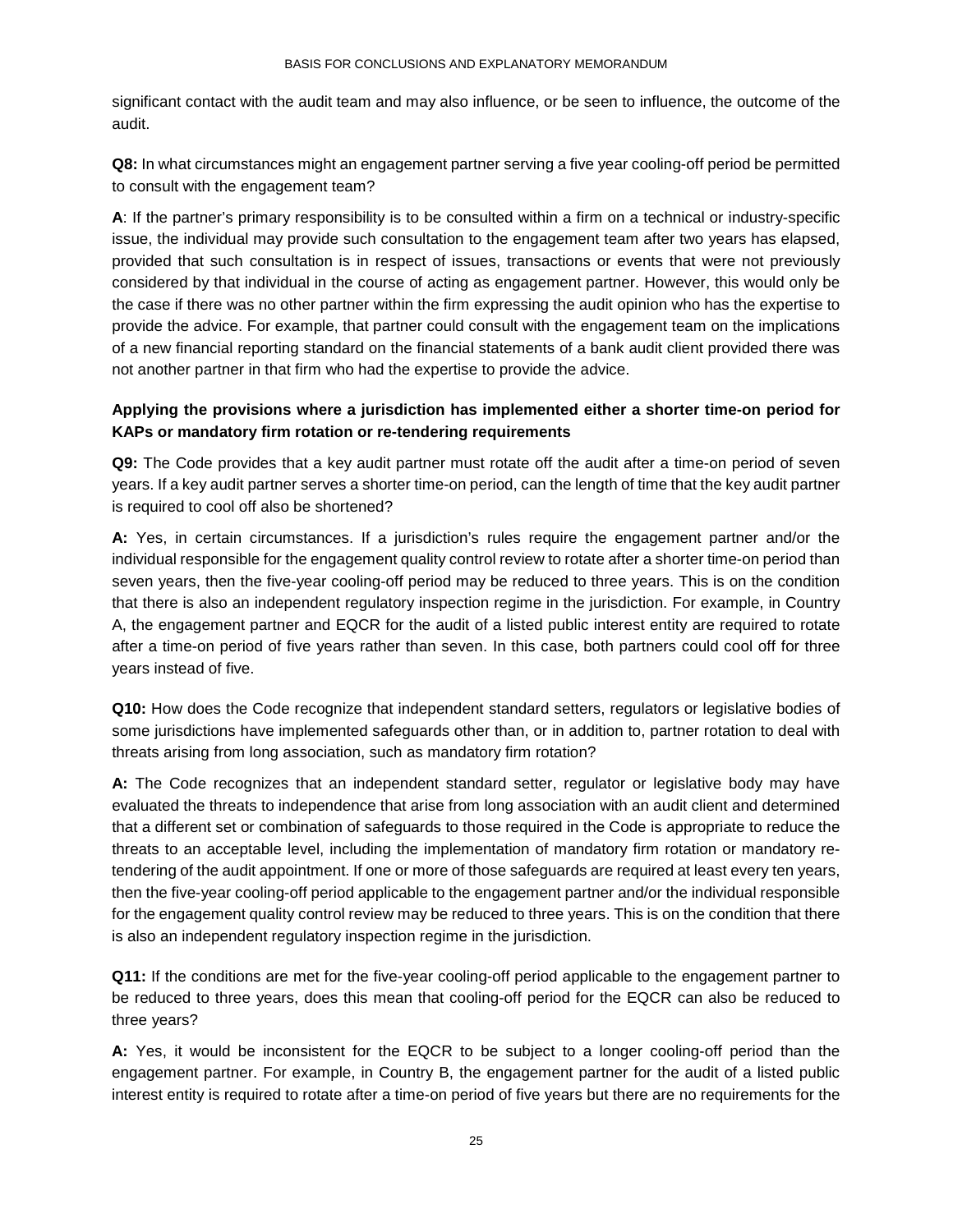EQCR to rotate at all. In this case, both the engagement partner and the EQCR would be permitted to cool off for three years instead of five.

#### **Other**

#### *What are the implications of involvement in a half-year review?*

**Q12:** A key audit partner signs a half-year review opinion, then another partner signs the opinion for the audit. Does the partner's service for the review engagement constitute a year for the purposes of applying the rotation requirements?

**A:** Yes. The partner for the review engagement is also considered to have served one year for the purposes of applying the rotation provisions even if he or she was not the engagement partner for the audit of the financial statements.

#### *What happens if an entity that is not a PIE becomes a listed PIE?*

**Q13:** A firm has served as the auditor of an entity that is not a PIE for more than six years using the same partners. The client is now going through an IPO and becomes a listed public interest entity. How long can the key audit partners continue to serve the audit client?

**A:** Since the audit client has become a PIE, the key audit partners for the PIE are subject to the rotation requirements. When a client becomes a public interest entity, the Code requires that the length of time the individual has served as a key audit partner be taken into account in determining the timing of the rotation (paragraph 290.152). However, the Code contains a transition provision which allows an extra two years in these situations. Accordingly, the key audit partners would have two additional years after the financial year in which the entity lists before having to rotate off the engagement.

## *What is the impact if an individual moves from one firm to another firm?*

**Q14:** A partner has been the engagement partner for the audit of Company X with Audit Firm A for five years. The partner then leaves Audit Firm A to join Audit Firm B and Company X becomes an audit client of Audit Firm B. After joining Audit Firm B, how many additional years can the partner serve as the engagement partner for Company X before he or she must rotate off the engagement?

**A:** The Code provides that in determining the number of cumulative years that an individual has been a key audit partner, the length of the relationship shall, where relevant, include time while the individual was a key audit partner on that engagement at a prior audit firm. This is because the rotation requirements are, in part, directed towards the need to have a fresh look with respect to the audit client. As a consequence, the partner would be able to serve as a key audit partner on Company X's audit for two additional years after joining Audit Firm B and would then be required to rotate off the engagement for the required coolingoff period.

## *What are the implications of a need to re-audit a prior period?*

**Q15:** A firm accepts a new public interest entity audit client that had previously been audited by another firm. In the course of auditing the current period's financial statements, it was determined that the newly engaged firm should re-audit the prior two periods. For the purposes of the partner rotation provisions of the Code, does this engagement constitute one year or three years of service by the audit partners?

**A:** This constitutes one year for the purposes of determining when the partners would need to rotate.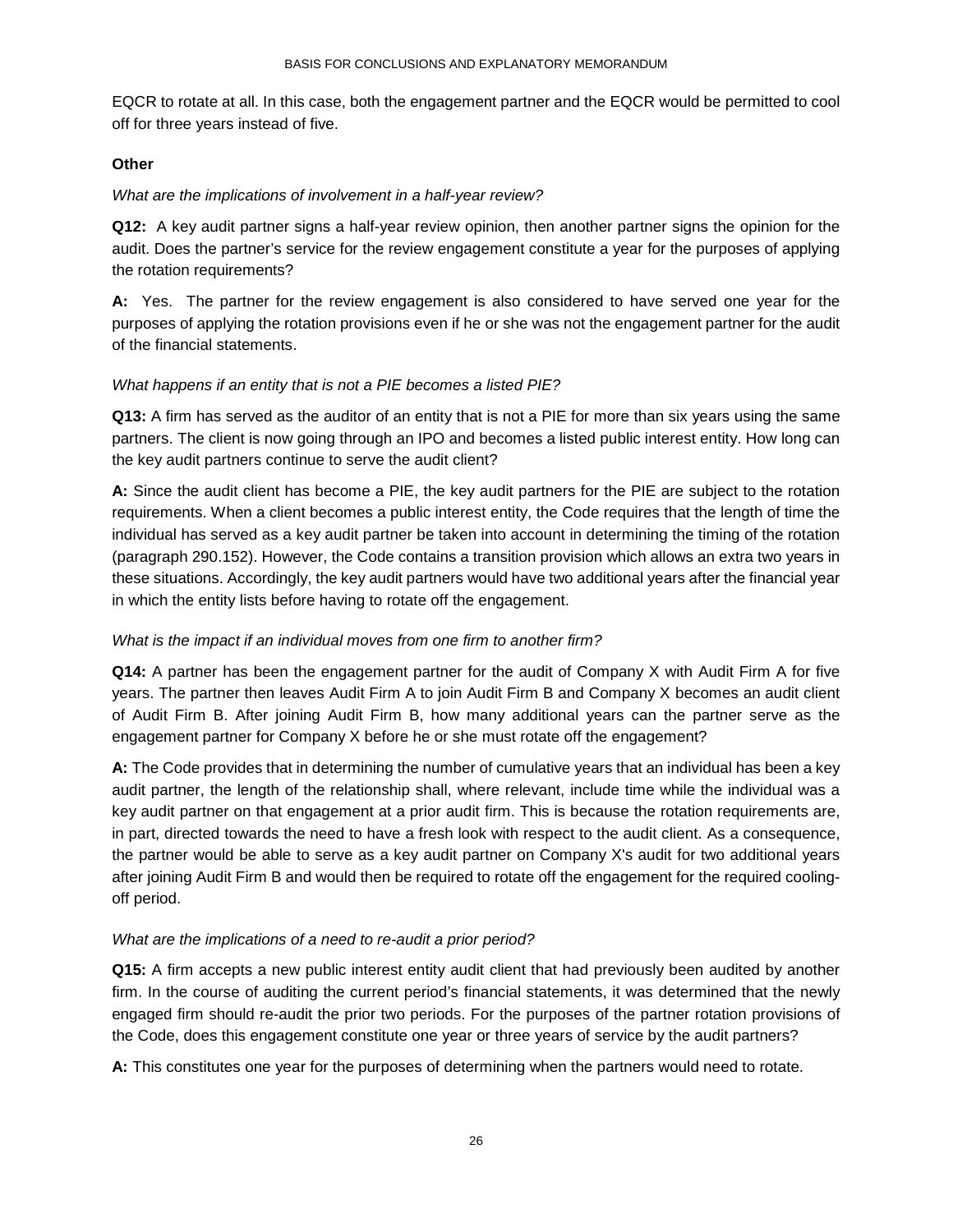#### *What is the impact of a manager becoming a key audit partner?*

**Q16:** A manager served on the audit team for five years before being promoted to partner. How many years may he or she serve on the engagement as a KAP for a public interest entity audit client?

**A:** The requirements in the Code apply to time spent as a KAP. In principle, the individual may serve seven years as a KAP. However, the general provisions in the Code (para 298.148B) indicate that in evaluating the threat created by long association, the overall length of an individual's association with the client, how long the individual has been on the engagement team and the roles that he or she has played should be taken into account. A firm may decide that it is appropriate to rotate an individual off the audit team before the end of the seven-year period.

## **Transition – Cooling-off period**

**For illustrative purposes, the following two questions assume that the provisions in paragraphs 290.150A to 290.153 become effective for the audits of financial statements for years beginning on or after December 15, 2018**[7](#page-26-0)

**Q17**: The engagement partner for the audit of a public interest entity served for seven years and had cooled off for one year prior to the effective date of the new provisions. The new provisions are effective for the audits of financial statements for years beginning on or after December 15, 2018. How should the transition be applied?

For example, for a calendar-year audit, the engagement partner completed his or her seventh year of service on the engagement at the end of the 2017 audit. He or she subsequently did not participate in the audit for 2018. Assuming the individual also "cools off" for the 2019 audit, can the partner return to the engagement in 2020 after serving a two-year time out?

**A:** Yes. The partner needs to comply with the previous provisions that require him or her to cool off for two years, instead of five, as the partner completed his or her seven years of service prior to the effective date of the new provisions. Under the previous rotation provisions, the partner is able to return to the 2020 engagement with a fresh clock after a two year time-out. If, on the other hand, the engagement partner had completed his or her seventh year of service on the engagement for the 2018 audit, the partner is subject to the new provisions with respect to the audit of the financial year starting January 1, 2019. Accordingly, the engagement partner will have to complete a five-year cooling-off period specified under the new provisions and could not return to the engagement until the 2024 calendar-year audit.

|    | <b>Dec 16</b> | $\vert$ Dec 17 | $\vert$ Dec 18 | $\blacksquare$ Dec 19 | $\vert$ Dec 20 | <b>Dec 21</b> | $\vert$ Dec 22 | $\vert$ Dec 23 |
|----|---------------|----------------|----------------|-----------------------|----------------|---------------|----------------|----------------|
| EP |               |                |                |                       |                |               |                |                |
| EP |               |                |                |                       |                |               |                |                |

*X represents the years the partner is required to cool off* 

<span id="page-26-0"></span>The IESBA will determine the effective date of the final provisions after it has finalized the restructuring of the provisions under the proposed new structure and drafting conventions of the Code.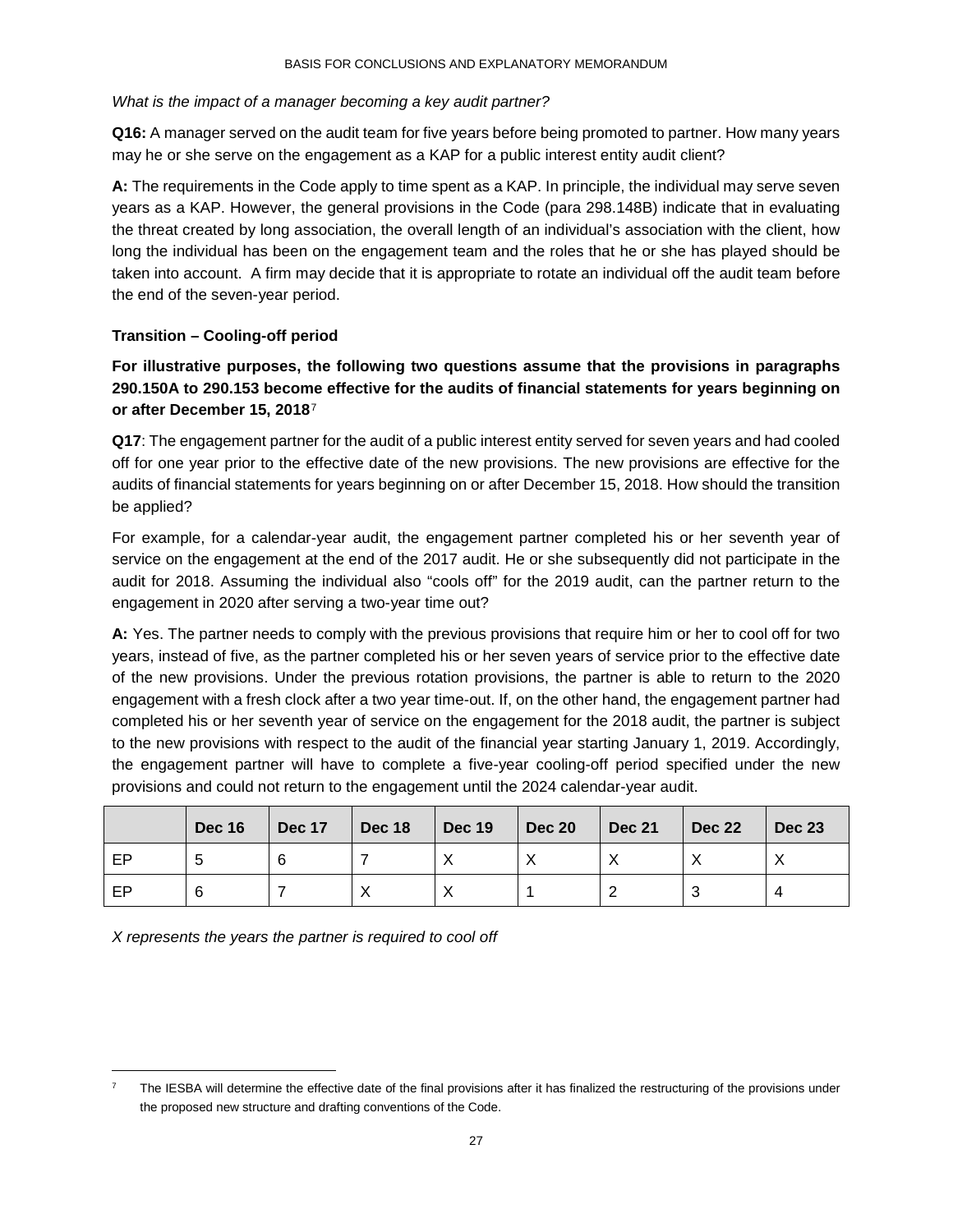#### **Transition – Additional restrictions on activities during the cooling-off period**

**The changes to the Code introduce additional restrictions on activities that can be undertaken during the cooling-off period and these apply to all key audit partners from the effective date. Accordingly, if a key audit partner is in the middle of a two-year cooling-off period when the provisions become effective, the old provisions will apply in the first year of cooling-off and the new provisions in the second.** 

**Q18:** The 2017 calendar year audit will be the seventh year an individual has served as a key audit partner on an audit engagement. The partner completes one year of his or her cooling-off period in 2018 and then the additional restrictions on activities during cooling-off become effective for the audits of financial statements for years beginning on or after December 15, 2018. How is the transition to be applied?

**A:** The new provisions on scope of activities apply to all key audit partners from the effective date. Accordingly, if a key audit partner has completed his or her seventh year of service and is in the middle of a two-year cooling-off period when the provisions become effective, the old provisions will apply in the first year of cooling-off and the new provisions in the second.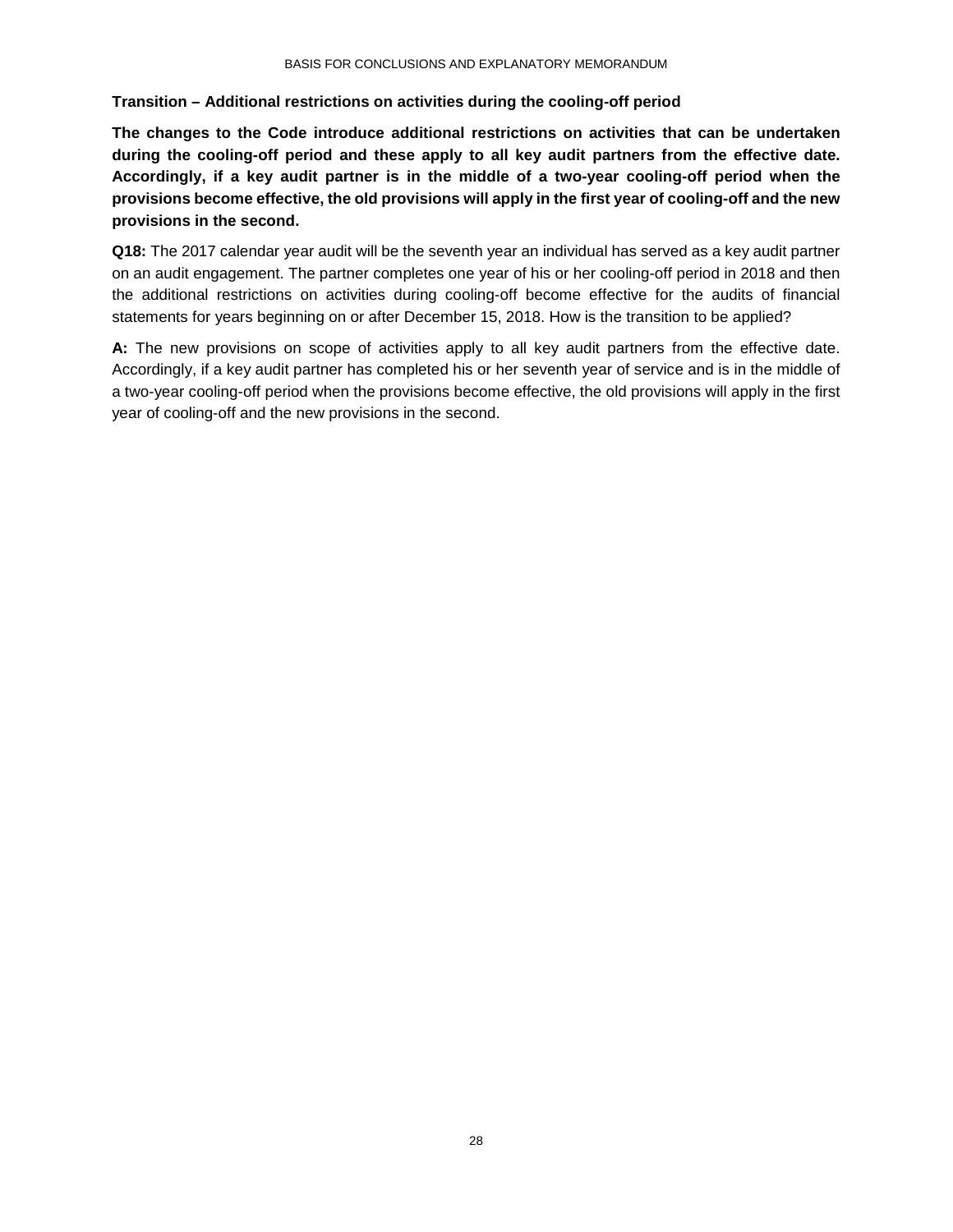**NOTE: The changes to the Code shown in mark-up in this re-exposure draft are changes from the August 2014 ED. The provisions that are not subject to reexposure are shaded in gray. They are provided for completeness and for reference only. The provisions subject to re-exposure (see paragraphs 290.150A, 290.150B and 290.150D) are** *not* **shaded.** 

## <span id="page-28-0"></span>**Proposed Changes to Section 290 (Mark-Up)**

## **Long Association of Personnel (Including Partner Rotation) with an Audit Client**

#### *General Provisions*

290.148A Familiarity and self-interest threats, which may impact an individual's objectivity and professional skepticism, may be created and may increase in significance when an individual is involved in-by using the same personnel on an audit engagement over a long period of time.

> Although an understanding of an audit client and its environment is fundamental to audit quality, a familiarity threat may be created as a result of an individual's long association as a member of the audit team with:

- The audit client and its operations;
- The audit client's senior management; or
- The financial statements on which the firm will express an opinion or the financial information which forms the basis of the financial statements.

A self-interest threat may be created as a result of an individual's concern about losing a longstanding client of the firm or an desire-interest to in maintaining a close personal relationship with a member of senior management or those charged with governance, and which may inappropriately influence the individual's judgment.

- 290.148B The significance of the threats will depend on factors, individually or in combination, relating to both to the individual and the audit client.
	- (a) Factors relating to the individual include:
		- The overall length of the individual's relationship with the client, including if such relationship existed while the individual was at a prior firm.;
		- How long the individual has been a member of the audit engagement team, and the nature of the roles performed.;
		- The extent to which the work of the individual is directed, reviewed and supervised by more senior personnel.
		- The extent to which the individual, due to the individual's seniority, has the ability to influence the outcome of the audit, for example, by making key decisions or directing the work of other members of the engagement team.;
		- The closeness of the individual's personal relationship with senior management or those charged with governance.; and
		- The nature, frequency and extent of the interaction between the individual and senior management or those charged with governance.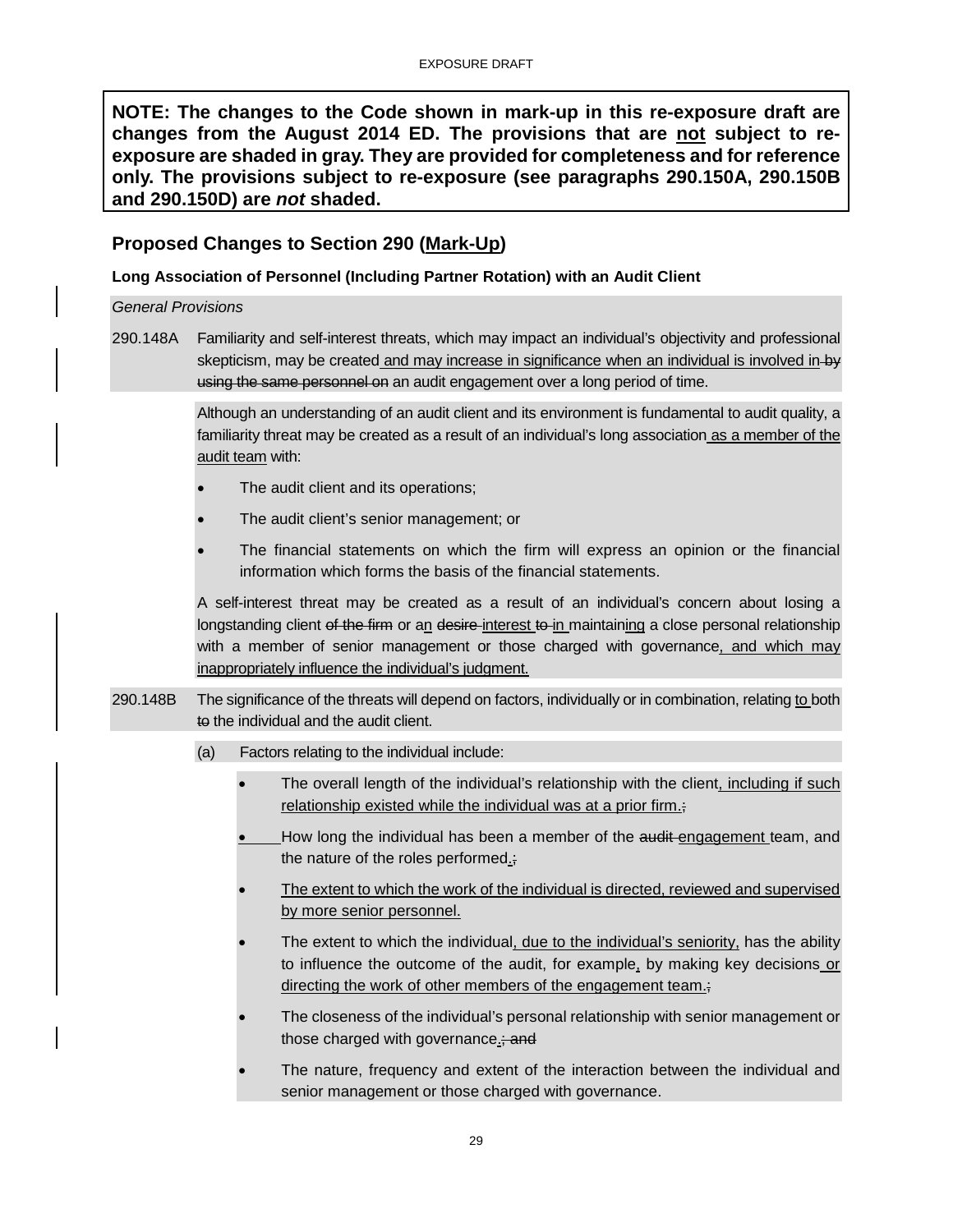- (b) Factors relating to the audit client include:
	- The nature or complexity of the client's accounting and financial reporting issues and whether they have changed.;
	- Whether there have been any recent changes in senior management or those charged with governance.; and
	- Whether there have been any structural changes in the client's organization which impact the nature, frequency and extent of interactions the individual may have with senior management or those charged with governance.
- 290.148C The combination of two or more factors may increase or reduce the significance of the threats. For example, familiarity threats created over time by the increasingly close relationship betweenof an individual and a member of the client's senior management would be reduced by the departure of that member of the client's senior management and the start of a new relationship.
- 290.149A The significance of any threat shall be evaluated and safeguards applied when necessary to eliminate the threat or reduce it to an acceptable level. Examples of such safeguards include:
	- Rotating the individual off the audit team.;
	- Changing the role of the individual on the audit team or the nature and extent of the tasks the individual performs.;
	- Having a professional accountant who was not a member of the audit team review the work of the individual.; or
	- Performing regular independent internal or external quality reviews of the engagement.
	- Performing an including an engagement quality control review.
- 290.149B If a firm decides that the threats are so significant that rotation of an individual is a necessary safeguard, the firm shall determine an appropriate period during which the individual shall not be a member of the engagement team, provide quality control for the audit engagement, participate in the audit engagement or exert direct influence on the outcome of the audit engagement. The period shall be of sufficient duration to allow the familiarity and self-interest threats to independence to be eliminated or reduced to an acceptable level. In the case of a public interest entity, paragraphs 290.150A to 290.153 also apply.

*Audit Clients That Are Public InterestListed Entities*

290.150A In respect of an audit of a public interestisted entity, an individual shall not be a key audit partner for more than seven years . After such (the "time-on" period), after which the individual shall serve a cooling-off period.

Subject to paragraph 290.150D the cooling-off period shall be:

Five consecutive years for Aan individual key audit partner who during the time-on period who has acted as the engagement partner or the individual responsible for the engagement quality control review, in either capacity or a combination of these roles, at any time during the seven year periodfor either (a) four or more years or (b) at least two out of the last three years. shall not be a member of the engagement team or provide quality control for the audit engagement for five years; and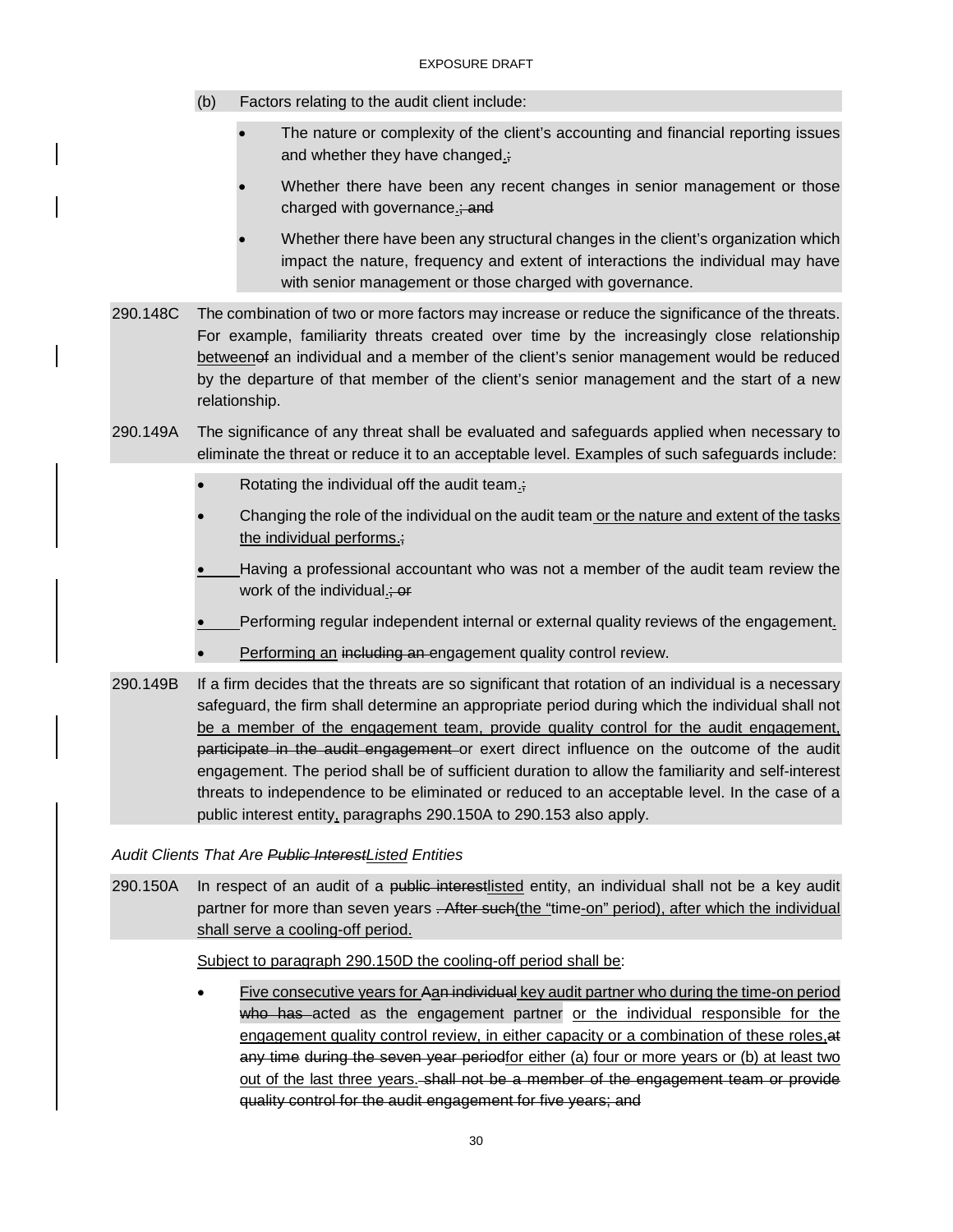Two consecutive years for Aany other key audit partner who acted in any other combination of key audit partner roles during the time-on period. shall not be a member of the engagement team or provide quality control for the audit engagement for two years.

## *Audit Clients that are Public Interest Entities other than Listed Entities*

290.150B In respect of an audit of a public interest entity that is not a listed entity, an individual shall not be a key audit partner for more than seven years ("the time-on period"), after which the individual shall serve a cooling-off period.

Subject to paragraph 290.150D, the cooling-off period shall be:

- Five consecutive years for a key audit partner who during the time-on period acted as the engagement partner for either (a) four or more years or (b) at least two out of the last three years.
- Three consecutive years for a key audit partner who during the time-on period was responsible for the engagement quality control review for either:
	- (a) Four or more years; or
	- (b) At least two out of the last three years; or
	- (c) Who acted in a combination of engagement partner and engagement quality control review roles for four years or more or at least two out of the last three years.
- Two consecutive years for a key audit partner who acted in any other combination of key audit partner roles during the time-on period.

## *Audit Clients that are Public Interest Entities*

- 290.150C In determining the number of years that an individual has been a key audit partner, the length of the relationship shall, where relevant, include time while the individual was a key audit partner on that engagement at a prior firm.
- 290.150D An independent standard setter, regulator or legislative body may have evaluated the familiarity and self-interest threats to independence that arise from long association with an audit client and determined that a different set or combination of safeguards to those required in this Code are appropriate to reduce the threats to an acceptable level. In such circumstances, the cooling-off periods of five consecutive years specified in paragraphs 290.150A and 290.150B may be reduced to three consecutive years, if an independent standard setter, regulator or legislative body has:
	- (a) Implemented an independent regulatory inspection regime; and
	- (b) Established requirements for either:
		- (i) A time-on period shorter than seven years during which an individual is permitted to be the engagement partner or the individual responsible for the engagement quality control review; or
		- (ii) Mandatory firm rotation or mandatory re-tendering of the audit appointment at least every ten years.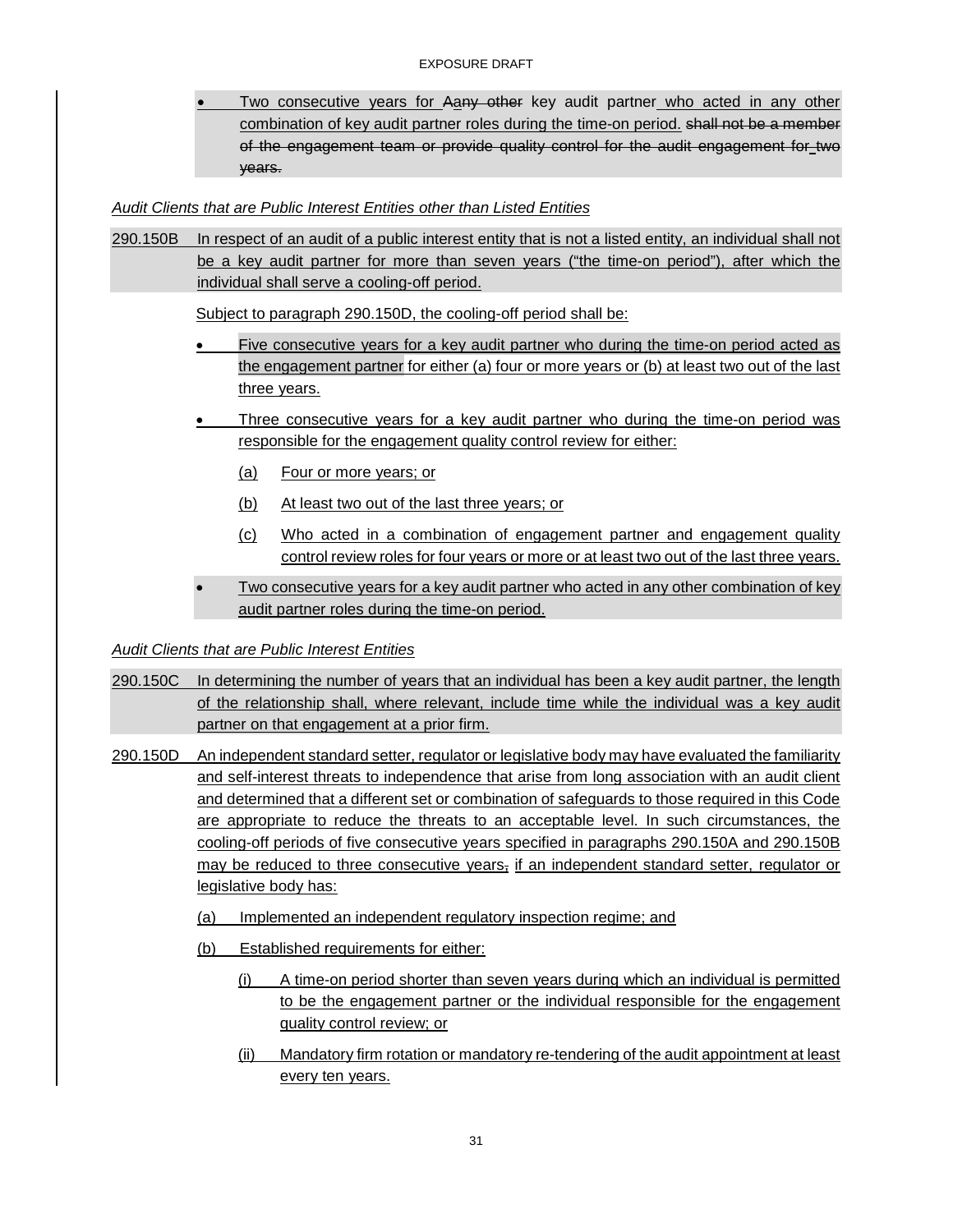#### 290.150EB In addition, during that For the duration of the relevant cooling-off period, the individual shall not:

- (a) Be a member of the engagement team or provide quality control for the audit engagement;
- (b) Consult with the engagement team or the client regarding technical or industry-specific issues, transactions or events affecting the audit engagement (other than discussions with the engagement team limited to work undertaken or conclusions reached in the lastprevious year of the individual's time-on period where this remains relevant to the audit). However, if an individual who has acted as the engagement partner or the individual responsible for the engagement quality control review is also, or becomes, an individual whose primary responsibility is to be consulted within a firm on a technical or industry-specific issue, the individual may provide such technical consultation to the engagement team provided:
	- $(i)$  or client after Ttwo years haves elapsed since the individual was a member of the engagement team or the individual responsible for the engagement quality control review;,
	- (ii) There is no other partner within the firm expressing the audit opinion with the expertise to provide the advice; and
	- (iii) provided that Seuch consultation is in respect of an issues, transactions or events that wasere not previously considered by that individual in the course of acting as engagement partner or the individual responsible for the engagement quality control review;
- (c) Be responsible for leading or coordinating the firm's professional services to the audit client or overseeing the firm's relationship with the audit client; or
- (d) Undertake any other role or activity not referred to above with respect to the audit client, including the provision of non-assurance services, that would result in the individual:
	- (i) Having significant or frequent interaction with senior management or those charged with governance; or
	- (ii) Exerting direct influence on the outcome of the audit engagement.

The provisions of this paragraph are not intended to prevent the individual from assuming a leadership role in the firm, such as that of the Senior or Managing Partner.

- 290.150FC There may be situations where a firm, based on an evaluation of threats in accordance with the general provisions above, concludes that it is not appropriate for an individual who is a key audit partner to continue in that role even though the length of time served as a key audit partner is less than seven years. In evaluating the threats, particular consideration shall be given to the roles undertaken and the length of the individual's association with the audit engagement prior to an individual becoming a key audit partner.
- 290.150D Consideration shall also be given to the significance of any threat created by the long association of a member of the audit team who is not a key audit partner with an audit client. Safeguards shall be applied when necessary to eliminate the threat or reduce it to an acceptable level. Safeguards may involve the rotation of a partner or other individual off the audit team at any point during their association with the audit engagement.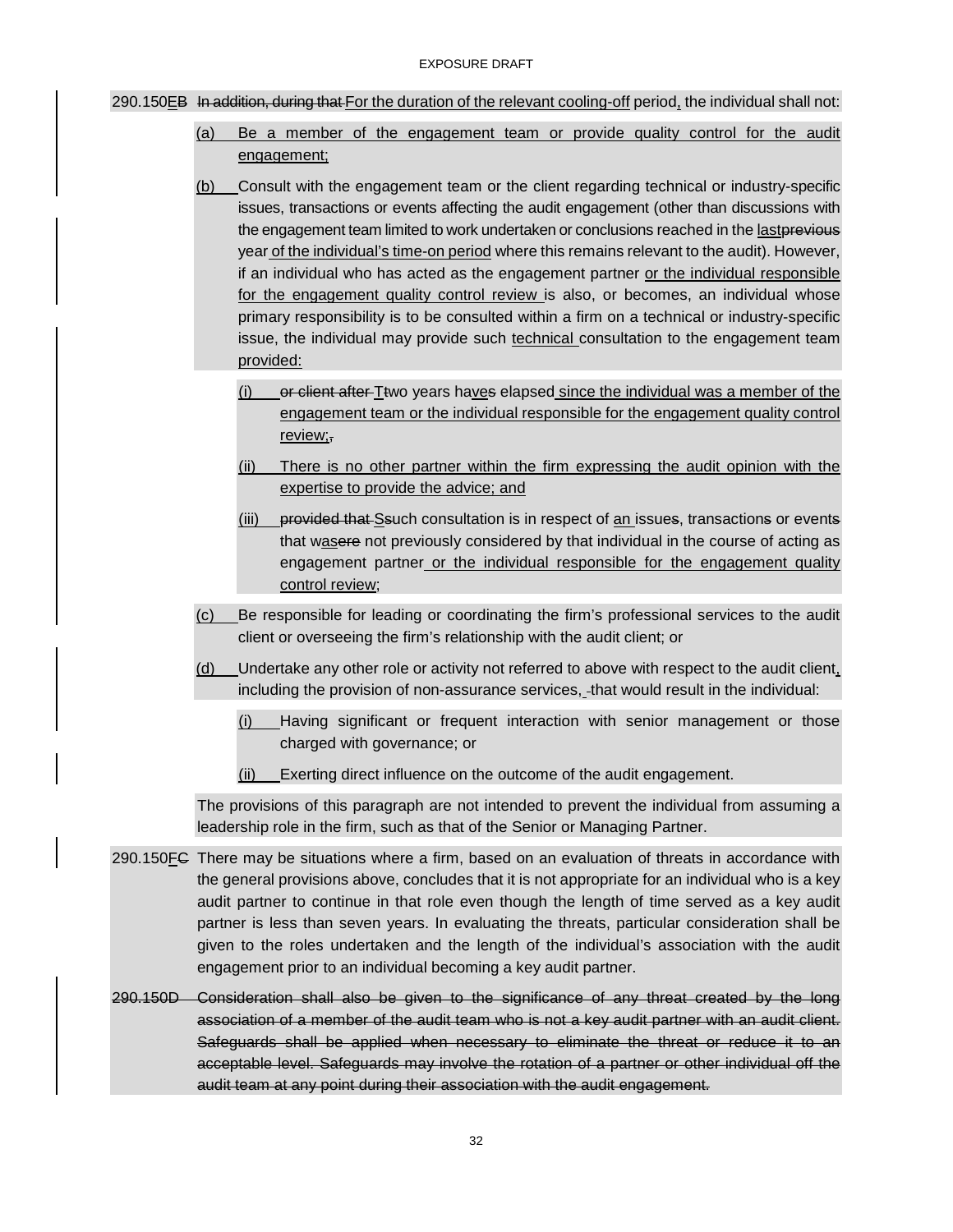#### EXPOSURE DRAFT

- 290.151 Despite paragraph 290.150A and 290.150B, key audit partners whose continuity is especially important to audit quality may, in rare cases due to unforeseen circumstances outside the firm's control, and with the concurrence of those charged with governance, be permitted to serve an additional year as a key audit partner as long as the threat to independence can be eliminated or reduced to an acceptable level by applying safeguards. For example, a key audit partner may remain in that role on the audit team for up to one additional year in circumstances where, due to unforeseen events, a required rotation was not possible, as might be the case due to serious illness of the intended engagement partner. The firm shall discuss with those charged with governance the reasons why the planned rotation cannot take place and the need for any safeguards to reduce any threat created.
- 290.152 When an audit client becomes a public interest entity, the length of time the individual has served the audit client as a key audit partner before the client becomes a public interest entity shall be taken into account in determining the timing of the rotation. If the individual has served the audit client as a key audit partner for five years or less when the client becomes a public interest entity, the number of years the individual may continue to serve the client in that capacity before rotating off the engagement is seven years less the number of years already served. If the individual has served the audit client as a key audit partner for six or more years when the client becomes a public interest entity, the partner may continue to serve in that capacity with the concurrence of those charged with governance for a maximum of two additional years before rotating off the engagement.
- 290.153 When a firm has only a few people with the necessary knowledge and experience to serve as a key audit partner on the audit of a public interest entity, rotation of key audit partners may not be an available safeguard. If an independent regulator in the relevant jurisdiction has provided an exemption from partner rotation in such circumstances, an individual may remain a key audit partner for more than seven years, in accordance with such regulation, provided that the independent regulator has specified alternative safeguards which are applied, such as a regular independent external review.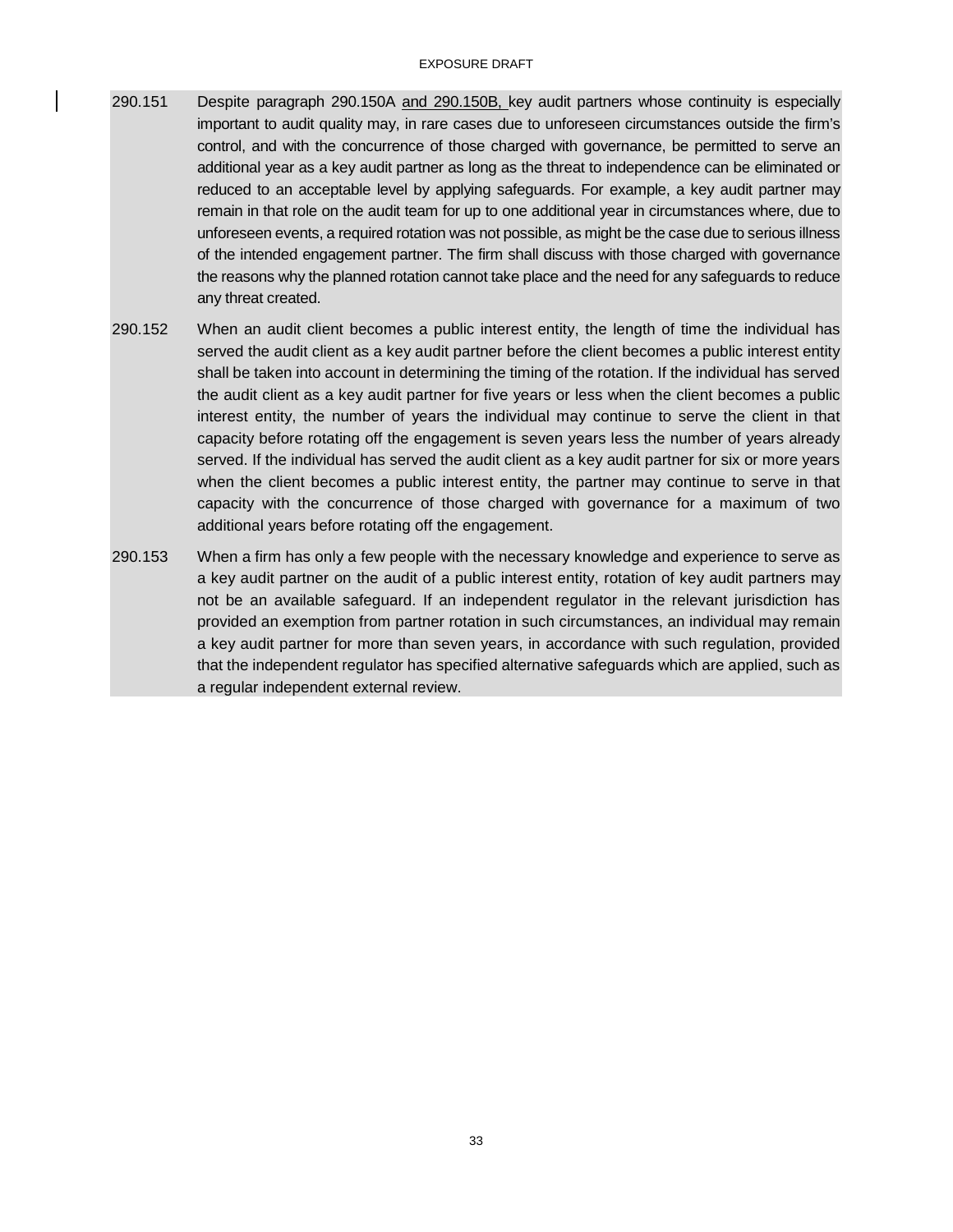## <span id="page-33-0"></span>**Changes to Section 291 (Mark-Up)**

#### **Long Association of Personnel with an Assurance Client**

291.137A Familiarity and self-interest threats, which may impact an individual's objectivity and professional skepticism, may be created and may increase in significance when an individual is involved by using the same individual on an assurance engagement of a recurring nature over a long period of time.

A familiarity threat may be created as a result of an individual's long association with:

- The assurance client; or
- The subject matter and subject matter information of the assurance engagement.

A self-interest threat may be created as a result of an individual's concern about losing a longstanding assurance client of the firm or an desireinterest toin maintaining a close personal relationship with the assurance client or a member of senior management and which may inappropriately influence the individual's judgment.

- 291.137B The significance of the threats will depend on factors, considered individually or in combination, such as:
	- The nature of the assurance engagement.;
	- How long the individual has been a member of the assurance team, the individual's seniority on the team, and the nature of the roles performed, including if such a relationship existed while the individual was at a prior firm.;
	- The extent to which the work of the individual is directed, reviewed and supervised by more senior personnel.
	- The extent to which the individual, due to the individual's seniority, has the ability to influence the outcome of the assurance engagement, for example, by making key decisions or directing the work of other members of the engagement team.;
	- The closeness of the individual's personal relationship with the assurance client or, if relevant, senior management.;
	- The nature, frequency and extent of interaction between the individual and the assurance client.;
	- Whether the nature or complexity of the subject matter or subject matter information has changed.
	- Whether there have been any recent changes in the individual or individuals who are the responsible party or, if relevant, senior management.; and
- 291.137C The combination of two or more factors may increase or reduce the significance of the threats. For example, familiarity threats created over time by the increasingly close relationship between of an individual and the assurance client would be reduced by the departure of the person who is the responsible party and the start of a new relationship.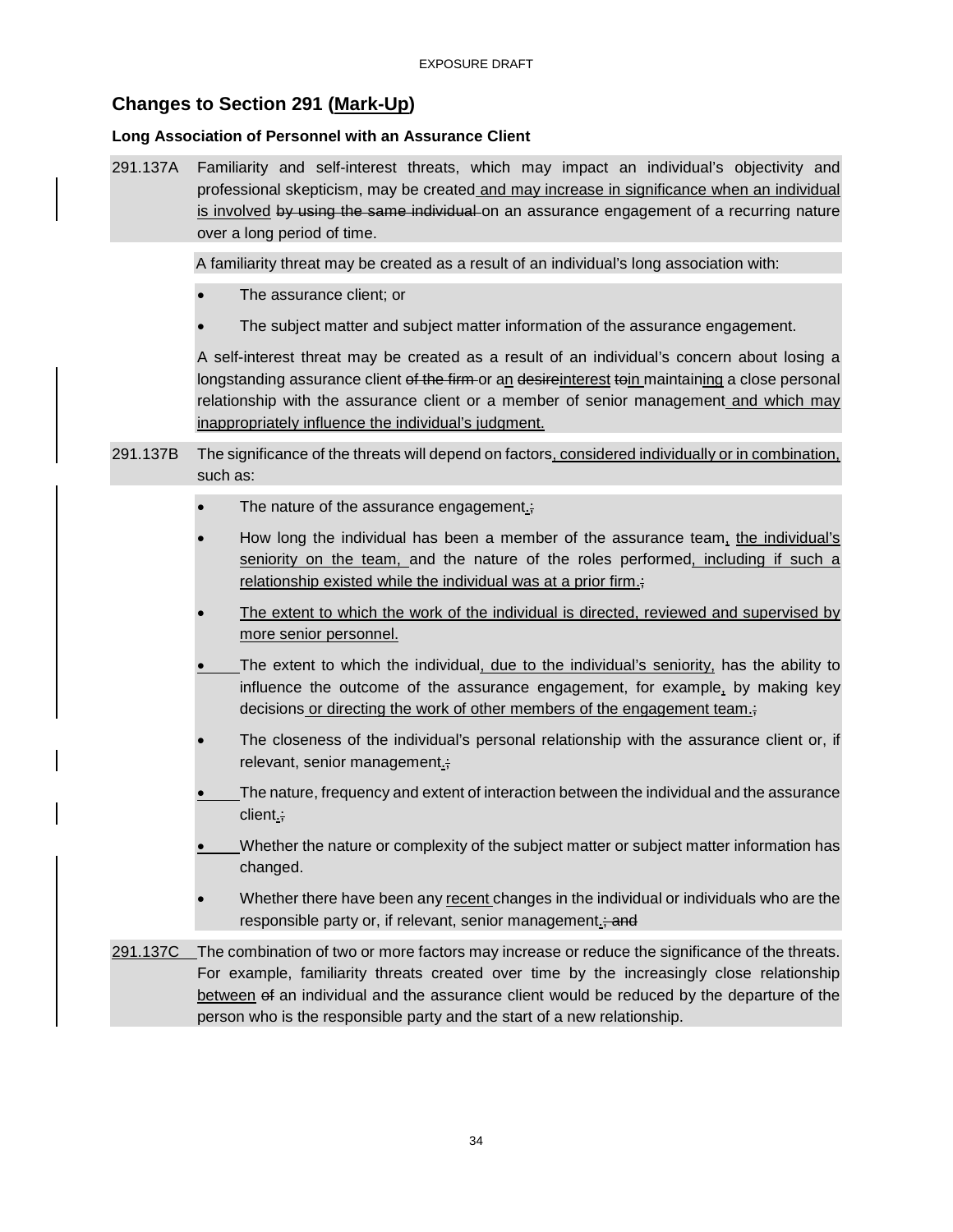- 291.137DC The significance of any threats shall be evaluated and safeguards applied when necessary to eliminate the threat or reduce it to an acceptable level. Examples of such safeguards in relation to a specific engagement include:
	- Rotating the individual off the assurance team.;
	- Changing the role of the individual on the assurance team or the nature and extent of the tasks the individual performs.;
	- Having a professional accountant who is not a member of the assurance team review the work of the individual $\frac{1}{x}$  or
	- Performing regular independent internal or external quality reviews of the engagement.
	- Performing an engagement quality control review.
- 291.137DE If a firm decides that the threats are so significant that rotation of an individual is a necessary safeguard, the firm shall determine an appropriate period during which the individual shall not be a member of the engagement team,  $er$ -provide quality control for the assurance engagement, or exert direct influence on the outcome of the assurance engagement. The period shall be of sufficient duration to allow the familiarity and self-interest threats to be eliminated or reduced to an acceptable level.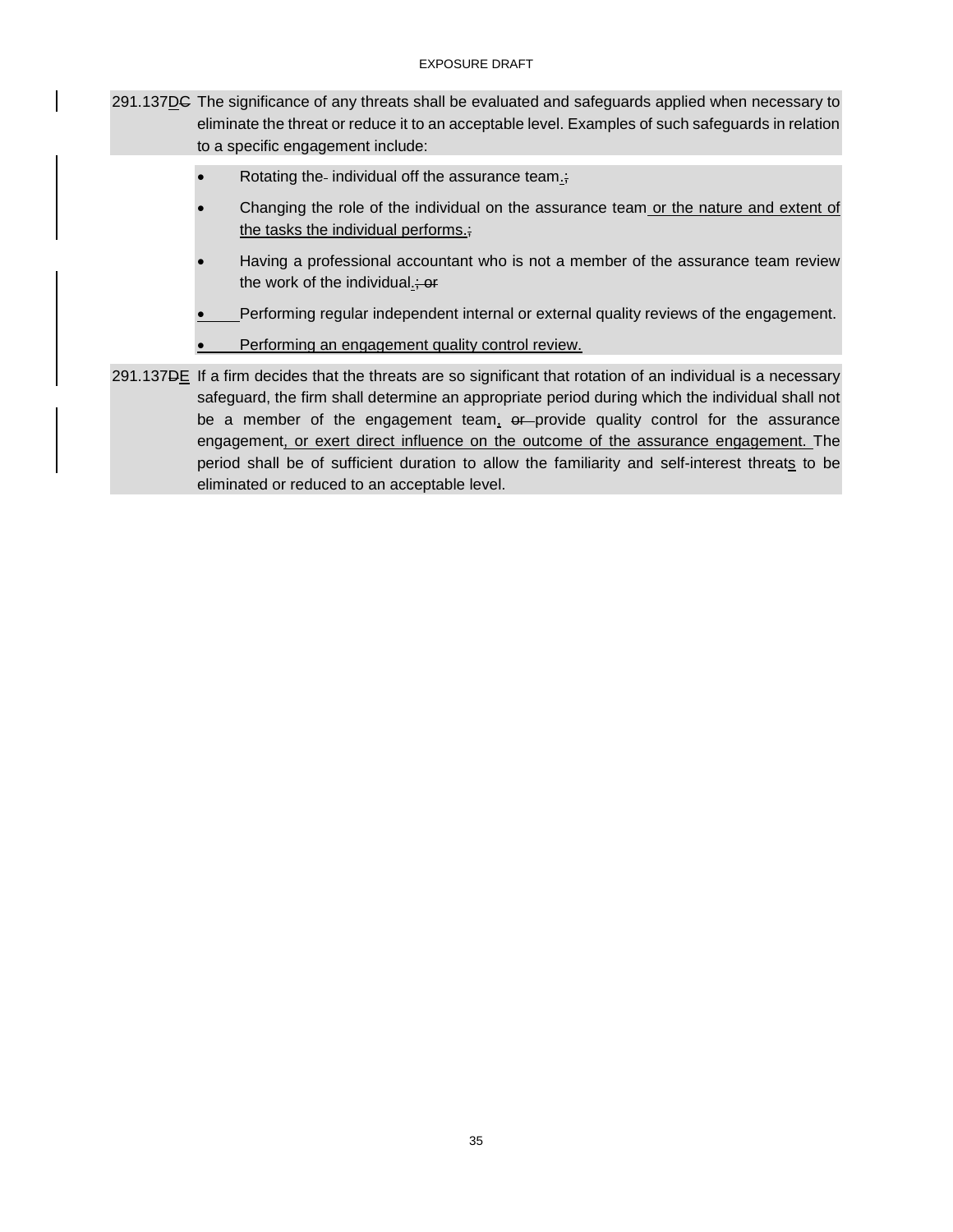## <span id="page-35-0"></span>**Proposed Changes to Section 290 (Clean)**

## **Long Association of Personnel (Including Partner Rotation) with an Audit Client**

#### *General Provisions*

290.148A Familiarity and self-interest threats, which may impact an individual's objectivity and professional skepticism, may be created and may increase in significance when an individual is involved in an audit engagement over a long period of time.

> Although an understanding of an audit client and its environment is fundamental to audit quality, a familiarity threat may be created as a result of an individual's long association as a member of the audit team with:

- The audit client and its operations;
- The audit client's senior management; or
- The financial statements on which the firm will express an opinion or the financial information which forms the basis of the financial statements.

A self-interest threat may be created as a result of an individual's concern about losing a longstanding client or an interest in maintaining a close personal relationship with a member of senior management or those charged with governance, and which may inappropriately influence the individual's judgment.

- 290.148B The significance of the threats will depend on factors, individually or in combination, relating to both the individual and the audit client.
	- (a) Factors relating to the individual include:
		- The overall length of the individual's relationship with the client, including if such relationship existed while the individual was at a prior firm.
		- How long the individual has been a member of the engagement team, and the nature of the roles performed.
		- The extent to which the work of the individual is directed, reviewed and supervised by more senior personnel.
		- The extent to which the individual, due to the individual's seniority, has the ability to influence the outcome of the audit, for example, by making key decisions or directing the work of other members of the engagement team.
		- The closeness of the individual's personal relationship with senior management or those charged with governance.
		- The nature, frequency and extent of the interaction between the individual and senior management or those charged with governance.
	- (b) Factors relating to the audit client include:
		- The nature or complexity of the client's accounting and financial reporting issues and whether they have changed.
		- Whether there have been any recent changes in senior management or those charged with governance.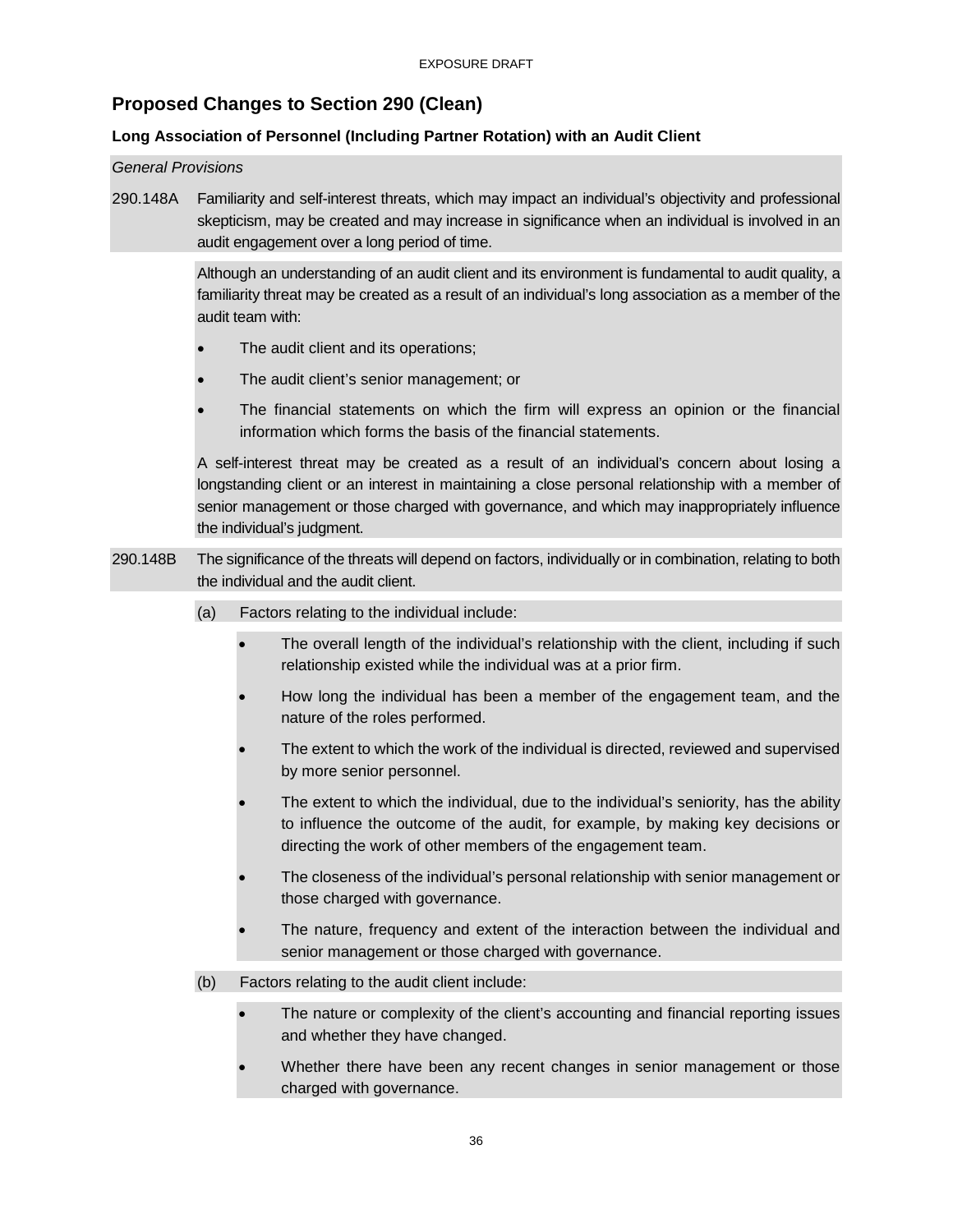#### EXPOSURE DRAFT

- Whether there have been any structural changes in the client's organization which impact the nature, frequency and extent of interactions the individual may have with senior management or those charged with governance.
- 290.148C The combination of two or more factors may increase or reduce the significance of the threats. For example, familiarity threats created over time by the increasingly close relationship between an individual and a member of the client's senior management would be reduced by the departure of that member of the client's senior management and the start of a new relationship.
- 290.149A The significance of any threat shall be evaluated and safeguards applied when necessary to eliminate the threat or reduce it to an acceptable level. Examples of such safeguards include:
	- Rotating the individual off the audit team.
	- Changing the role of the individual on the audit team or the nature and extent of the tasks the individual performs.
	- Having a professional accountant who was not a member of the audit team review the work of the individual.
	- Performing regular independent internal or external quality reviews of the engagement.
	- Performing an engagement quality control review.
- 290.149B If a firm decides that the threats are so significant that rotation of an individual is a necessary safeguard, the firm shall determine an appropriate period during which the individual shall not be a member of the engagement team, provide quality control for the audit engagement, or exert direct influence on the outcome of the audit engagement. The period shall be of sufficient duration to allow the familiarity and self-interest threats to independence to be eliminated or reduced to an acceptable level. In the case of a public interest entity, paragraphs 290.150A to 290.153 also apply.

## *Audit Clients That Are Listed Entities*

290.150A In respect of an audit of a listed entity, an individual shall not be a key audit partner for more than seven years (the "time-on" period), after which the individual shall serve a cooling-off period.

Subject to paragraph 290.150D the cooling-off period shall be:

- Five consecutive years for a key audit partner who during the time-on period acted as the engagement partner or the individual responsible for the engagement quality control review, in either capacity or a combination of these roles, for either (a) four or more years or (b) at least two out of the last three years.
- Two consecutive years for a key audit partner who acted in any other combination of key audit partner roles during the time-on period.

## *Audit Clients that are Public Interest Entities other than Listed Entities*

290.150B In respect of an audit of a public interest entity that is not a listed entity, an individual shall not be a key audit partner for more than seven years ("the time-on period"), after which the individual shall serve a cooling-off period.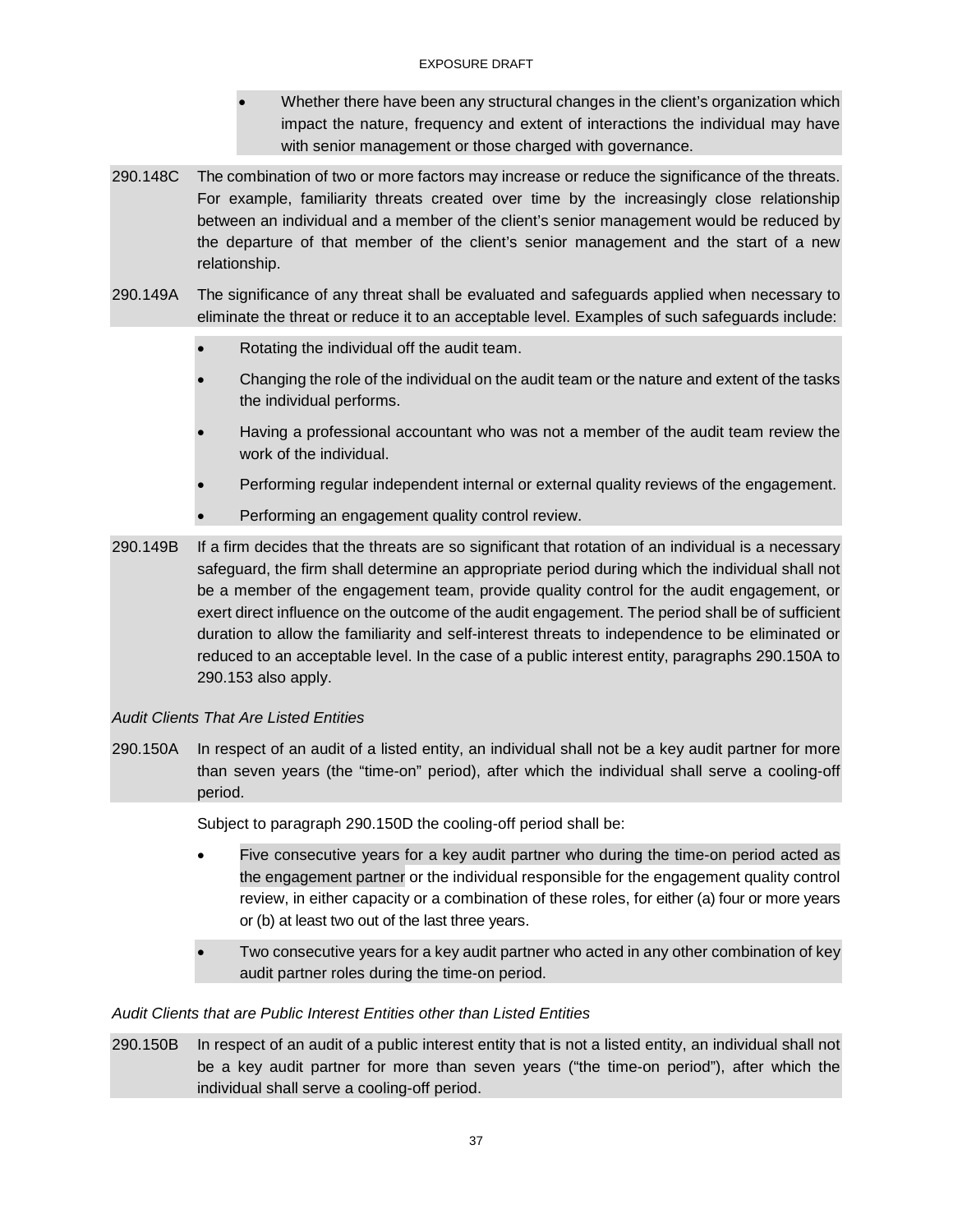#### EXPOSURE DRAFT

Subject to paragraph 290.150D, the cooling-off period shall be:

- Five consecutive years for a key audit partner who during the time-on period acted as the engagement partner for either (a) four or more years or (b) at least two out of the last three years.
- Three consecutive years for a key audit partner who during the time-on period was responsible for the engagement quality control review for either:
	- (a) Four or more years; or
	- (b) At least two out of the last three years; or
	- (c) Who acted in a combination of engagement partner and engagement quality control review roles for four years or more or at least two out of the last three years.
- Two consecutive years for a key audit partner who acted in any other combination of key audit partner roles during the time-on period. *Audit Clients that are Public Interest Entities*
- 290.150C In determining the number of years that an individual has been a key audit partner, the length of the relationship shall, where relevant, include time while the individual was a key audit partner on that engagement at a prior firm.
- 290.150D An independent standard setter, regulator or legislative body may have evaluated the familiarity and self-interest threats to independence that arise from long association with an audit client and determined that a different set or combination of safeguards to those required in this Code are appropriate to reduce the threats to an acceptable level. In such circumstances, the cooling-off periods of five consecutive years specified in paragraphs 290.150A and 290.150B may be reduced to three consecutive years if an independent standard setter, regulator or legislative body has:
	- (a) Implemented an independent regulatory inspection regime; and
	- (b) Established requirements for either:
		- (i) A time-on period shorter than seven years during which an individual is permitted to be the engagement partner or the individual responsible for the engagement quality control review; or
		- (ii) Mandatory firm rotation or mandatory re-tendering of the audit appointment at least every ten years.

#### 290.150E For the duration of the relevant cooling-off period, the individual shall not:

- (a) Be a member of the engagement team or provide quality control for the audit engagement;
- (b) Consult with the engagement team or the client regarding technical or industry-specific issues, transactions or events affecting the audit engagement (other than discussions with the engagement team limited to work undertaken or conclusions reached in the last year of the individual's time-on period where this remains relevant to the audit). However, if an individual who has acted as the engagement partner or the individual responsible for the engagement quality control review is also, or becomes, an individual whose primary responsibility is to be consulted within a firm on a technical or industry-specific issue, the individual may provide such technical consultation to the engagement team provided: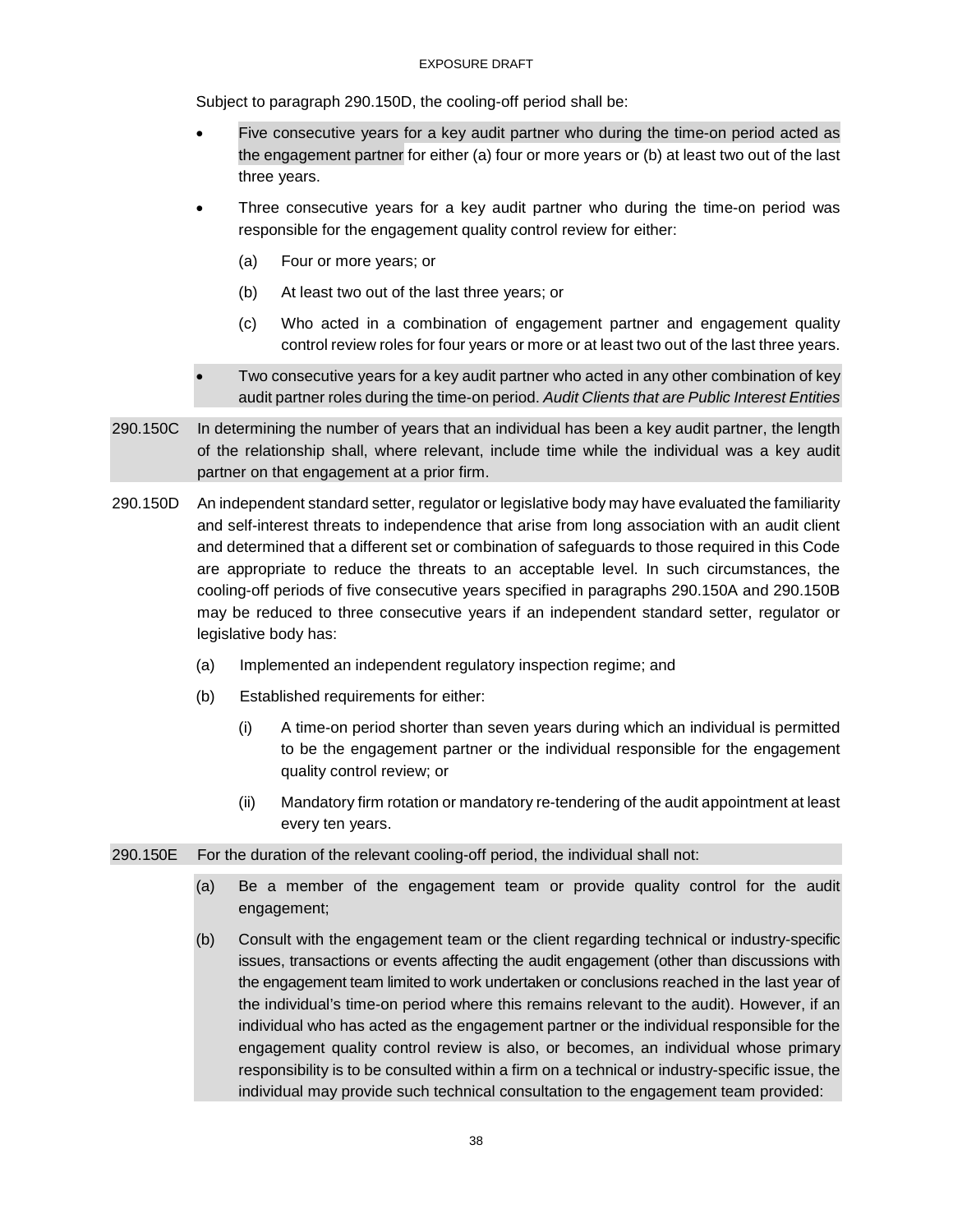- (i) Two years have elapsed since the individual was a member of the engagement team or the individual responsible for the engagement quality control review;
- (ii) There is no other partner within the firm expressing the audit opinion with the expertise to provide the advice; and
- (iii) Such consultation is in respect of an issue, transaction or event that was not previously considered by that individual in the course of acting as engagement partner or the individual responsible for the engagement quality control review;
- (c) Be responsible for leading or coordinating the firm's professional services to the audit client or overseeing the firm's relationship with the audit client; or
- (d) Undertake any other role or activity not referred to above with respect to the audit client, including the provision of non-assurance services, that would result in the individual:
	- (i) Having significant or frequent interaction with senior management or those charged with governance; or
	- (ii) Exerting direct influence on the outcome of the audit engagement.

The provisions of this paragraph are not intended to prevent the individual from assuming a leadership role in the firm, such as that of the Senior or Managing Partner.

- 290.150F There may be situations where a firm, based on an evaluation of threats in accordance with the general provisions above, concludes that it is not appropriate for an individual who is a key audit partner to continue in that role even though the length of time served as a key audit partner is less than seven years. In evaluating the threats, particular consideration shall be given to the roles undertaken and the length of the individual's association with the audit engagement prior to an individual becoming a key audit partner.
- 290.151 Despite paragraph 290.150A and 290.150B, key audit partners whose continuity is especially important to audit quality may, in rare cases due to unforeseen circumstances outside the firm's control, and with the concurrence of those charged with governance, be permitted to serve an additional year as a key audit partner as long as the threat to independence can be eliminated or reduced to an acceptable level by applying safeguards. For example, a key audit partner may remain in that role on the audit team for up to one additional year in circumstances where, due to unforeseen events, a required rotation was not possible, as might be the case due to serious illness of the intended engagement partner. The firm shall discuss with those charged with governance the reasons why the planned rotation cannot take place and the need for any safeguards to reduce any threat created.
- 290.152 When an audit client becomes a public interest entity, the length of time the individual has served the audit client as a key audit partner before the client becomes a public interest entity shall be taken into account in determining the timing of the rotation. If the individual has served the audit client as a key audit partner for five years or less when the client becomes a public interest entity, the number of years the individual may continue to serve the client in that capacity before rotating off the engagement is seven years less the number of years already served. If the individual has served the audit client as a key audit partner for six or more years when the client becomes a public interest entity, the partner may continue to serve in that capacity with the concurrence of those charged with governance for a maximum of two additional years before rotating off the engagement.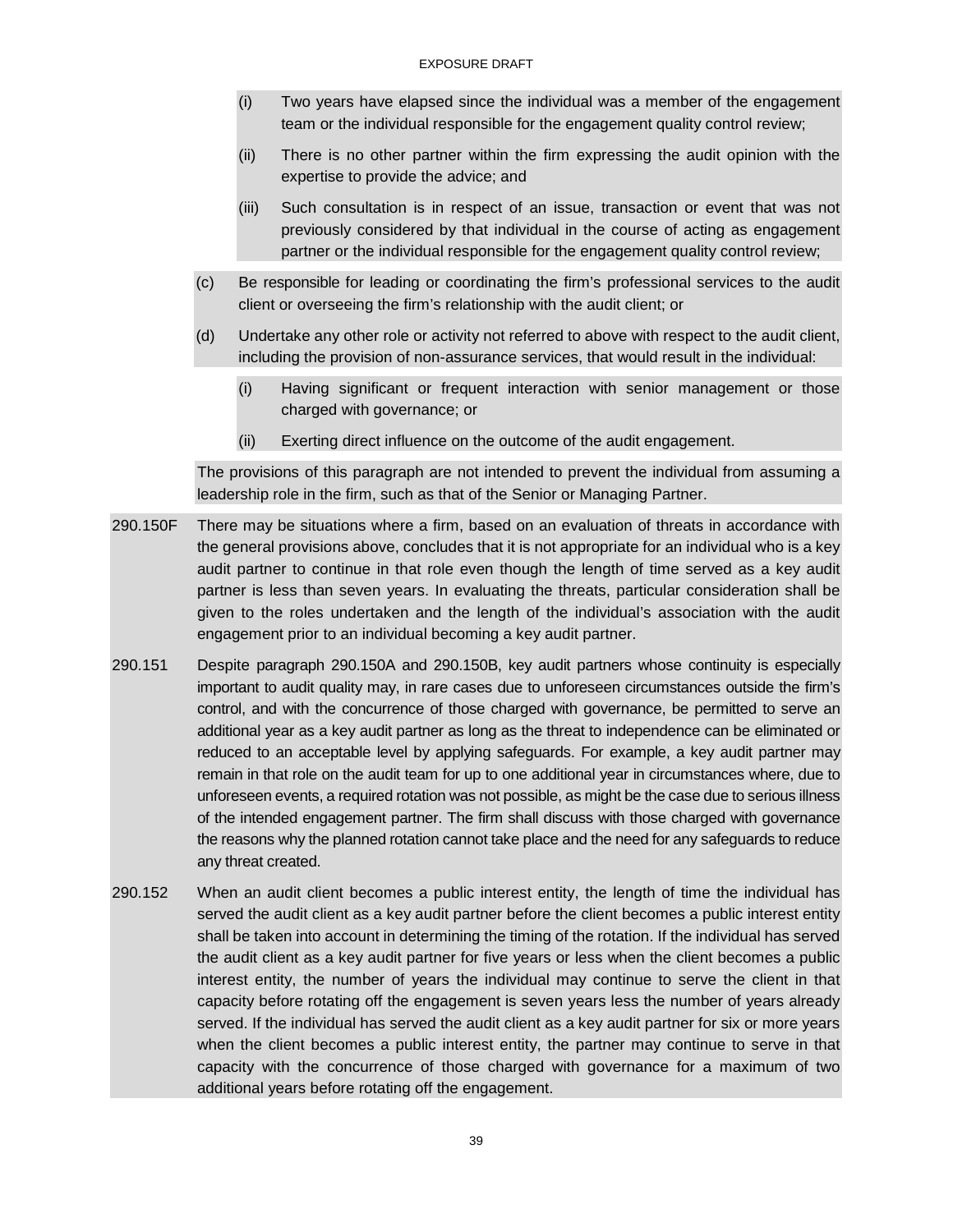#### EXPOSURE DRAFT

290.153 When a firm has only a few people with the necessary knowledge and experience to serve as a key audit partner on the audit of a public interest entity, rotation of key audit partners may not be an available safeguard. If an independent regulator in the relevant jurisdiction has provided an exemption from partner rotation in such circumstances, an individual may remain a key audit partner for more than seven years, in accordance with such regulation, provided that the independent regulator has specified alternative safeguards which are applied, such as a regular independent external review.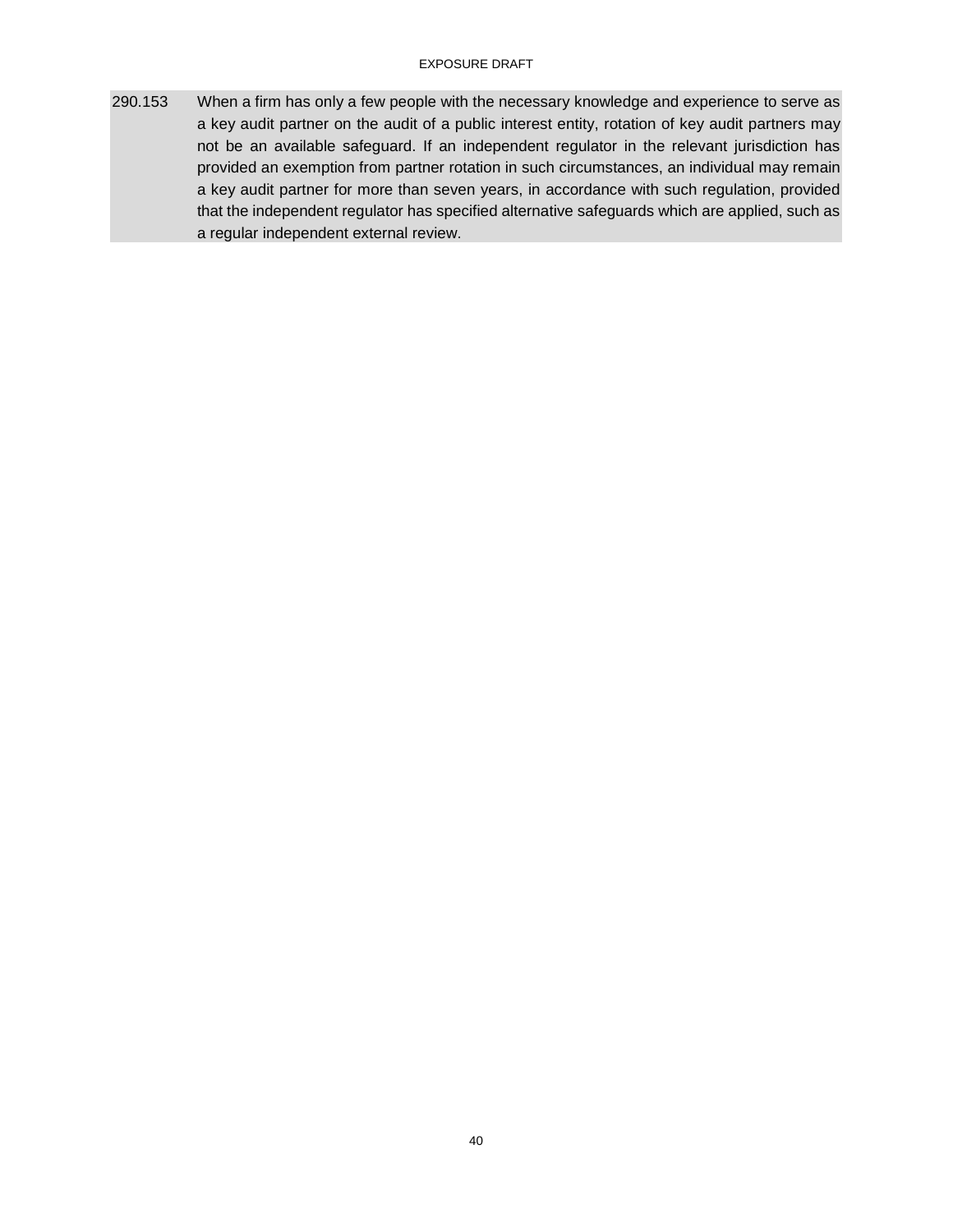## <span id="page-40-0"></span>**Changes to Section 291 (Clean)**

#### **Long Association of Personnel with an Assurance Client**

291.137A Familiarity and self-interest threats, which may impact an individual's objectivity and professional skepticism, may be created and may increase in significance when an individual is involved on an assurance engagement of a recurring nature over a long period of time.

A familiarity threat may be created as a result of an individual's long association with:

- The assurance client; or
- The subject matter and subject matter information of the assurance engagement.

A self-interest threat may be created as a result of an individual's concern about losing a longstanding assurance client or an interest in maintaining a close personal relationship with the assurance client or a member of senior management and which may inappropriately influence the individual's judgment.

- 291.137B The significance of the threats will depend on factors, considered individually or in combination, such as:
	- The nature of the assurance engagement.
	- How long the individual has been a member of the assurance team, the individual's seniority on the team, and the nature of the roles performed, including if such a relationship existed while the individual was at a prior firm.
	- The extent to which the work of the individual is directed, reviewed and supervised by more senior personnel.
	- The extent to which the individual, due to the individual's seniority, has the ability to influence the outcome of the assurance engagement, for example, by making key decisions or directing the work of other members of the engagement team.
	- The closeness of the individual's personal relationship with the assurance client or, if relevant, senior management.
	- The nature, frequency and extent of interaction between the individual and the assurance client.
	- Whether the nature or complexity of the subject matter or subject matter information has changed.
	- Whether there have been any recent changes in the individual or individuals who are the responsible party or, if relevant, senior management.
- 291.137C The combination of two or more factors may increase or reduce the significance of the threats. For example, familiarity threats created over time by the increasingly close relationship between an individual and the assurance client would be reduced by the departure of the person who is the responsible party and the start of a new relationship.
- 291.137D The significance of any threats shall be evaluated and safeguards applied when necessary to eliminate the threat or reduce it to an acceptable level. Examples of such safeguards in relation to a specific engagement include:
	- Rotating the individual off the assurance team.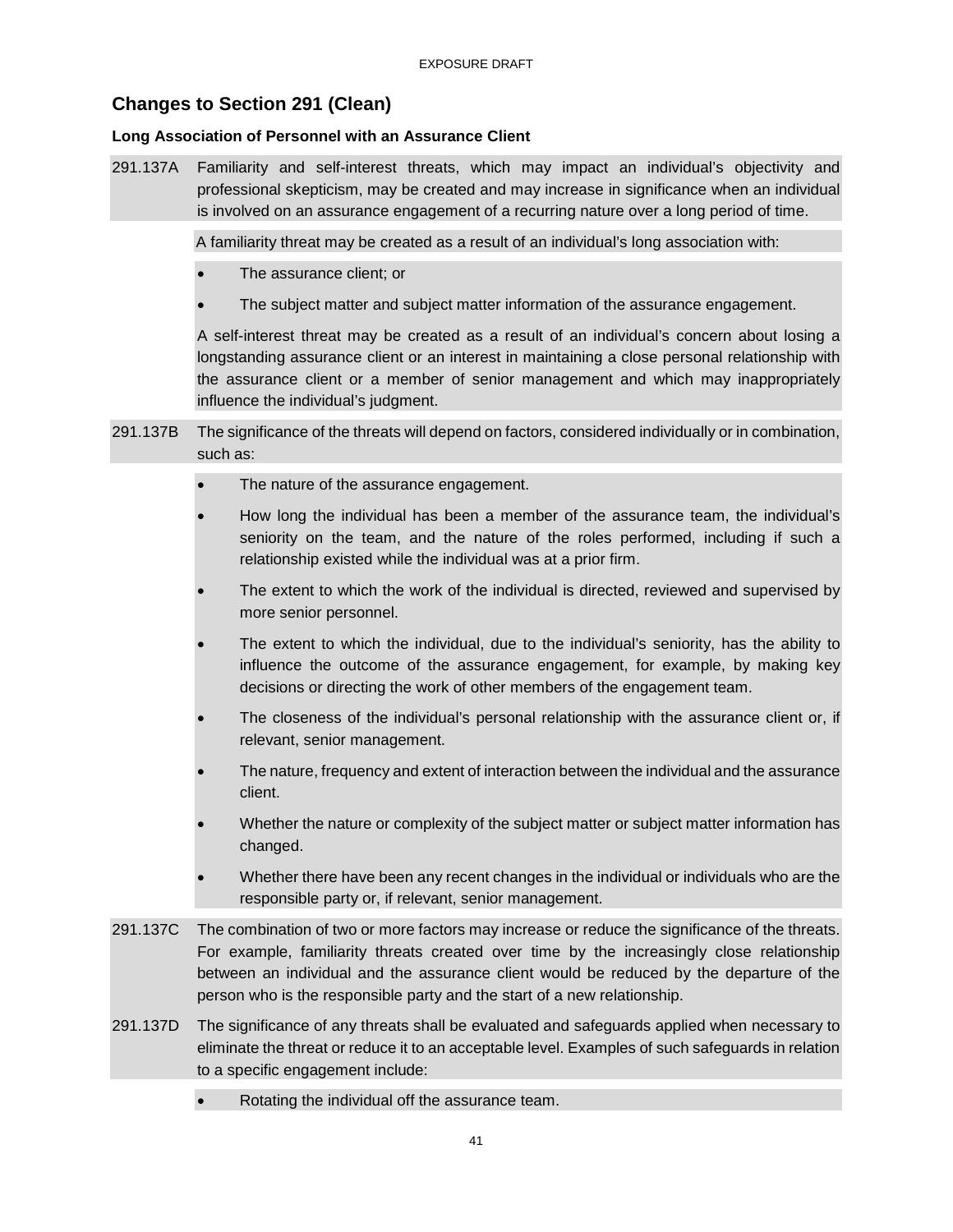- Changing the role of the individual on the assurance team or the nature and extent of the tasks the individual performs.
- Having a professional accountant who is not a member of the assurance team review the work of the individual.
- Performing regular independent internal or external quality reviews of the engagement.
- Performing an engagement quality control review.
- 291.137E If a firm decides that the threats are so significant that rotation of an individual is a necessary safeguard, the firm shall determine an appropriate period during which the individual shall not be a member of the engagement team, provide quality control for the assurance engagement, or exert direct influence on the outcome of the assurance engagement. The period shall be of sufficient duration to allow the familiarity and self-interest threats to be eliminated or reduced to an acceptable level.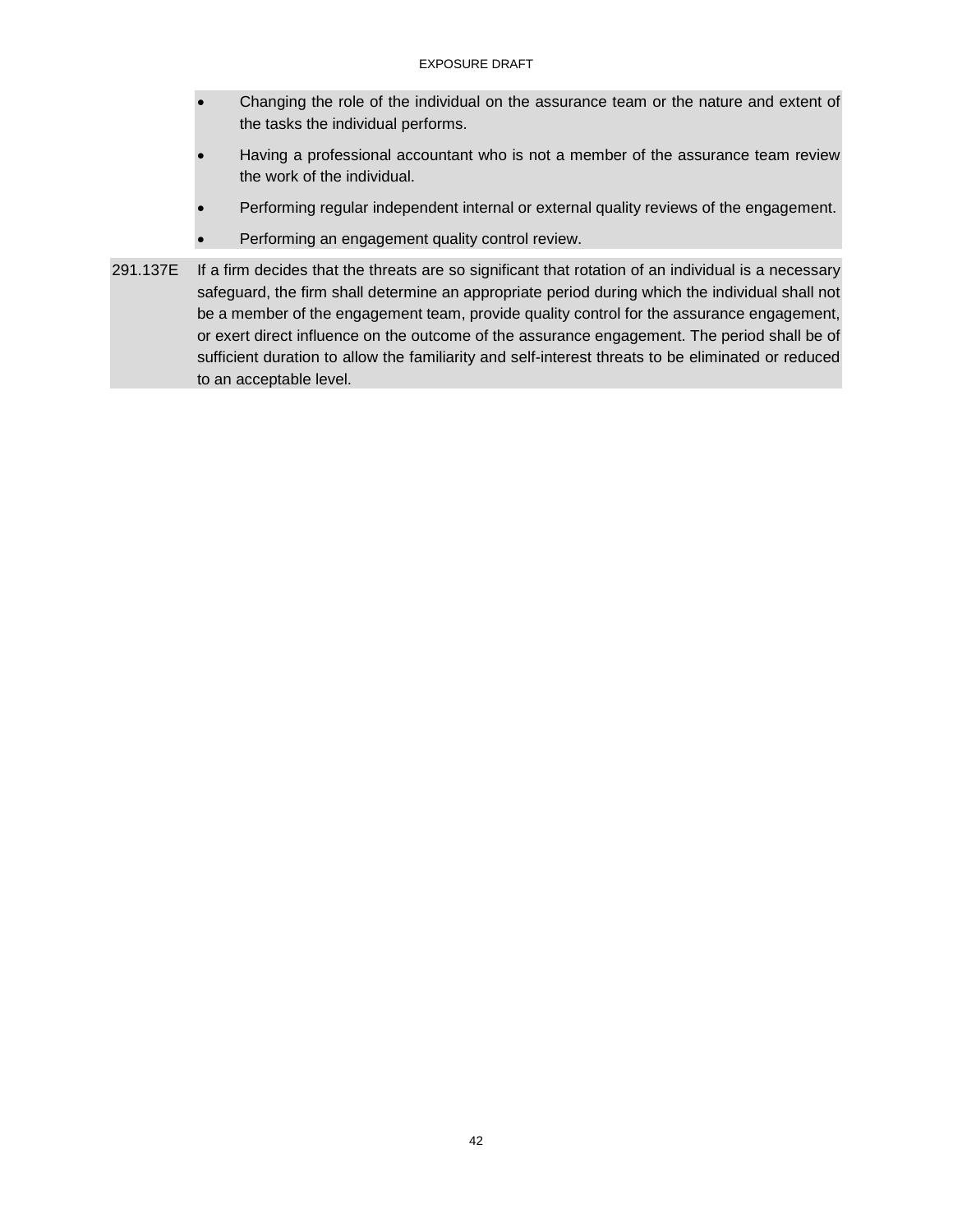<span id="page-42-0"></span>The *Code of Ethics for Professional Accountants*, Exposure Drafts, Consultation Papers, and other IESBA publications are published by, and copyright of, IFAC.

The IESBA and IFAC do not accept responsibility for loss caused to any person who acts or refrains from acting in reliance on the material in this publication, whether such loss is caused by negligence or otherwise.

The 'International Ethics Standards Board for Accountants, '*Code of Ethics for Professional Accountants*', 'International Federation of Accountants', 'IESBA', 'IFAC', the IESBA logo, and IFAC logo are trademarks of IFAC, or registered trademarks and service marks of IFAC in the US and other countries.

Copyright © February 2016 by the International Federation of Accountants (IFAC). All rights reserved. Permission is granted to make copies of this work to achieve maximum exposure and feedback provided that each copy bears the following credit line: "*Copyright © February 2016 by the International Federation of Accountants (IFAC). All rights reserved. Used with permission of IFAC. Permission is granted to make copies of this work to achieve maximum exposure and feedback*."